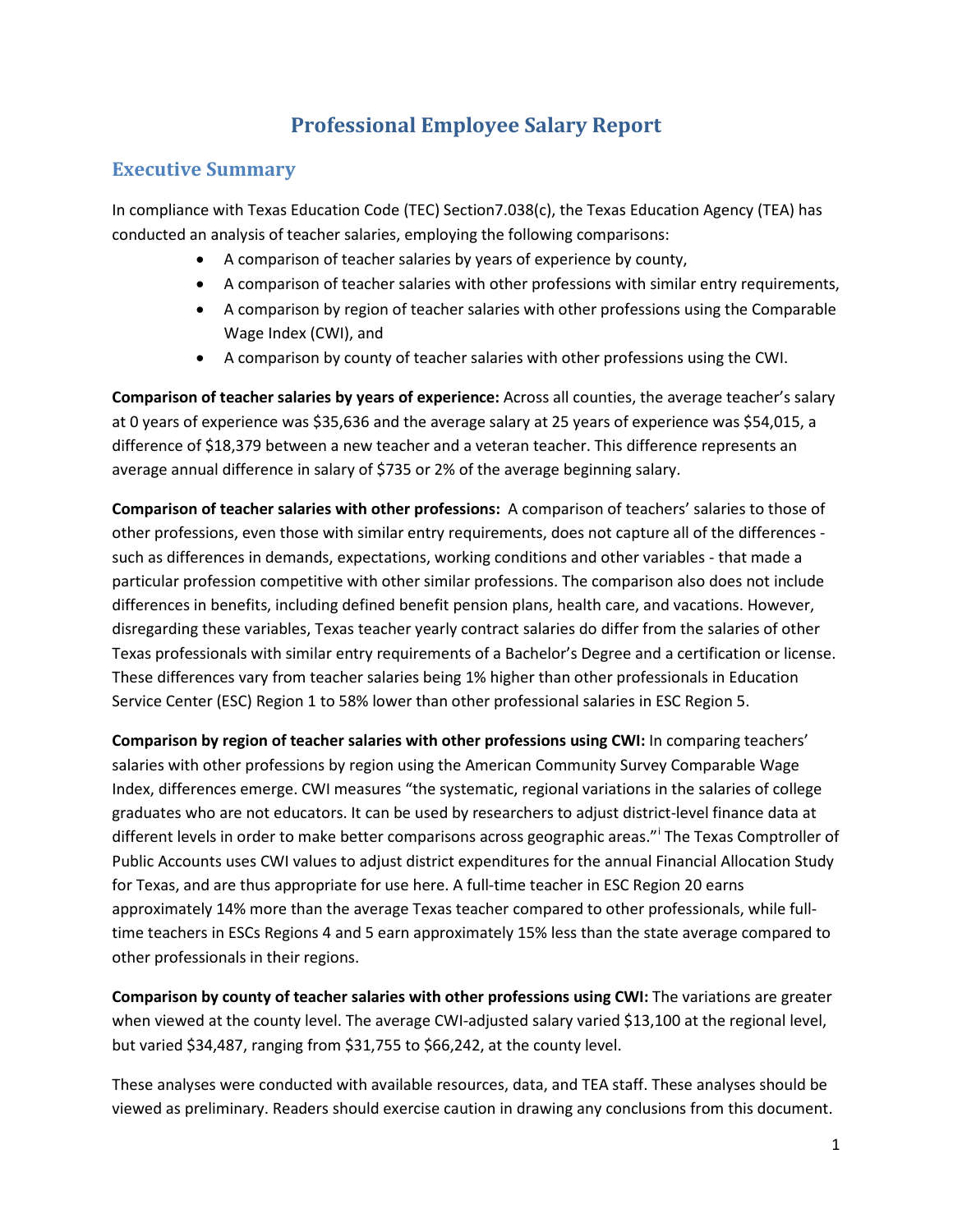## **Introduction**

As part of the Texas Legislature's House Bill 2012, 83<sup>rd</sup> Regular Session, the Texas Legislature directed TEA to provide, for public use, information collected from school districts regarding salaries paid to teachers entitled to the minimum monthly salary under TEC Section 21.402, data currently available on the TEA website<sup>"</sup>. Additionally, TEC Section 7.038(c) requires TEA to "...conduct a cost-of-living comparability analysis in each region of the state to determine how classroom teacher salaries compare to salaries in similar professions." This report provides this required analysis by conducting the following comparisons:

- A comparison of teacher salaries by years of experience by county,
- A comparison of teacher salaries with other professions with similar entry requirements,
- A comparison by region of teacher salaries with other professions using the CWI, and
- A comparison by county of teacher salaries with other professions using the CWI.

Comparisons were based on best available data reported by school districts for the 2012-13 school year. Data limitations include cases involving reporting small numbers or other anomalies that do not actually reveal discrepancies in pay scales.

## **Comparative Salaries by Years of Experience**

The initial analysis of teacher salary compares teacher salaries using the average base salary of teachers, employed in each Texas county in 2012-2013, who are reported as having 0, 5, 10, 15, 20, and 25 years of experience as a teacher in the Texas public school system, inclusive of years earned as an educational aide. These data also include charter school teachers who are not required to be paid based on the state's minimum salary schedule, which may affect some of the analyses. Permanent substitute teachers are not included. Data were analyzed to determine the difference between the salaries of new teachers and the salaries of teachers with 25 years of experience.

#### **Salary Difference from 0 to 25 Years of Experience (See Appendix A)**

As shown in Appendix A, across all counties in Texas, the average salary at 0 years of experience was \$35,636 and the average salary at 25 years of experience was \$54,015, an average difference of \$18,379 between a new teacher and a veteran. This difference averaged over the period of 25 years represents an annual difference in salary of \$735, or 2% of the average beginning salary. The lowest average starting salary was reported in Sherman County at  $$22,231^{\#}$ , while the highest average starting salary was reported in Terrell County at \$52,169. The lowest average salary at 25 years of experience was reported in Bailey County at \$38,777, while the highest average salary at 25 years of experience was reported in Crane County at \$80,088.

#### **Limitations of the Comparison**

For certain counties with a very small number of teachers reported, a district's average salary may be skewed by non-typical situations such as a teacher who also earns a coaching stipend. Data errors may produce exceptionally high or low reported average salaries. Additionally, economic conditions that vary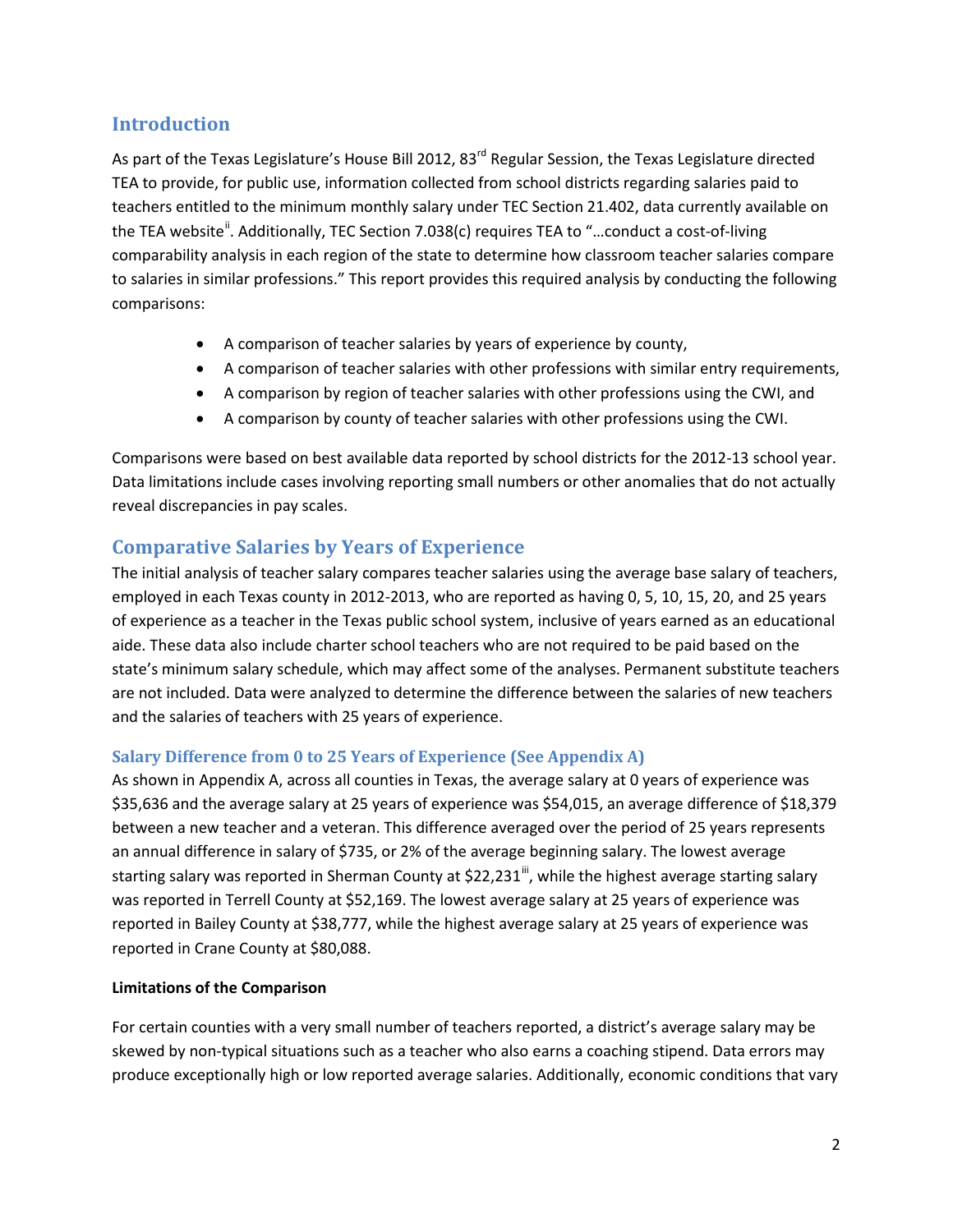considerably from one county to another in a state as large and diverse as Texas may exert a sizable influence on local teacher salaries.

# **Salaries of Teachers Compared to Similar Professionals**

Appendix B presents the salary status of full-time classroom teachers in the Texas public school system in 2012 and the salaries of persons in similar professions according to data from the Texas Workforce Commission (TWC). Each year the TWC, in cooperation with the U.S. Department of Labor, Bureau of Labor Statistics (BLS), surveys a sample of Texas employers regarding employment categories and wages.<sup>Iv</sup> This Occupational Employment Statistics (OES) survey provides the base data for the following analysis. TEA staff identified categories of educators and comparable non-education professions from these survey data.

In accordance with TEC Section 7.038(c), this analysis defined similar professions as those requiring a bachelor's degree and some form of license or certification. Professions that generally require more or less than a bachelor's degree at entry, or professions that do not require some kind of certification, were excluded. Wages for pharmacists are included for reference, but they are not included in the average calculations because requirements to become a pharmacist require 5 years of education to earn a Bachelor of Science degree in addition to 1,500 hours of internship, and pharmacists' wages tend to be outliers in comparison with the other professions included in the report<sup>y</sup>.

Appendix B is laid out as follows:

- The first column lists the ESC number.
- The second column lists the Occupational Title as defined by the TWC. Non-teacher occupational titles are presented in bold text.
- The third column lists the average wage for persons by profession in each region.

Other researchers could make different choices regarding the data in Appendix B. They might, for example, include professions requiring a bachelor's degree but not requiring a certification or license. Or they might include professions requiring graduate education, since many teachers have graduate degrees or have pursued significant continuing professional education.

## **Methodology**

Table 1 summarizes the comparison of average salaries of educators with average salaries of similar professionals from Appendix B.

- The "Other Professions Average Salary" is the average of the salaries for all the non-educational professions listed in Appendix B.
- The "Other Professions Average Salary w/o Pharmacist" is the same calculation without the pharmacists' salary included. This average is included because pharmacist wages tend to be an outlier when comparing salaries in this category of other listed professions.
- The "Full-time Teacher Average" salary is the average of the teacher salaries listed for each region excluding substitute teacher salary. Substitute teachers may not be full-time employees and are often paid at daily rates significantly lower than permanent teachers.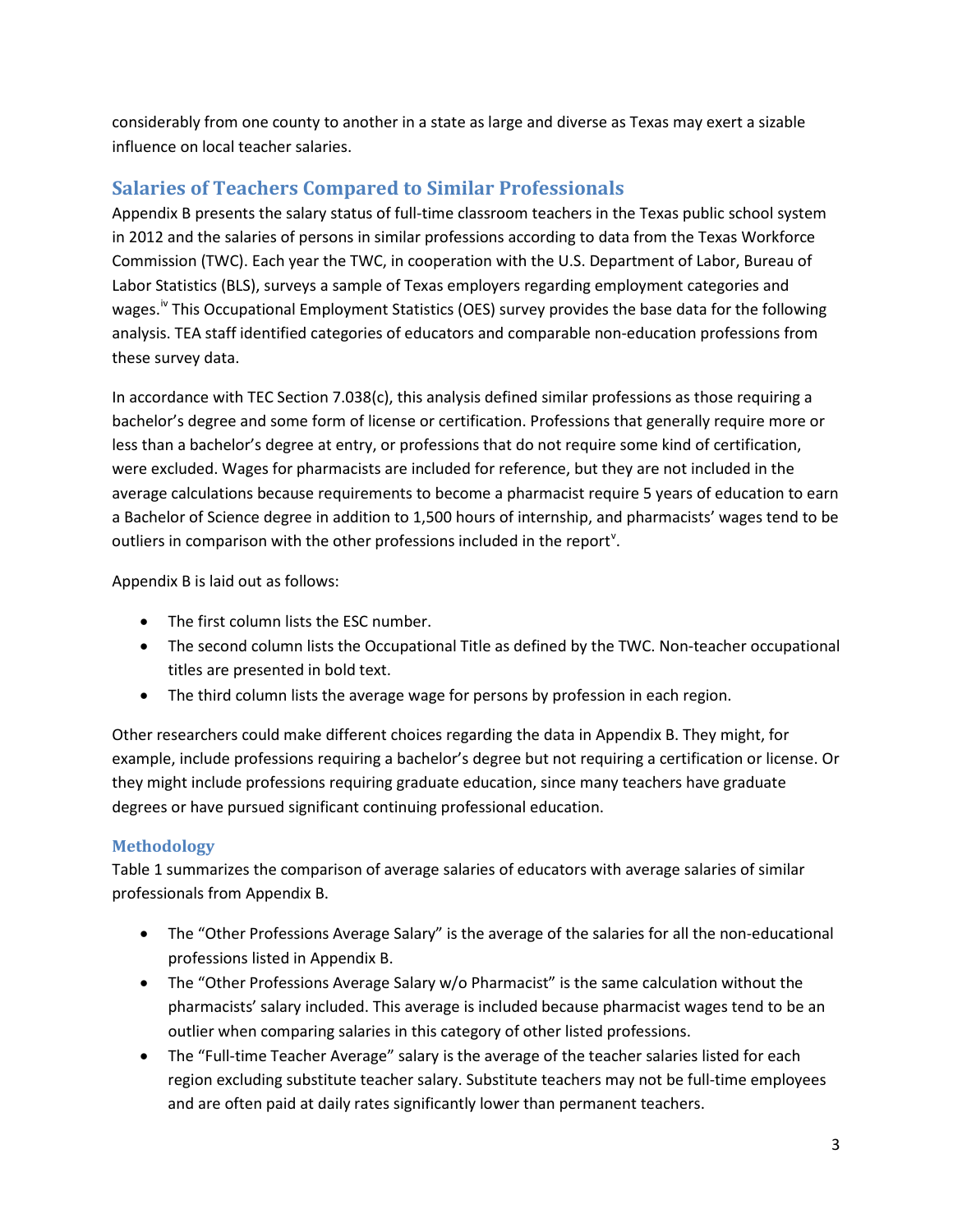• "The Difference between Columns 2 and 4" column compares the average teacher salary in each region to the combined average salary of other listed professionals excluding pharmacists.

#### (Full-time Teacher Average-Other Professions w/o Pharmacist Average) Full-time Teacher Average

#### **Table 1: Teacher Salary Differential by Region**

| <b>ESC</b>   | <b>Other</b><br><b>Professions</b><br>Average<br><b>Salary</b> | <b>Other</b><br><b>Professions</b><br>Average<br>Salary w/o<br>Pharmacist | <b>Full-time</b><br><b>Teacher</b><br>Average<br><b>Salary</b> | <b>The</b><br><b>Difference</b><br>between<br><b>Columns 2</b><br>and 4 |
|--------------|----------------------------------------------------------------|---------------------------------------------------------------------------|----------------------------------------------------------------|-------------------------------------------------------------------------|
| 1            | \$58,694                                                       | \$48,591                                                                  | \$49,109                                                       | 1%                                                                      |
| $\mathbf{2}$ | \$68,729                                                       | \$60,344                                                                  | \$50,838                                                       | $-19%$                                                                  |
| 3            | \$76,095                                                       | \$62,218                                                                  | \$47,573                                                       | $-31%$                                                                  |
| 4            | \$74,568                                                       | \$69,542                                                                  | \$50,611                                                       | $-37%$                                                                  |
| 5            | \$76,155                                                       | \$68,933                                                                  | \$43,734                                                       | $-58%$                                                                  |
| 6            | \$67,089                                                       | \$59,593                                                                  | \$48,707                                                       | $-22%$                                                                  |
| 7            | \$63,080                                                       | \$55,299                                                                  | \$45,187                                                       | $-22%$                                                                  |
| 8            | \$74,946                                                       | \$58,984                                                                  | \$44,827                                                       | $-32%$                                                                  |
| 9            | \$74,835                                                       | \$60,092                                                                  | \$45,486                                                       | $-32%$                                                                  |
| 10           | \$68,147                                                       | \$61,603                                                                  | \$50,189                                                       | $-23%$                                                                  |
| 11           | \$68,944                                                       | \$62,114                                                                  | \$53,532                                                       | $-16%$                                                                  |
| 12           | \$66,489                                                       | \$58,157                                                                  | \$46,745                                                       | $-24%$                                                                  |
| 13           | \$67,962                                                       | \$61,005                                                                  | \$47,525                                                       | $-28%$                                                                  |
| 14           | \$65,577                                                       | \$54,129                                                                  | \$45,199                                                       | $-20%$                                                                  |
| 15           | \$69,640                                                       | \$58,849                                                                  | \$46,496                                                       | $-27%$                                                                  |
| 16           | \$71,933                                                       | \$63,063                                                                  | \$46,939                                                       | $-34%$                                                                  |
| 17           | \$62,644                                                       | \$52,213                                                                  | \$46,144                                                       | $-13%$                                                                  |
| 18           | \$73,958                                                       | \$63,904                                                                  | \$47,964                                                       | $-33%$                                                                  |
| 19           | \$61,157                                                       | \$51,937                                                                  | \$49,754                                                       | $-4%$                                                                   |
| 20           | \$66,250                                                       | \$59,694                                                                  | \$56,834                                                       | $-5%$                                                                   |

#### **Results**

A simple comparison of the salaries of teachers to other non-pharmacist professionals indicates that on average Texas teachers earn less annually than professionals with similar entry requirements. The differences range from teachers in ESC Region 1 who earn 1% more than similar professionals in their region to teachers in ESC Region 5 who earn 58% less than similar professionals within the region.

#### **Limitations of the Comparison**

Salaries are averaged by Occupation Title, and are not weighted by the numbers of persons in each profession. There are several categories of educators. The results do not reflect, for example, that there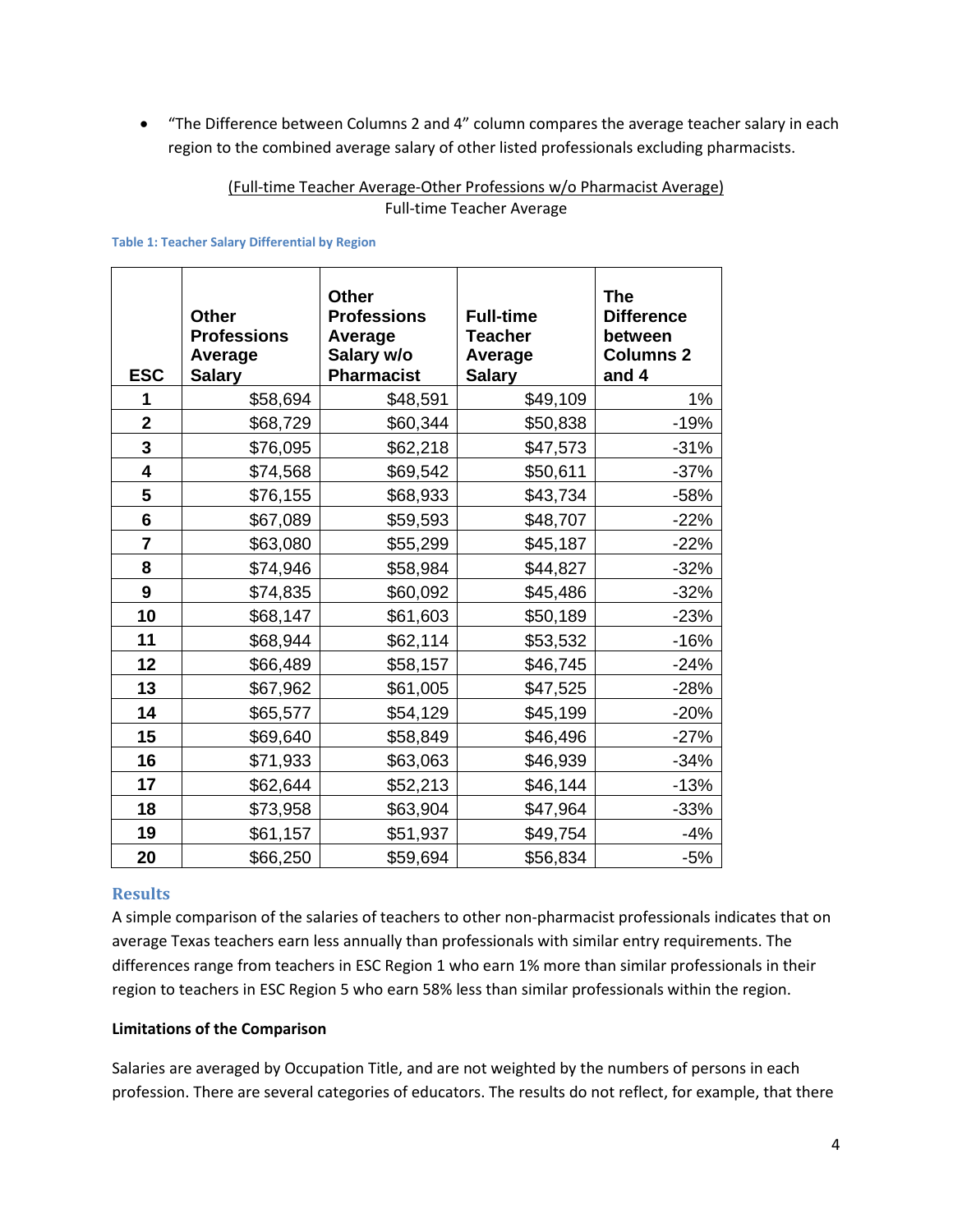may be significantly more elementary school teachers than middle school special education teachers or interior designers in any region. They are also not weighted across regions, i.e. regions with more teachers are weighted equally with regions with fewer teachers. Efforts to derive a statewide difference between teacher and other non-educator professionals salaries based on these data may be biased.

The comparison is based on annual salaries and is not adjusted for differences in length of work year, employment conditions, defined benefit retirement packages, health care, or other benefits.

# **Relative Teacher Salaries based on CWI by Region**

In directing this study, the Legislature called on the agency to "conduct a cost-of-living salary comparability analysis in each region of the state to determine how classroom teacher salaries compare to salaries in similar professions." This comparison provides additional perspective on the issue of teacher salaries by taking into account the fact that salaries within a profession may differ from region to region within the state as well as the fact that the purchasing power of a salary differs from area to area. This section attempts to further compare the wages of teachers to the wages of other professionals in their region using the Comparable Wage Index (CWI). The CWI "is a measure of the systematic, regional variations in the salaries of college graduates who are not educators. It can be used by researchers to adjust district-level finance data at different levels in order to make better comparisons across geographic areas." Vi

This quotation from the Documentation for the National Center for Education Statistics Comparable Wage Index Data Files, 2005 provides a fuller explanation of CWI.

The basic premise of a comparable wage index is that all types of workers—including teachers—demand higher wages in areas with a higher cost of living (e.g., San Diego) or a lack of amenities (e.g., Detroit, which has a particularly high crime rate) (Federal Bureau of Investigation 2003). Therefore, one should be able to measure most of the uncontrollable variation in educator pay by observing variations in the earnings of comparable workers who are not educators. The CWI reflects systematic, regional variations in the salaries of college graduates who are not educators. Provided that these non-educators are similar to educators in terms of age, educational background, and tastes for local amenities, the CWI can be used to measure the uncontrollable component of variations in the wages paid to educators. Intuitively, if accountants in the Atlanta metro area are paid 5 percent more than the national average accounting wage, Atlanta engineers are paid 5 percent more than the national average engineering wage, Atlanta nurses are paid 5 percent more than the national average nursing wage, and so on, then the CWI predicts that Atlanta teachers should also be paid 5 percent more than the national average teacher wage.<sup>[vii](#page-30-6)</sup>

Table 2 compares the relative value of teachers' salaries between regions in Texas.<sup>[viii](#page-30-7)</sup> The full-time teacher average salary comes from Table 1 above. TEA obtained 2011-2012 CWI data from the Texas Comptroller of Public Accounts. These data are used in the Comptroller's Financial Allocation Study for Texas,<sup>[ix](#page-30-8)</sup> which provides a unique model for measuring how relative spending in Texas public school districts and campuses compares to student academic progress.<sup>[x](#page-30-9)</sup> These values are based on the American Community Surveys Comparable Wage Index. For more information, consult the Technical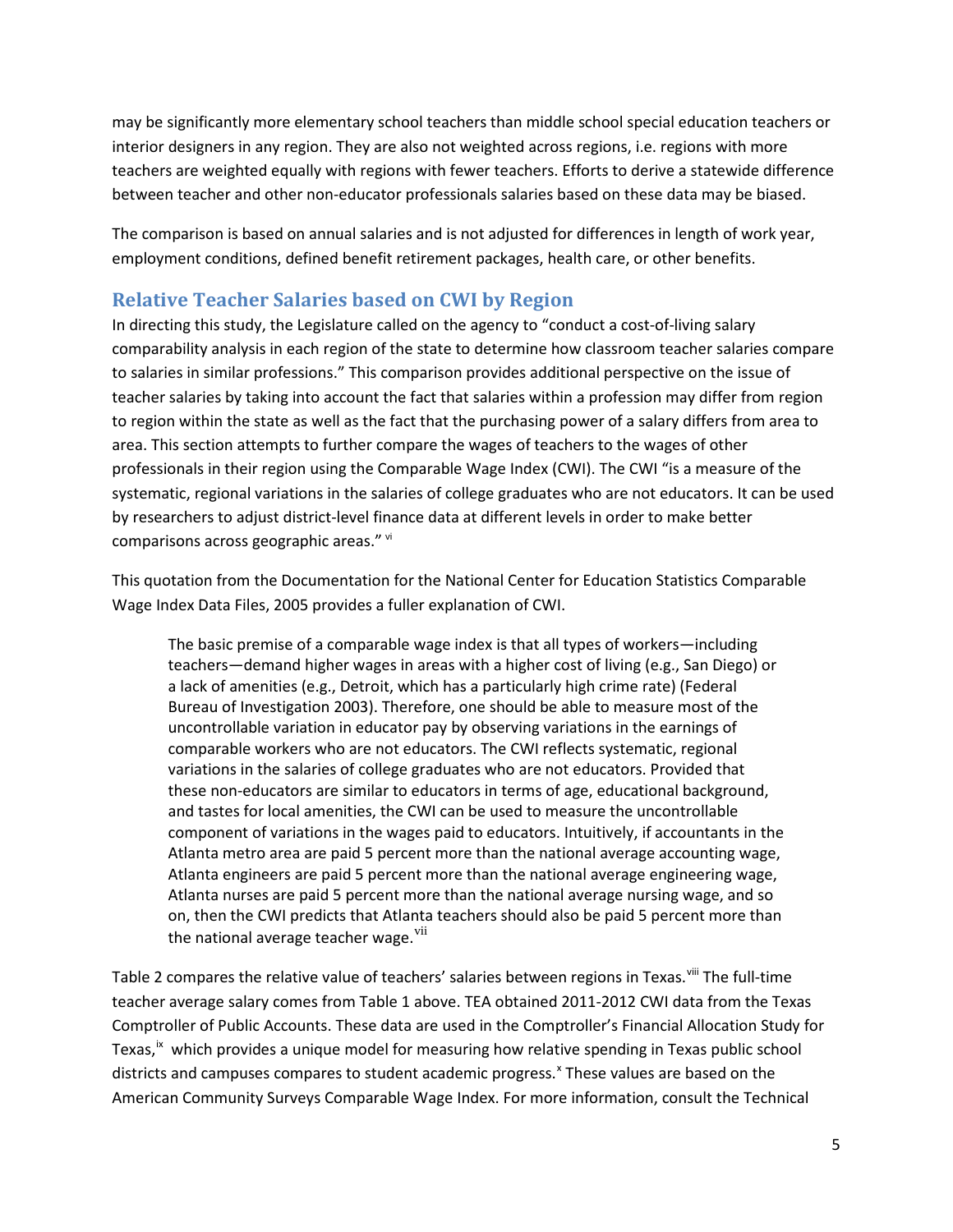Appendix: FAST Methodology at [http://fastexas.org/pdf/2013/fast-2013-methodology.pdf.](http://fastexas.org/pdf/2013/fast-2013-methodology.pdf) CWI data can be used to make comparisons between geographic regions. These data are reported at the independent school district (ISD) level, although all ISDs in a county have the same CWI. To obtain a CWI for each ESC region the CWI numbers for each ISD in the region were averaged. The regional CWI was then applied to the full-time teacher salary for that ESC region to obtain the CWI-adjusted salary.

Full-time Teacher Average \* Comparable Wage Index = CWI-adjusted Salary

For example, for ESC Region 1 the full-time average teacher salary of \$49,109 was multiplied by the CWI of 1.11 to yield a CWI-adjusted salary of \$54,702.

### $$49,109 * 1.11 = $54,702$

To put it another way, although the average full-time teacher in ESC Region 1 received an annual salary of \$49,109; however, compared to other regions in Texas with higher costs of living or fewer amenities, ESC Region 1 teachers are earning a CWI-adjusted salary of \$54,702.

| <b>ESC</b>              | <b>Full-time Teacher</b><br><b>Average Salary</b> | Comparable<br><b>Wage Index by</b><br><b>Region</b> | <b>CWI-adjusted Salary</b> | % Difference<br>from State<br>Average |
|-------------------------|---------------------------------------------------|-----------------------------------------------------|----------------------------|---------------------------------------|
| 1                       | \$49,109                                          | 1.11                                                | \$54,702                   | $1\%$                                 |
| $\overline{2}$          | \$50,838                                          | 1.16                                                | \$58,799                   | 9%                                    |
| $\overline{\mathbf{3}}$ | \$47,573                                          | 1.09                                                | \$51,934                   | $-4%$                                 |
| 4                       | \$50,611                                          | 0.91                                                | \$45,870                   | $-15%$                                |
| $\overline{\mathbf{5}}$ | \$43,734                                          | 1.05                                                | \$45,892                   | $-15%$                                |
| $6\phantom{1}$          | \$48,707                                          | 1.10                                                | \$53,483                   | $-1%$                                 |
| $\overline{\mathbf{7}}$ | \$45,187                                          | 1.14                                                | \$51,535                   | $-5%$                                 |
| 8                       | \$44,827                                          | 1.15                                                | \$51,424                   | $-5%$                                 |
| 9                       | \$45,486                                          | 1.24                                                | \$56,506                   | 4%                                    |
| $\overline{10}$         | \$50,189                                          | 0.96                                                | \$48,240                   | $-11%$                                |
| 11                      | \$53,532                                          | 1.02                                                | \$54,556                   | $1\%$                                 |
| 12                      | \$46,745                                          | 1.14                                                | \$53,444                   | $-1%$                                 |
| 13                      | \$47,525                                          | 1.04                                                | \$49,453                   | $-9%$                                 |
| 14                      | \$45,199                                          | 1.22                                                | \$55,069                   | 2%                                    |
| 15                      | \$46,496                                          | 1.23                                                | \$57,314                   | 6%                                    |
| 16                      | \$46,939                                          | 1.18                                                | \$55,198                   | 2%                                    |
| 17                      | \$46,144                                          | 1.26                                                | \$58,364                   | 8%                                    |
| 18                      | \$47,964                                          | 1.24                                                | \$59,374                   | 10%                                   |
| 19                      | \$49,754                                          | 1.17                                                | \$58,016                   | 7%                                    |
| 20                      | \$56,834                                          | 1.09                                                | \$61,790                   | 14%                                   |
| <b>State</b>            |                                                   |                                                     |                            |                                       |
| Average                 | \$48,170                                          | 1.12                                                | \$54,174                   | 0%                                    |

#### **Table 2: CWI-adjusted Salaries between Teachers by Region**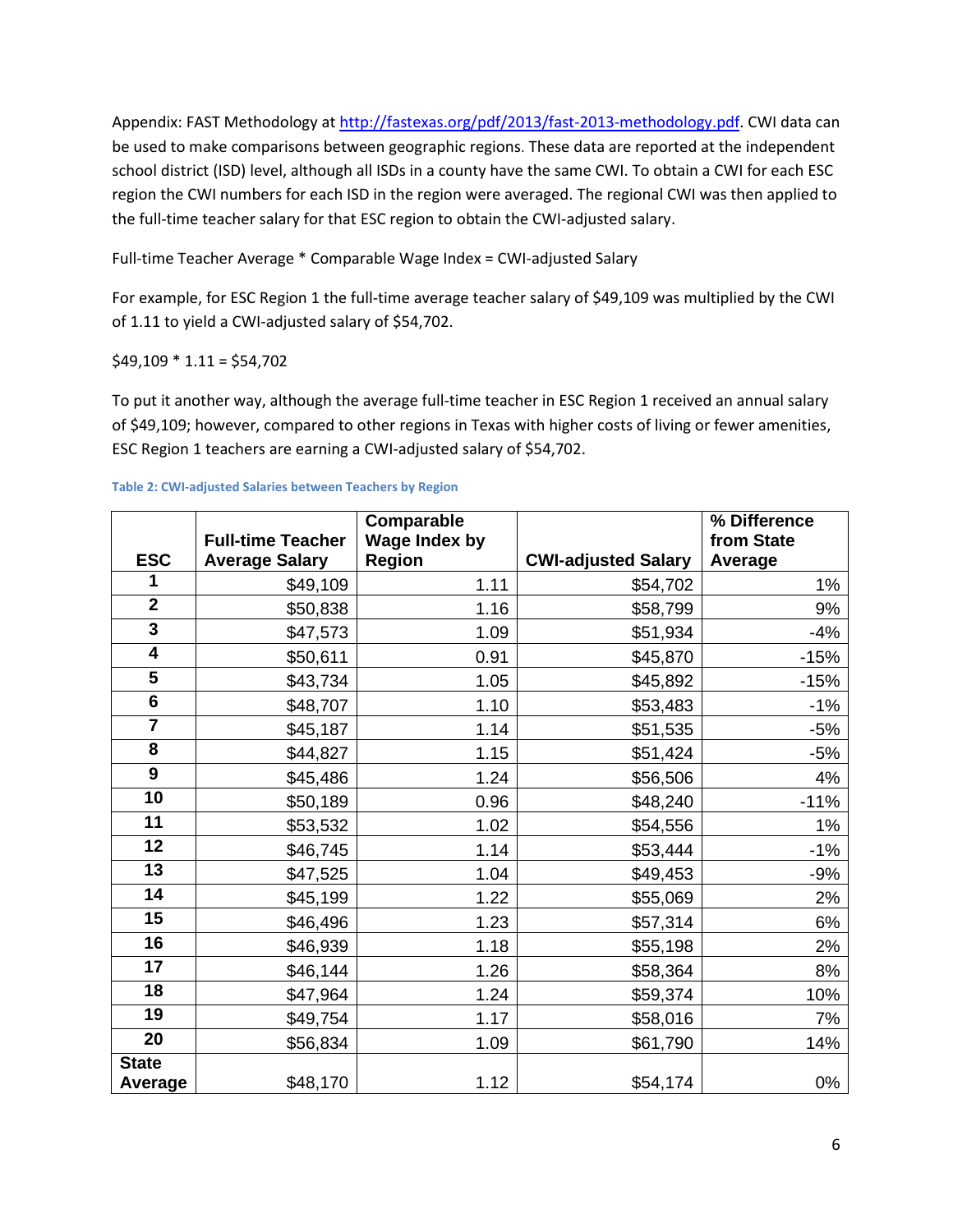### **Results**

According to Table 2, teachers in ESC Region 20 have both the highest average salary and the highest CWI-adjusted salaries compared to other professionals in their region. On the other hand, teachers in ESC Region 4 have the lowest CWI-adjusted salary even though their average salaries are near the middle of the range of teacher salaries by ESC region. This result may be because non-educational professionals in the Houston area are better paid than their peers across Texas.

### **Limitations of the Comparison**

As mentioned earlier, because the teacher salary data is not weighted by the number of teachers in a district, the figures may not precisely reflect actual teacher salaries in a region. Similarly, because not all ISDs in any region have the same number of teachers, a simple average of the ISD CWI numbers may contain some bias. Moreover, the average annual teacher salary for any region may be more of a reflection of the relative experience of the teachers in that region, rather than the level of teacher pay.

# **Relative Teacher Salaries based on CWI by County**

For the final analysis, this study examines the relative teacher salaries adjusted by the CWI at the county level. This is an attempt to identify salary anomalies at the county level that may average out at the regional level.

Appendix C takes the 10 years of experience average salary data from Appendix A and applies the county CWI to obtain a CWI-adjusted 10 year average salary. For districts where no 10 year average salary was reported, the values of the adjacent cells were averaged and imputed for the 10 year value (see the note at the end of Appendix C).

- The "County Name" column lists Texas counties alphabetically.
- The "Teacher Salary at 10 Years Experience" column lists the average salary of a teacher with 10 years of experience. This is the same data as in Appendix A. Values range from \$31,755 in Dawson County to \$66,242 in King County.
- The "CWI" column lists the comparable wage index value for each county. These data were delivered to TEA at the district level; however, all districts within a county had the same CWI. These data are reported at two decimal places, although calculations were done using CWI values with 14 decimal places. Values range from 0.91 to 1.31.
- The "CWI-adjusted Salary" column shows the product of the previous two columns. For example for Anderson County: \$42,064 \* 1.221247 = \$51,371.

### **Results**

The average \$43,174 salary across all counties for a teacher with 10 years of experience equates to a CWI-adjusted salary of \$49,975. The lowest CWI-adjusted salary was calculated for Delta County where the 0.92 CWI reduced the average salary of a teacher with 10 years of experience from \$39,441 to a CWI-adjusted salary of \$36,285. The highest CWI-adjusted salary was calculated for King County where the 1.30 CWI raised the average salary of a teacher with 10 years of experience from \$66,242 to a CWIadjusted salary of \$86,565.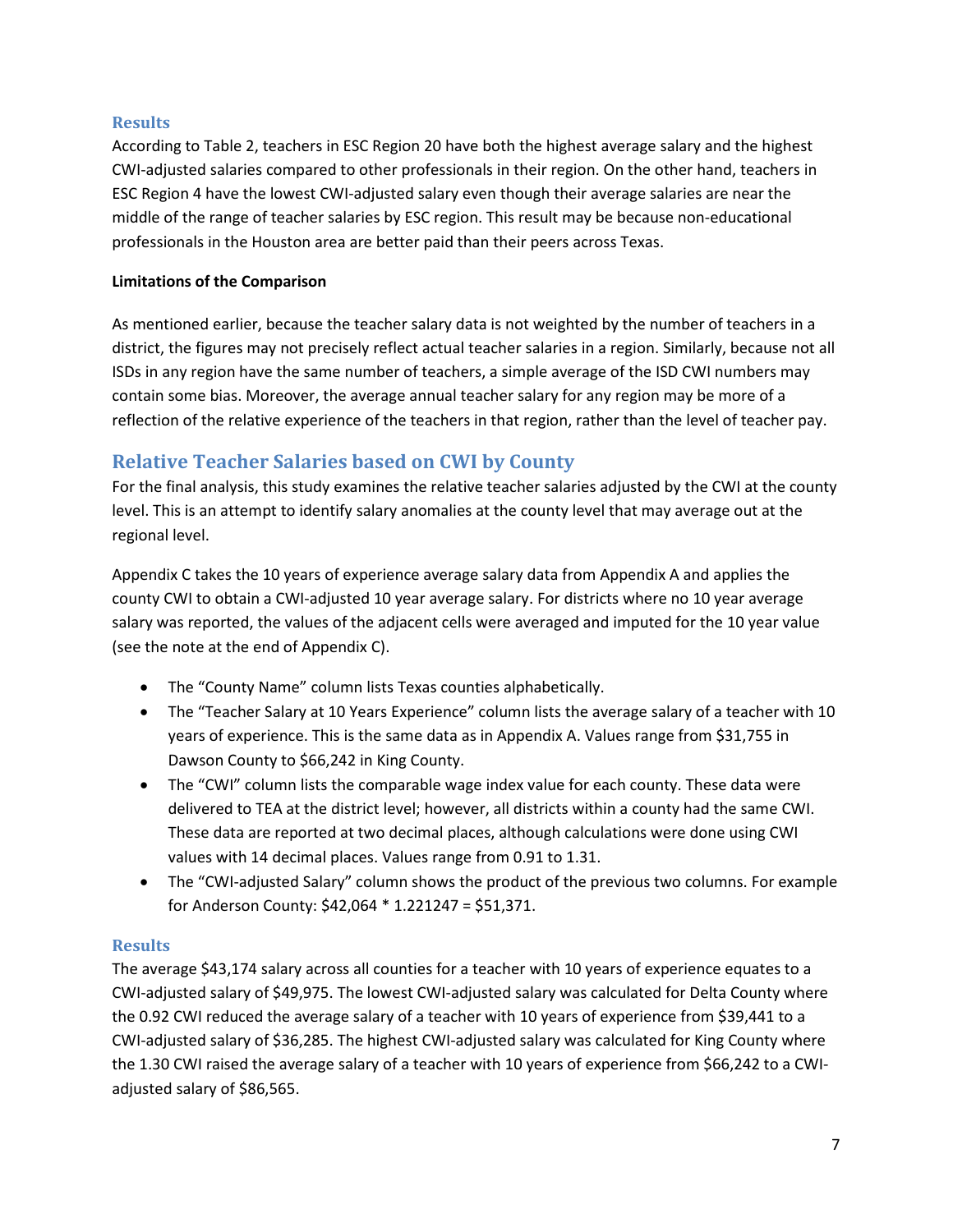As suspected, the variation in salary at the county level is greater than that at the regional level. Regional CWI values ranged from 0.91 to 1.26 while county CWI values varied from 0.91 to 1.30. The greater variation was in salaries. The average CWI-adjusted salary varied \$13,100 when calculated at the regional level, but varied \$34,487, ranging from \$31,755 to \$66,242, at the county level.

### **Limitations of the Comparison**

The 10-year salaries are a snapshot of a single year of experience and are not necessarily representative of salaries at other levels of experience. Additionally, the small numbers of teachers in small counties can result in skewed averages when non-typical salaries are averaged in the calculation.

## **Conclusion**

Teachers' salaries vary across their careers; however, the increases in salary are generally modest and consistent over time.

Generally, there are differences between teacher salaries and the salaries of other professionals within each ESC region. The size of these differences varies, and the differences are greater in some ESC regions than in others.

Generally, the value of teachers' salaries varies based on where they work. Teachers receive different salaries, and their salaries are more or less comparable to their peers depending on where they work. The analyses using the Comparable Wage Index attempted to describe this variation.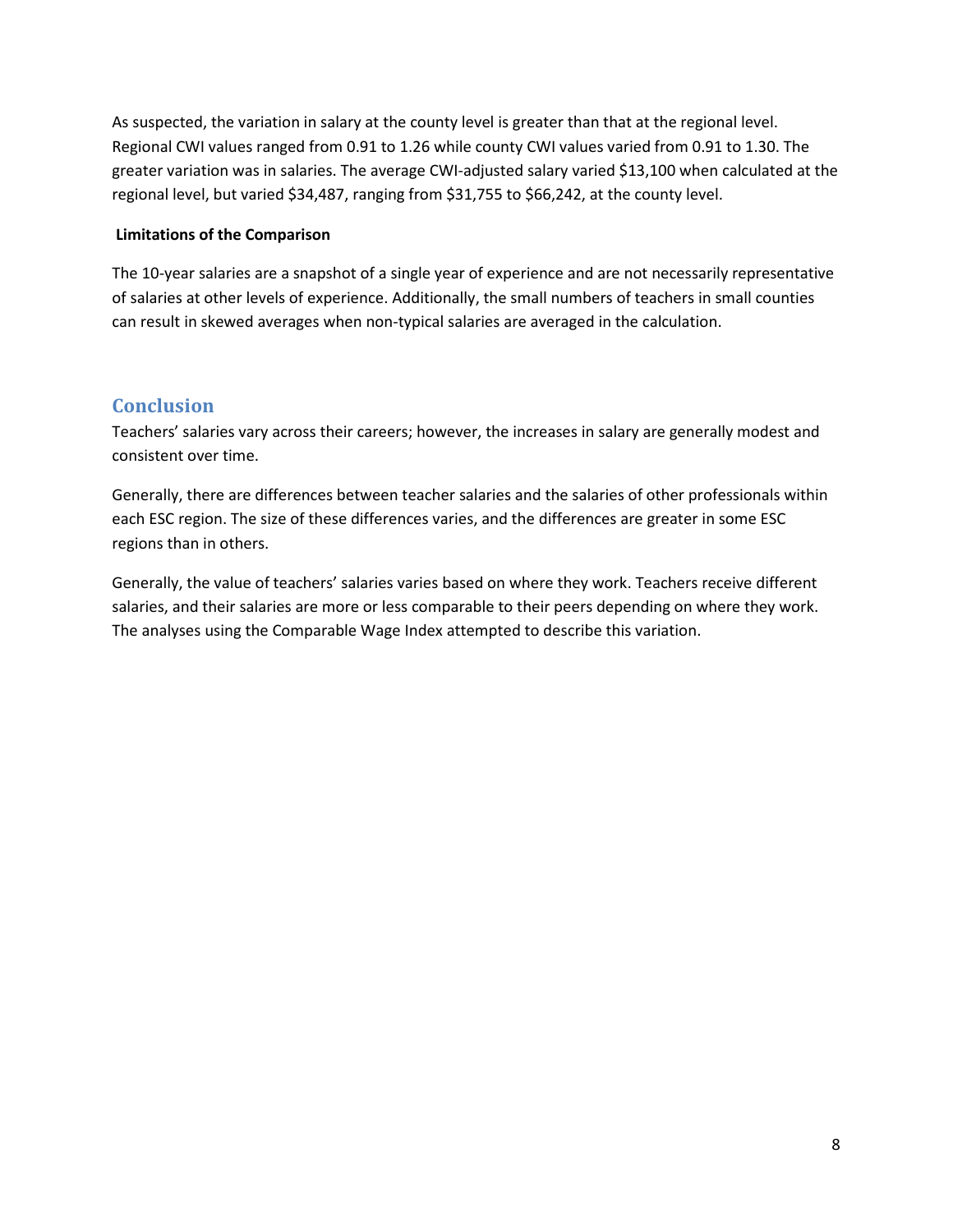# **Appendix A**

#### **Teacher Salaries in 2012-2013 by County and Years of Experience**

| <b>County Name</b>      | 0 Years     | 5 Years     | 10 Years    | 15 Years    | 20 Years    | 25 Years    |
|-------------------------|-------------|-------------|-------------|-------------|-------------|-------------|
| ANDERSON COUNTY         | \$31,150.37 | \$36,081.51 | \$42,064.46 | \$45,786.74 | \$48,491.45 | \$47,352.72 |
| <b>ANDREWS COUNTY</b>   | 44,284.90   | 49,312.58   | 52,706.09   | 55,535.43   | 59,325.83   | 67,430.71   |
| ANGELINA COUNTY         | 35,166.43   | 40,300.62   | 42,653.85   | 45,645.03   | 49,746.95   | 50,786.43   |
| <b>ARANSAS COUNTY</b>   | 37,281.17   | 39,580.00   | 41,830.00   | 44,580.00   | 47,746.67   | 60,866.25   |
| ARCHER COUNTY           | 30,511.20   | 34,407.33   | 39,946.38   | 47,053.17   | 48,939.58   | 53,284.50   |
| <b>ARMSTRONG COUNTY</b> |             |             | 37,576.25   | 66,404.00   |             | 49,015.00   |
| ATASCOSA COUNTY         | 39,282.01   | 40,704.44   | 44,321.25   | 48,929.32   | 51,812.83   | 56,650.67   |
| <b>AUSTIN COUNTY</b>    | 36,485.14   | 39,996.79   | 41,647.56   | 46,531.80   | 50,668.03   | 53,532.80   |
| <b>BAILEY COUNTY</b>    | 30,959.10   | 32,101.00   | 40,276.33   | 46,324.50   | 47,844.00   | 38,776.50   |
| <b>BANDERA COUNTY</b>   | 40,210.43   | 38,829.50   | 43,532.50   | 47,492.60   | 55,300.00   | 58,549.00   |
| <b>BASTROP COUNTY</b>   | 36,253.79   | 41,605.12   | 45,800.00   | 47,937.97   | 52,442.20   | 53,750.88   |
| <b>BAYLOR COUNTY</b>    | 30,997.33   | 31,534.33   |             | 44,644.00   | 46,670.00   | 47,270.00   |
| BEE COUNTY              | 35,063.43   | 37,768.63   | 40,406.83   | 50,788.75   | 51,849.67   | 52,705.11   |
| <b>BELL COUNTY</b>      | 34,365.41   | 38,680.98   | 42,627.68   | 45,999.90   | 53,745.11   | 51,288.80   |
| <b>BEXAR COUNTY</b>     | 38,772.12   | 43,582.41   | 46,213.32   | 50,187.55   | 54,645.00   | 61,064.17   |
| <b>BLANCO COUNTY</b>    | 38,020.00   | 41,430.00   | 45,285.10   | 50,475.00   | 53,910.00   | 54,858.17   |
| <b>BORDEN COUNTY</b>    |             | 44,066.00   | 50,094.00   | 54,626.00   |             |             |
| <b>BOSQUE COUNTY</b>    | 32,680.87   | 34,322.00   | 37,342.50   | 44,454.40   | 54,263.83   | 48,556.88   |
| <b>BOWIE COUNTY</b>     | 33,031.36   | 35,758.28   | 41,466.08   | 46,704.86   | 52,278.04   | 52,271.53   |
| <b>BRAZORIA COUNTY</b>  | 42,946.84   | 45,526.27   | 47,719.05   | 50,717.87   | 53,764.78   | 59,427.54   |
| <b>BRAZOS COUNTY</b>    | 35,294.98   | 39,993.81   | 47,517.65   | 49,482.06   | 47,434.87   | 55,767.28   |
| <b>BREWSTER COUNTY</b>  | 33,117.91   | 39,624.44   | 54,023.00   | 51,139.13   | 49,720.00   | 47,745.00   |
| <b>BRISCOE COUNTY</b>   |             |             | 38,541.00   | 42,661.00   |             |             |
| <b>BROOKS COUNTY</b>    | 32,700.00   | 38,385.00   | 41,848.00   | 66,485.00   | 49,998.00   | 54,156.67   |
| BROWN COUNTY            | 31,386.42   | 37,765.20   | 41,863.94   | 43,330.00   | 47,683.40   | 50,918.06   |
| <b>BURLESON COUNTY</b>  | 32,236.67   | 35,780.00   | 40,936.67   | 44,893.89   | 47,585.00   | 56,321.50   |
| <b>BURNET COUNTY</b>    | 37,591.47   | 39,329.03   | 43,848.95   | 47,344.38   | 50,697.50   | 55,865.57   |
| CALDWELL COUNTY         | 37,588.28   | 38,982.89   | 43,773.06   | 46,102.37   | 49,929.22   | 52,812.50   |
| <b>CALHOUN COUNTY</b>   | 37,186.67   | 36,585.67   | 43,165.60   | 47,117.29   | 51,814.33   | 51,412.50   |
| CALLAHAN COUNTY         | 30,887.47   | 33,290.33   | 45,809.05   | 43,498.58   | 47,142.50   | 50,922.33   |
| <b>CAMERON COUNTY</b>   | 37,887.89   | 42,375.10   | 44,558.88   | 49,449.62   | 54,296.92   | 58,865.51   |
| <b>CAMP COUNTY</b>      | 30,516.17   | 34,479.18   | 41,739.50   | 44,002.86   | 46,345.00   | 52,192.60   |
| <b>CARSON COUNTY</b>    | 38,254.83   | 34,600.00   | 39,535.00   | 45,271.00   | 45,004.00   | 62,558.42   |
| <b>CASS COUNTY</b>      | 31,930.78   | 33,908.85   | 36,397.19   | 43,143.78   | 48,431.80   | 47,985.27   |
| <b>CASTRO COUNTY</b>    | 30,823.59   | 36,106.17   | 39,005.00   | 41,617.67   | 46,006.89   | 50,320.00   |
| <b>CHAMBERS COUNTY</b>  | 44,150.00   | 49,232.96   | 49,102.14   | 56,337.15   | 55,720.19   | 51,972.83   |
| <b>CHEROKEE COUNTY</b>  | 29,230.67   | 35,486.27   | 40,194.58   | 45,169.07   | 47,234.52   | 47,553.75   |
| CHILDRESS COUNTY        | 25,158.00   | 36,256.50   | 40,645.67   | 44,474.00   | 51,462.40   | 47,917.33   |
| <b>CLAY COUNTY</b>      | 31,039.51   | 35,661.00   | 38,464.50   | 43,725.83   | 48,789.61   | 48,215.67   |
| <b>COCHRAN COUNTY</b>   | 25,536.00   | 35,505.00   |             |             | 48,708.67   | 52,721.00   |
| <b>COKE COUNTY</b>      |             | 35,071.00   | 40,042.00   | 44,060.00   | 47,170.00   | 49,091.42   |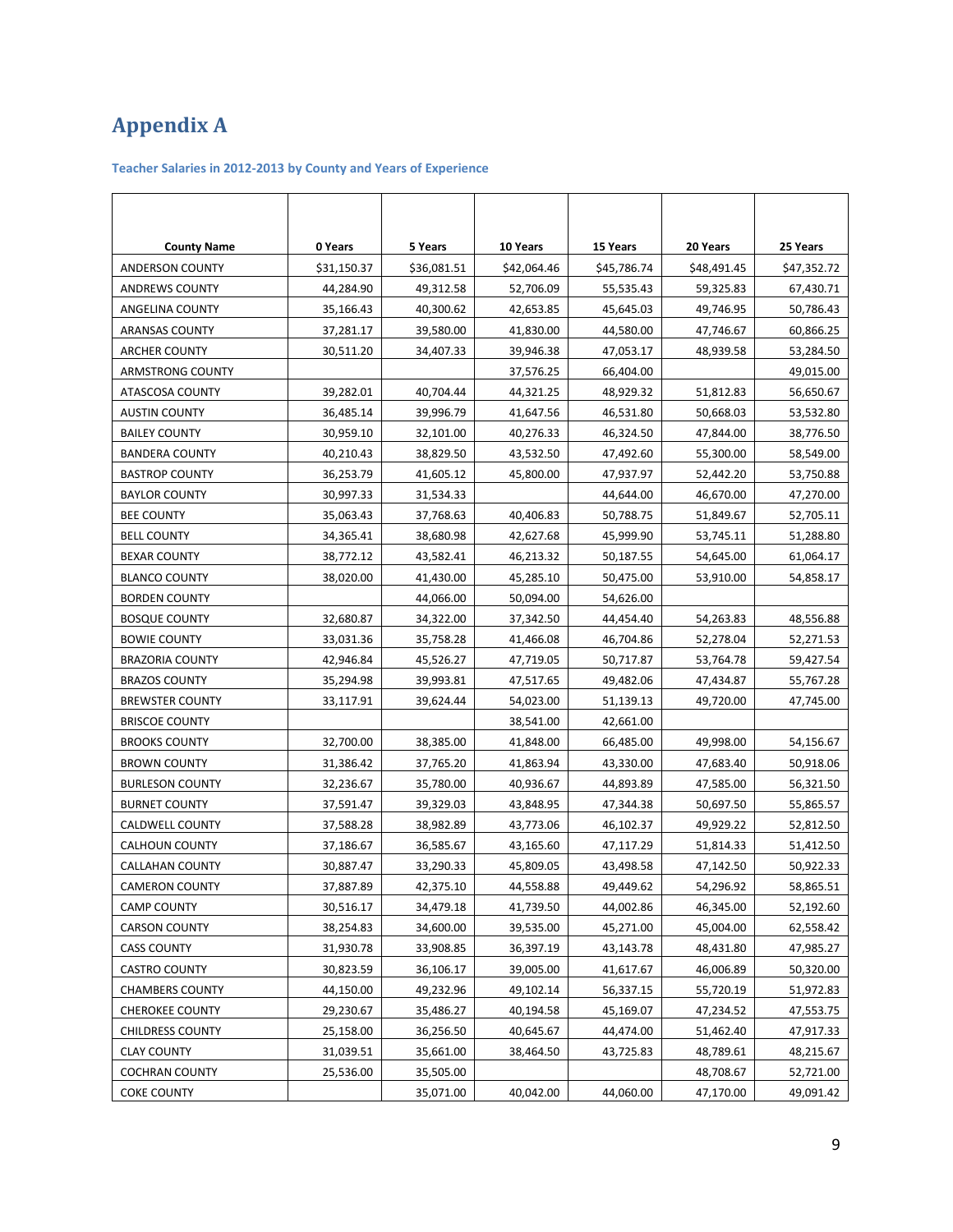| <b>County Name</b>          | 0 Years   | 5 Years   | 10 Years  | 15 Years  | 20 Years  | 25 Years  |
|-----------------------------|-----------|-----------|-----------|-----------|-----------|-----------|
| <b>COLEMAN COUNTY</b>       | 30,532.67 | 34,889.00 | 38,353.90 | 41,960.00 | 64,271.42 | 55,886.25 |
| <b>COLLIN COUNTY</b>        | 41,068.08 | 44,248.84 | 47,340.67 | 50,497.30 | 55,089.83 | 58,019.49 |
| <b>COLLINGSWORTH COUNTY</b> |           | 36,671.00 | 41,617.00 | 45,099.00 | 48,723.00 |           |
| <b>COLORADO COUNTY</b>      | 35,988.96 | 36,215.25 | 45,258.61 | 47,115.33 | 55,602.50 | 50,612.00 |
| COMAL COUNTY                | 39,778.08 | 44,645.63 | 47,301.30 | 49,697.16 | 53,130.29 | 57,524.48 |
| <b>COMANCHE COUNTY</b>      | 32,745.53 | 34,732.17 | 40,405.33 | 44,968.33 | 47,195.00 | 46,120.00 |
| CONCHO COUNTY               | 43,989.33 |           | 38,003.00 | 42,122.50 | 47,350.00 | 50,470.00 |
| COOKE COUNTY                | 32,481.09 | 37,409.85 | 51,244.29 | 47,106.88 | 48,108.69 | 50,701.03 |
| <b>CORYELL COUNTY</b>       | 33,040.74 | 36,356.56 | 41,803.07 | 46,056.59 | 41,975.07 | 52,310.00 |
| COTTLE COUNTY               | 37,915.00 | 36,890.50 | 39,915.00 | 44,035.33 | 51,966.00 |           |
| <b>CRANE COUNTY</b>         | 43,753.67 | 42,226.86 | 49,406.33 | 51,860.00 | 55,970.00 | 80,088.00 |
| <b>CROCKETT COUNTY</b>      | 43,687.13 | 39,537.00 |           | 49,425.00 | 52,628.00 | 53,878.00 |
| <b>CROSBY COUNTY</b>        | 31,882.14 | 35,962.11 | 40,901.72 | 45,421.00 | 47,116.67 | 46,330.00 |
| <b>CULBERSON COUNTY</b>     | 43,213.50 | 38,346.00 | 39,952.00 |           | 52,327.00 |           |
| DALLAM COUNTY               | 36,175.75 | 36,928.40 | 42,282.00 | 64,190.00 | 47,610.00 |           |
| DALLAS COUNTY               | 42,365.90 | 44,224.49 | 48,811.40 | 49,150.22 | 52,179.73 | 58,583.21 |
| <b>DAWSON COUNTY</b>        | 34,696.96 | 39,578.29 | 31,755.00 | 47,484.22 | 51,337.75 | 52,946.67 |
| DEAF SMITH COUNTY           | 38,352.30 | 40,878.81 | 42,393.05 | 51,434.00 | 50,568.75 | 58,824.50 |
| DELTA COUNTY                | 29,831.00 | 34,260.00 | 39,440.50 | 42,829.67 | 46,670.00 | 46,670.00 |
| <b>DENTON COUNTY</b>        | 40,822.97 | 45,067.33 | 48,227.44 | 50,907.90 | 55,359.18 | 60,112.67 |
| DEWITT COUNTY               | 31,612.69 | 36,803.58 | 40,890.11 | 45,972.63 | 40,426.63 | 48,816.00 |
| <b>DICKENS COUNTY</b>       | 35,741.67 | 34,176.50 | 37,040.00 |           | 46,519.50 | 50,770.00 |
| DIMMIT COUNTY               | 41,509.10 | 40,630.00 | 43,643.00 | 48,676.00 | 53,836.13 |           |
| DONLEY COUNTY               | 24,822.00 | 23,540.50 | 39,364.50 | 43,484.00 | 45,807.00 |           |
| DUVAL COUNTY                | 35,442.10 | 39,894.67 | 47,159.50 | 46,535.00 | 52,519.00 | 45,502.00 |
| <b>EASTLAND COUNTY</b>      | 30,874.20 | 33,069.17 | 39,418.71 | 43,313.61 | 49,078.47 | 45,451.00 |
| <b>ECTOR COUNTY</b>         | 38,576.21 | 43,288.03 | 47,798.34 | 50,275.44 | 38,468.29 | 50,053.65 |
| <b>EDWARDS COUNTY</b>       | 27,977.33 | 34,906.67 | 40,498.50 | 42,936.50 |           | 50,588.50 |
| EL PASO COUNTY              | 39,403.54 | 45,492.81 | 47,940.16 | 51,642.71 | 55,524.38 | 57,245.24 |
| <b>ELLIS COUNTY</b>         | 35,920.66 | 42,500.34 | 42,965.68 | 47,928.73 | 53,085.93 | 58,826.44 |
| <b>ERATH COUNTY</b>         | 28,791.14 | 35,873.48 | 38,924.19 | 42,578.47 | 46,670.09 | 60,618.67 |
| <b>FALLS COUNTY</b>         | 28,774.98 | 34,534.80 | 40,587.17 | 45,023.33 | 49,040.58 | 47,630.00 |
| <b>FANNIN COUNTY</b>        | 30,568.28 | 34,562.64 | 40,828.50 | 41,867.52 | 47,521.14 | 50,818.80 |
| <b>FAYETTE COUNTY</b>       | 34,011.98 | 36,015.69 | 38,388.33 | 47,306.17 | 48,240.00 | 50,927.11 |
| <b>FISHER COUNTY</b>        | 32,777.17 |           | 40,607.50 | 46,007.50 | 45,225.00 | 45,226.00 |
| <b>FLOYD COUNTY</b>         | 30,855.68 | 43,556.33 | 39,211.00 | 43,330.50 | 48,778.00 | 52,554.00 |
| <b>FOARD COUNTY</b>         | 38,781.00 | 31,560.00 |           |           | 44,270.00 | 44,270.00 |
| FORT BEND COUNTY            | 42,108.61 | 46,377.23 | 49,298.91 | 52,581.73 | 56,200.27 | 60,177.10 |
| <b>FRANKLIN COUNTY</b>      | 34,558.00 | 38,162.43 | 42,200.20 |           | 50,126.67 | 54,152.50 |
| <b>FREESTONE COUNTY</b>     | 38,540.00 | 38,538.86 | 43,382.72 | 47,846.36 | 52,850.50 | 53,362.00 |
| <b>FRIO COUNTY</b>          | 37,304.88 | 40,917.58 | 43,027.00 | 46,489.00 | 49,619.00 | 54,511.00 |
| <b>GAINES COUNTY</b>        | 39,244.83 | 41,097.20 | 49,468.83 | 50,515.56 | 53,218.33 | 58,772.00 |
| <b>GALVESTON COUNTY</b>     | 37,959.83 | 43,850.97 | 45,840.75 | 49,667.93 | 53,194.24 | 55,513.18 |
| <b>GARZA COUNTY</b>         | 29,395.17 | 36,400.50 | 39,283.00 | 44,323.00 | 50,284.67 | 50,620.00 |
| <b>GILLESPIE COUNTY</b>     | 37,034.94 | 40,964.25 | 43,333.35 | 49,102.42 | 52,736.67 | 54,007.04 |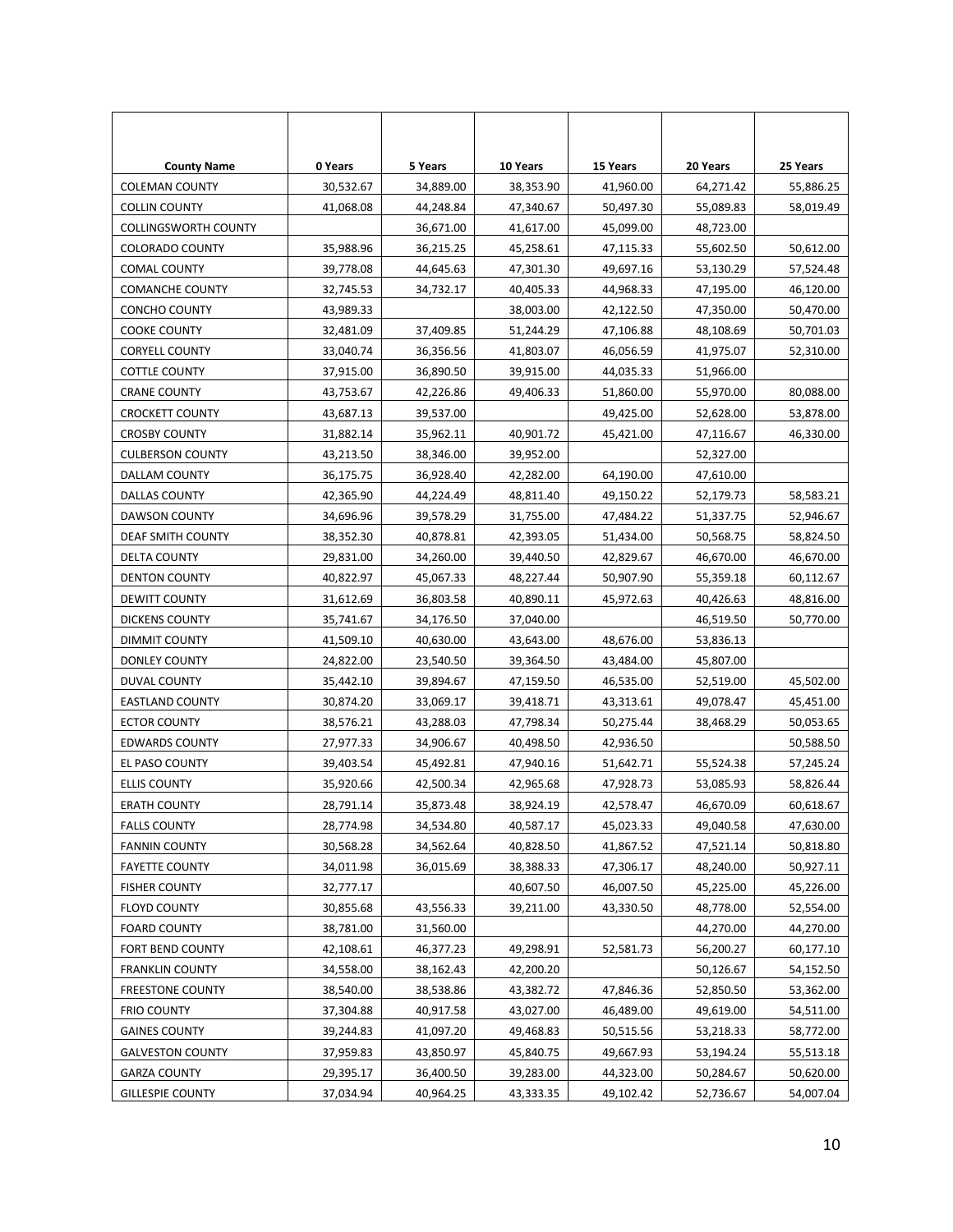| <b>County Name</b>       | 0 Years   | 5 Years   | 10 Years  | 15 Years  | 20 Years  | 25 Years  |
|--------------------------|-----------|-----------|-----------|-----------|-----------|-----------|
| <b>GLASSCOCK COUNTY</b>  | 42,948.00 | 39,960.00 | 44,461.33 |           |           | 55,990.00 |
| <b>GOLIAD COUNTY</b>     | 33,659.17 | 38,531.00 | 41,011.00 | 45,103.83 | 52,016.33 |           |
| <b>GONZALES COUNTY</b>   | 35,413.55 | 35,053.15 | 43,100.71 | 46,873.10 | 49,039.47 | 53,498.63 |
| <b>GRAY COUNTY</b>       | 39,578.67 | 35,712.92 | 54,077.83 | 43,527.50 | 42,479.00 | 52,120.00 |
| <b>GRAYSON COUNTY</b>    | 36,932.67 | 38,559.31 | 42,125.54 | 46,727.92 | 50,274.23 | 51,061.16 |
| <b>GREGG COUNTY</b>      | 34,270.89 | 37,775.56 | 41,273.96 | 48,097.67 | 49,331.22 | 52,646.04 |
| <b>GRIMES COUNTY</b>     | 35,001.12 | 38,020.86 | 42,993.50 | 45,487.11 | 48,521.00 | 50,668.00 |
| <b>GUADALUPE COUNTY</b>  | 40,433.79 | 42,875.83 | 45,094.63 | 48,878.23 | 52,679.64 | 56,395.14 |
| <b>HALE COUNTY</b>       | 31,079.90 | 35,917.54 | 40,641.93 | 44,895.39 | 47,415.60 | 51,485.54 |
| <b>HALL COUNTY</b>       | 23,992.63 | 34,166.50 | 38,743.50 | 44,695.75 | 46,877.00 | 46,877.50 |
| <b>HAMILTON COUNTY</b>   | 29,164.42 | 37,747.50 | 39,637.00 | 44,684.50 | 50,088.00 | 54,565.25 |
| <b>HANSFORD COUNTY</b>   | 35,791.50 | 38,720.50 | 45,127.67 | 48,128.98 | 49,603.67 | 53,203.50 |
| <b>HARDEMAN COUNTY</b>   | 31,835.00 | 33,575.00 | 42,282.00 | 47,019.00 | 46,879.50 |           |
| <b>HARDIN COUNTY</b>     | 34,495.53 | 35,953.07 | 42,914.52 | 51,439.51 | 49,333.22 | 50,652.60 |
| <b>HARRIS COUNTY</b>     | 39,425.06 | 45,159.46 | 47,324.46 | 50,594.01 | 54,332.07 | 59,592.65 |
| <b>HARRISON COUNTY</b>   | 32,705.75 | 35,755.61 | 42,104.19 | 45,350.80 | 48,666.29 | 54,456.86 |
| HARTLEY COUNTY           | 39,865.00 |           | 40,540.00 | 53,000.00 |           |           |
| <b>HASKELL COUNTY</b>    | 27,853.33 | 33,605.50 | 39,418.40 | 41,960.00 | 29,035.00 | 45,070.00 |
| <b>HAYS COUNTY</b>       | 36,570.29 | 42,978.81 | 41,562.41 | 48,622.42 | 52,652.44 | 54,681.46 |
| <b>HEMPHILL COUNTY</b>   | 37,000.00 | 40,750.00 | 44,500.67 | 50,706.25 | 53,839.80 | 56,749.00 |
| <b>HENDERSON COUNTY</b>  | 31,866.21 | 36,338.79 | 42,872.83 | 46,367.76 | 48,940.89 | 50,631.63 |
| <b>HIDALGO COUNTY</b>    | 39,376.45 | 42,668.85 | 46,714.54 | 51,299.86 | 54,737.70 | 59,285.80 |
| HILL COUNTY              | 31,519.91 | 35,533.48 | 40,995.15 | 45,508.27 | 51,308.39 | 42,862.50 |
| <b>HOCKLEY COUNTY</b>    | 33,490.18 | 37,176.64 | 41,743.00 | 44,826.63 | 48,637.60 | 50,826.25 |
| <b>HOOD COUNTY</b>       | 37,534.65 | 39,384.34 | 42,922.65 | 47,636.64 | 51,337.50 | 52,818.83 |
| <b>HOPKINS COUNTY</b>    | 30,618.32 | 34,166.00 | 39,732.78 | 43,923.51 | 51,973.67 | 52,043.50 |
| <b>HOUSTON COUNTY</b>    | 29,821.86 | 34,068.44 | 39,125.33 | 42,565.00 | 46,913.33 | 46,945.00 |
| <b>HOWARD COUNTY</b>     | 35,390.91 | 30,815.05 | 43,219.72 | 46,728.00 | 45,893.83 | 51,580.00 |
| HUDSPETH COUNTY          | 35,697.22 | 44,800.00 |           |           | 50,810.00 | 52,211.00 |
| <b>HUNT COUNTY</b>       | 32,626.38 | 36,776.45 | 41,363.42 | 45,390.29 | 48,247.15 | 53,427.59 |
| <b>HUTCHINSON COUNTY</b> | 35,495.51 | 38,138.54 | 43,003.71 | 49,048.33 | 46,877.86 | 52,072.50 |
| <b>IRION COUNTY</b>      | 29,321.00 | 33,660.00 |           |           | 50,697.00 |           |
| <b>JACK COUNTY</b>       | 31,146.67 | 37,812.61 | 45,983.00 | 51,637.67 | 52,601.00 | 58,069.67 |
| <b>JACKSON COUNTY</b>    | 32,214.09 | 35,793.33 | 53,520.00 | 46,774.75 | 52,531.33 | 53,110.50 |
| <b>JASPER COUNTY</b>     | 31,424.41 | 35,259.72 | 40,465.28 | 47,747.78 | 50,910.06 | 49,303.40 |
| JEFF DAVIS COUNTY        | 32,705.50 | 40,927.50 | 40,765.00 | 51,186.00 |           | 50,995.00 |
| JEFFERSON COUNTY         | 33,817.39 | 39,585.42 | 43,458.60 | 45,155.49 | 50,584.33 | 64,230.69 |
| <b>JIM HOGG COUNTY</b>   | 48,071.83 | 41,343.33 | 44,047.00 | 48,862.00 | 53,545.67 | 58,660.00 |
| <b>JIM WELLS COUNTY</b>  | 35,691.87 | 37,799.91 | 37,270.21 | 46,642.92 | 53,034.32 | 49,298.67 |
| JOHNSON COUNTY           | 38,183.67 | 42,305.04 | 46,398.81 | 50,136.88 | 52,902.79 | 58,909.72 |
| JONES COUNTY             | 28,507.03 | 33,430.19 | 37,429.51 | 43,903.75 | 47,039.67 | 48,568.33 |
| <b>KARNES COUNTY</b>     | 37,010.29 | 38,859.58 | 46,468.40 | 49,230.00 | 46,841.00 |           |
| KAUFMAN COUNTY           | 38,248.61 | 41,998.83 | 44,360.52 | 52,955.87 | 51,573.04 | 56,493.76 |
| <b>KENDALL COUNTY</b>    | 38,762.09 | 41,239.92 | 45,110.35 | 47,847.00 | 53,047.37 | 57,927.78 |
| <b>KENEDY COUNTY</b>     |           |           |           | 52,377.00 | 54,137.00 | 54,637.00 |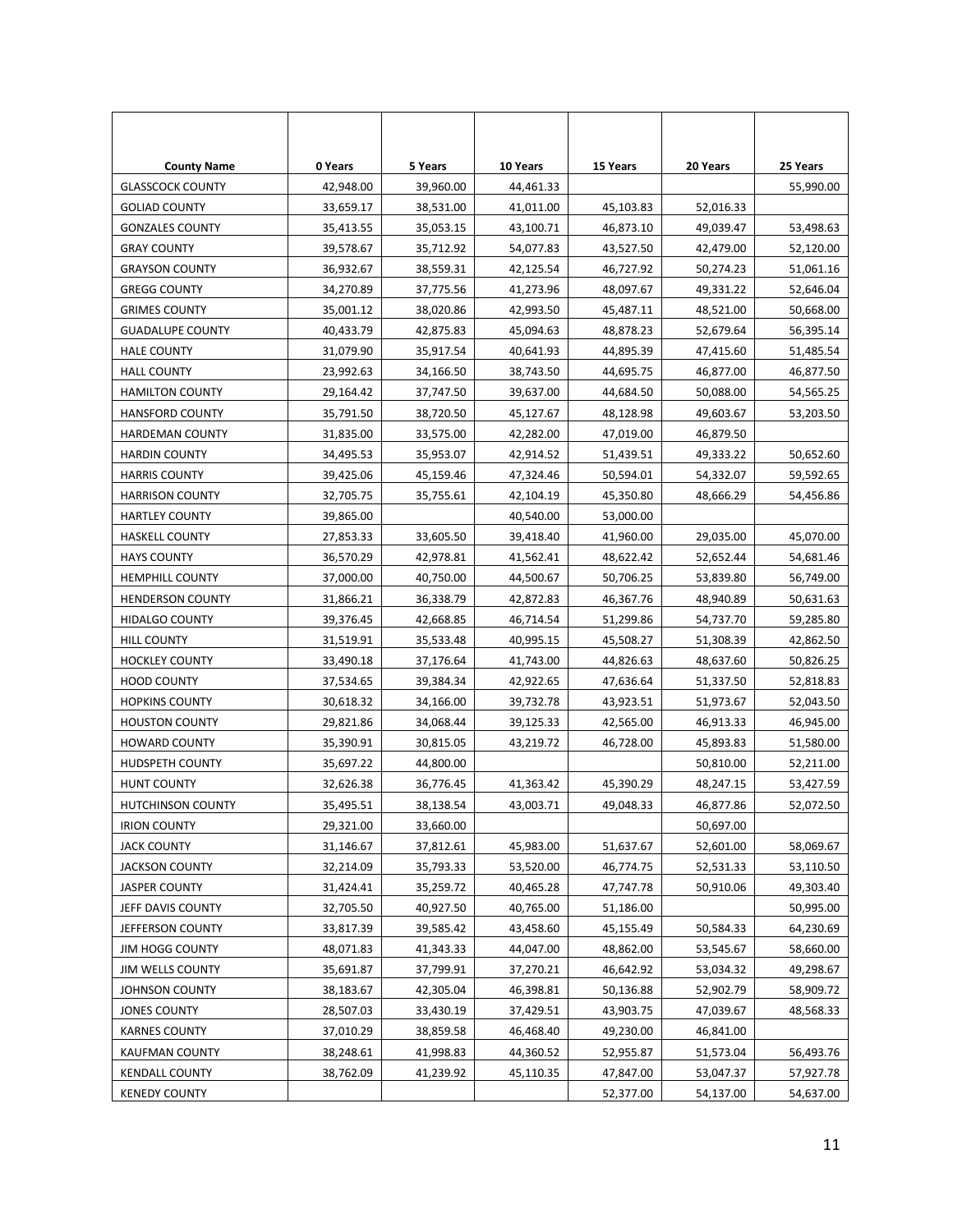| <b>County Name</b>     | 0 Years   | 5 Years   | 10 Years  | 15 Years  | 20 Years  | 25 Years  |
|------------------------|-----------|-----------|-----------|-----------|-----------|-----------|
| <b>KENT COUNTY</b>     | 36,200.00 | 40,947.00 | 47,085.00 |           |           |           |
| <b>KERR COUNTY</b>     | 30,344.87 | 38,217.33 | 35,490.50 | 49,740.03 | 41,329.50 | 53,665.00 |
| KIMBLE COUNTY          | 32,482.33 | 26,386.50 | 40,662.00 | 45,782.00 | 49,892.00 | 49,392.00 |
| KING COUNTY            | 37,290.00 |           | 66,242.00 | 50,899.00 | 68,199.00 |           |
| <b>KINNEY COUNTY</b>   | 38,842.31 | 37,300.00 | 56,216.50 | 45,860.00 | 49,311.00 |           |
| <b>KLEBERG COUNTY</b>  | 35,502.83 | 37,174.00 | 43,209.19 | 47,517.14 | 49,184.33 | 53,244.83 |
| KNOX COUNTY            | 26,865.73 | 32,755.00 | 40,007.67 | 45,554.75 | 45,159.00 | 46,062.00 |
| LA SALLE COUNTY        | 37,198.00 | 40,650.00 | 43,935.00 | 47,895.00 | 51,185.00 | 52,135.00 |
| LAMAR COUNTY           | 27,558.07 | 32,673.91 | 38,913.47 | 43,614.60 | 46,728.70 | 49,415.08 |
| LAMB COUNTY            | 30,413.95 | 34,712.13 | 40,943.74 | 43,434.46 | 49,972.67 | 52,450.17 |
| LAMPASAS COUNTY        | 31,700.14 | 33,944.24 | 38,851.38 | 45,242.67 | 49,508.77 | 49,975.75 |
| LAVACA COUNTY          | 33,387.25 | 34,222.50 | 39,618.67 | 45,960.83 | 46,604.25 | 48,539.75 |
| <b>LEE COUNTY</b>      | 26,419.28 | 39,889.56 | 40,789.50 | 44,292.50 | 48,300.00 | 48,450.00 |
| <b>LEON COUNTY</b>     | 30,354.06 | 35,789.25 | 44,113.80 | 45,708.58 | 48,659.93 | 50,630.00 |
| <b>LIBERTY COUNTY</b>  | 34,716.85 | 41,591.27 | 44,819.99 | 47,658.91 | 50,006.29 | 54,102.47 |
| LIMESTONE COUNTY       | 38,501.94 | 40,829.93 | 44,537.50 | 48,909.25 | 56,146.67 | 55,170.00 |
| LIPSCOMB COUNTY        | 29,027.92 | 35,211.75 | 41,747.72 | 48,385.00 | 48,415.00 | 53,915.00 |
| LIVE OAK COUNTY        | 35,930.57 | 38,767.00 | 49,999.17 | 45,257.17 | 55,777.00 | 53,483.50 |
| <b>LLANO COUNTY</b>    | 37,878.00 | 36,091.10 | 42,597.00 | 48,637.00 | 52,447.00 | 55,927.00 |
| LUBBOCK COUNTY         | 30,371.63 | 35,982.88 | 36,693.80 | 41,053.67 | 45,065.46 | 51,483.54 |
| <b>LYNN COUNTY</b>     | 22,906.97 | 33,849.83 | 38,542.50 | 43,789.00 | 47,525.50 | 50,743.50 |
| <b>MADISON COUNTY</b>  | 35,732.88 | 39,766.44 | 45,135.33 | 46,862.50 | 52,704.25 | 62,426.50 |
| <b>MARION COUNTY</b>   | 34,788.67 | 38,640.33 | 41,534.00 |           | 47,913.00 | 54,348.25 |
| <b>MARTIN COUNTY</b>   | 35,320.00 |           | 45,960.00 | 55,210.50 | 65,422.50 | 54,670.00 |
| <b>MASON COUNTY</b>    | 35,550.00 | 32,870.00 |           | 43,646.50 | 45,630.00 |           |
| MATAGORDA COUNTY       | 38,612.08 | 42,258.71 | 47,680.42 | 54,188.80 | 56,344.33 | 57,277.00 |
| <b>MAVERICK COUNTY</b> | 39,393.37 | 42,956.05 | 47,620.43 | 52,297.38 | 55,235.04 | 61,007.20 |
| MCCULLOCH COUNTY       | 32,018.13 | 32,283.50 | 41,825.20 | 42,678.57 | 42,858.50 | 43,355.00 |
| MCLENNAN COUNTY        | 33,290.32 | 38,818.39 | 41,855.39 | 46,168.14 | 50,884.50 | 52,329.84 |
| MCMULLEN COUNTY        |           |           |           | 55,661.00 | 57,271.00 | 61,271.00 |
| <b>MEDINA COUNTY</b>   | 37,919.13 | 40,166.33 | 44,018.39 | 48,906.17 | 50,925.43 | 55,171.11 |
| <b>MENARD COUNTY</b>   | 29,080.00 | 32,733.67 | 45,206.00 |           | 45,203.00 |           |
| MIDLAND COUNTY         | 42,817.13 | 43,645.77 | 45,757.87 | 52,376.26 | 52,513.87 | 55,571.65 |
| MILAM COUNTY           | 29,012.25 | 38,883.19 | 43,754.98 | 47,275.42 | 49,016.40 | 52,594.25 |
| MILLS COUNTY           | 33,849.39 | 32,976.33 | 40,344.50 | 44,284.33 | 45,271.33 |           |
| MITCHELL COUNTY        | 31,186.50 | 39,551.60 | 49,355.75 | 48,324.00 |           | 58,130.13 |
| <b>MONTAGUE COUNTY</b> | 29,032.53 | 36,109.00 | 41,442.07 | 48,441.00 | 43,901.75 | 55,065.67 |
| MONTGOMERY COUNTY      | 42,931.79 | 45,851.39 | 47,464.58 | 49,502.19 | 53,610.52 | 57,150.60 |
| MOORE COUNTY           | 36,226.31 | 39,931.91 | 48,728.29 | 52,015.58 | 51,048.22 | 54,429.63 |
| <b>MORRIS COUNTY</b>   | 31,313.90 | 36,523.63 | 50,794.00 | 44,933.75 | 42,974.50 | 52,048.17 |
| MOTLEY COUNTY          | 45,244.00 |           | 38,014.00 | 42,134.00 |           | 45,245.00 |
| NACOGDOCHES COUNTY     | 31,207.54 | 36,268.98 | 41,670.75 | 45,264.07 | 49,128.26 | 46,152.97 |
| NAVARRO COUNTY         | 31,869.95 | 38,186.07 | 42,288.34 | 46,033.21 | 48,695.96 | 55,986.70 |
| <b>NEWTON COUNTY</b>   | 31,109.33 | 37,953.75 | 39,615.89 | 48,300.00 | 51,265.75 | 57,723.50 |
| <b>NOLAN COUNTY</b>    | 37,913.80 | 35,072.78 | 40,873.75 | 50,306.67 | 49,210.33 | 51,677.50 |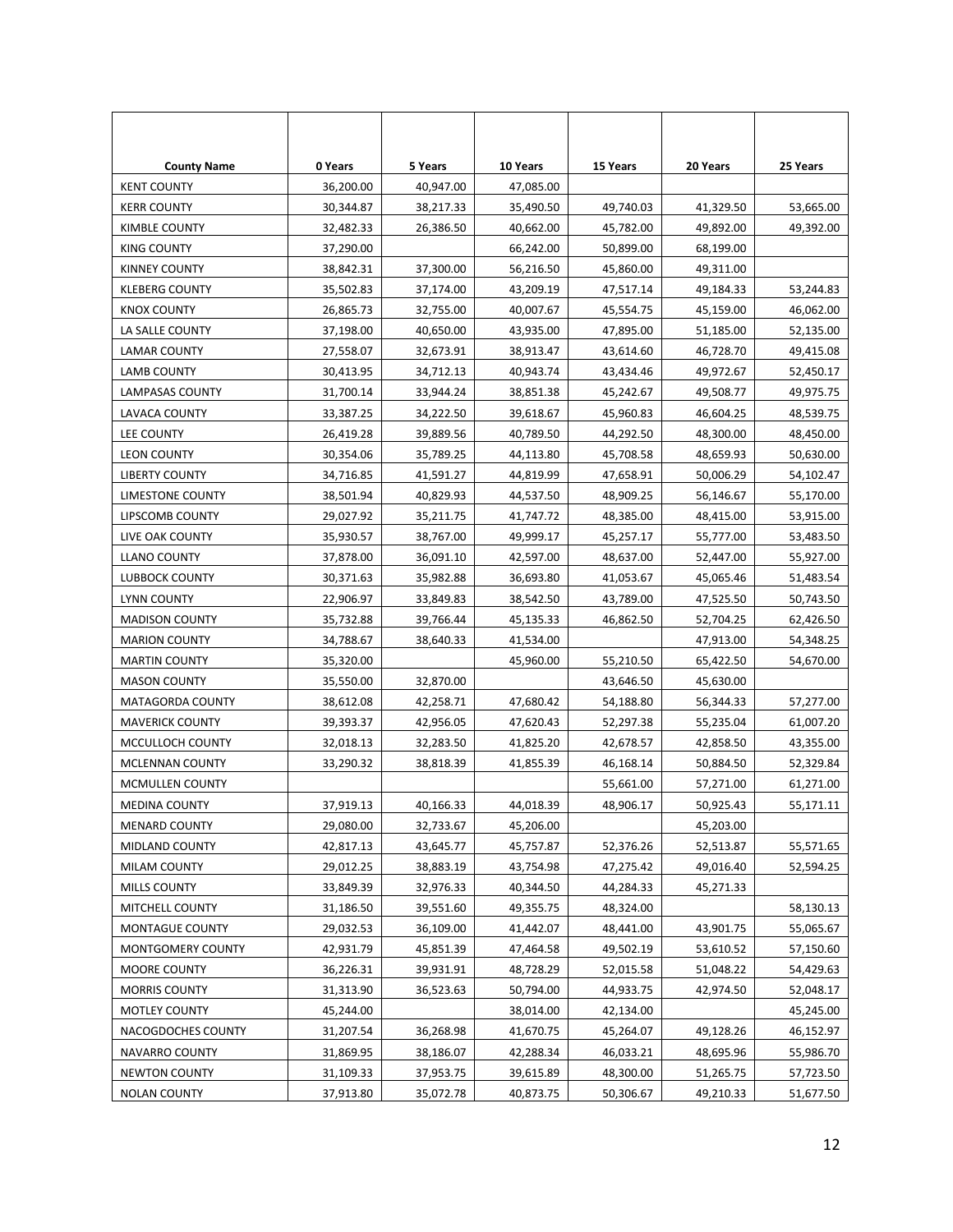| <b>County Name</b>      | 0 Years   | 5 Years   | 10 Years  | 15 Years  | 20 Years  | 25 Years  |
|-------------------------|-----------|-----------|-----------|-----------|-----------|-----------|
| <b>NUECES COUNTY</b>    | 37,374.28 | 39,189.52 | 42,083.13 | 49,125.38 | 51,873.26 | 57,961.95 |
| OCHILTREE COUNTY        | 35,552.90 | 39,379.88 | 40,320.00 | 44,193.00 | 49,018.33 | 58,700.00 |
| OLDHAM COUNTY           | 41,995.00 | 40,514.86 | 44,303.50 | 53,420.33 | 51,041.17 | 65,984.00 |
| ORANGE COUNTY           | 37,431.94 | 40,106.07 | 42,119.04 | 45,723.64 | 51,182.80 | 53,767.78 |
| PALO PINTO COUNTY       | 31,751.35 | 34,576.99 | 41,112.30 | 41,794.75 | 46,975.38 | 50,814.50 |
| PANOLA COUNTY           | 30,675.83 | 35,876.74 | 42,854.44 | 43,456.33 | 52,646.52 | 50,395.00 |
| PARKER COUNTY           | 34,265.22 | 39,025.45 | 43,391.45 | 46,221.20 | 48,126.45 | 52,745.35 |
| PARMER COUNTY           | 30,120.84 | 33,846.83 | 39,885.78 | 44,332.22 | 50,009.46 | 53,486.44 |
| PECOS COUNTY            | 41,620.54 | 41,295.56 | 44,992.50 | 50,092.50 | 56,688.00 | 55,036.00 |
| POLK COUNTY             | 33,405.44 | 37,139.24 | 43,665.93 | 45,685.07 | 49,299.94 | 51,290.83 |
| POTTER COUNTY           | 28,948.77 | 41,503.04 | 41,648.13 | 46,952.04 | 49,669.85 | 54,468.48 |
| PRESIDIO COUNTY         | 32,907.53 | 37,105.00 | 42,548.33 | 48,558.33 | 50,560.00 | 48,070.00 |
| <b>RAINS COUNTY</b>     | 27,592.88 | 33,235.29 |           | 44,385.00 | 47,328.33 | 50,145.25 |
| RANDALL COUNTY          | 43,689.00 | 43,986.11 | 45,713.85 | 50,554.53 | 51,233.50 | 55,587.36 |
| <b>REAGAN COUNTY</b>    | 35,247.80 | 39,582.14 | 45,062.40 |           | 52,292.50 | 52,292.00 |
| <b>REAL COUNTY</b>      | 24,728.00 | 36,035.50 | 48,544.00 | 43,614.33 |           |           |
| <b>RED RIVER COUNTY</b> | 37,315.81 | 35,564.71 | 39,335.67 | 48,945.67 | 45,262.67 | 50,232.00 |
| <b>REEVES COUNTY</b>    | 37,515.55 | 39,053.50 | 44,590.00 | 46,701.00 | 57,603.33 | 52,668.00 |
| <b>REFUGIO COUNTY</b>   | 33,098.83 | 39,408.17 | 42,043.17 | 46,909.75 | 61,450.50 | 55,606.67 |
| ROBERTS COUNTY          | 36,877.50 |           | 42,840.00 | 46,960.00 |           |           |
| ROBERTSON COUNTY        | 33,551.98 | 37,375.50 | 42,822.13 | 47,759.25 | 48,337.06 | 48,762.25 |
| ROCKWALL COUNTY         | 42,159.56 | 45,537.29 | 46,431.95 | 50,758.81 | 53,117.88 | 56,333.33 |
| RUNNELS COUNTY          | 31,013.81 | 33,832.50 | 41,729.00 | 39,407.39 | 45,533.50 | 48,325.58 |
| <b>RUSK COUNTY</b>      | 31,210.82 | 36,316.50 | 44,960.14 | 46,209.97 | 49,945.83 | 53,297.12 |
| SABINE COUNTY           | 36,183.17 | 37,246.00 | 40,101.00 | 44,387.67 | 49,901.13 | 48,370.00 |
| SAN AUGUSTINE COUNTY    | 29,825.10 | 39,857.33 | 44,051.25 | 46,172.00 | 48,819.50 | 47,919.50 |
| SAN JACINTO COUNTY      | 37,293.12 | 38,831.90 | 40,722.50 | 48,705.00 | 58,742.25 | 55,522.00 |
| SAN PATRICIO COUNTY     | 36,046.79 | 41,604.78 | 46,965.52 | 50,337.65 | 50,901.94 | 56,192.40 |
| SAN SABA COUNTY         | 29,080.00 | 37,305.70 | 41,549.88 | 44,184.00 | 45,860.00 | 46,695.00 |
| SCHLEICHER COUNTY       | 31,370.00 | 37,276.67 |           | 45,509.75 | 48,320.00 |           |
| <b>SCURRY COUNTY</b>    | 37,576.01 | 41.143.00 | 45,580.00 | 50,082.19 | 51,065.70 | 55.602.67 |
| SHACKELFORD COUNTY      | 32,913.75 | 34,835.00 | 43,962.50 | 50,350.25 | 52,549.00 | 55,412.00 |
| <b>SHELBY COUNTY</b>    | 33,981.48 | 37,907.71 | 43,739.65 | 54,763.92 | 54,581.43 | 54,423.50 |
| SHERMAN COUNTY          | 22,230.50 | 37,699.00 | 41,887.67 | 53,247.50 |           | 51,951.00 |
| <b>SMITH COUNTY</b>     | 37,114.86 | 37,773.79 | 42,066.02 | 45,806.01 | 48,088.40 | 51,792.77 |
| SOMERVELL COUNTY        | 45,792.00 | 42,371.40 | 46,188.28 | 52,893.67 | 54,744.07 | 61,866.75 |
| <b>STARR COUNTY</b>     | 41,464.56 | 43,678.30 | 46,916.80 | 51,345.65 | 54,635.30 | 55,262.18 |
| STEPHENS COUNTY         |           | 34,280.20 | 39,730.33 | 43,390.00 | 48,030.00 | 49,196.67 |
| <b>STERLING COUNTY</b>  | 36,000.00 |           | 42,280.00 |           |           |           |
| <b>STONEWALL COUNTY</b> | 29,820.00 | 25,545.00 |           | 43,660.00 |           | 47,770.00 |
| <b>SUTTON COUNTY</b>    | 33,145.00 | 37,510.00 | 42,865.00 | 46,985.00 | 50,095.00 | 50,095.00 |
| <b>SWISHER COUNTY</b>   | 30,175.80 | 34,836.44 | 40,922.22 | 46,337.50 | 52,900.25 | 56,679.33 |
| <b>TARRANT COUNTY</b>   | 41,083.30 | 46,485.62 | 50,271.89 | 52,435.50 | 55,839.12 | 60,576.23 |
| <b>TAYLOR COUNTY</b>    | 35,648.43 | 36,991.25 | 40,827.10 | 44,099.41 | 47,506.01 | 49,161.33 |
| <b>TERRELL COUNTY</b>   | 52,168.50 |           |           | 48,200.00 | 52,430.00 |           |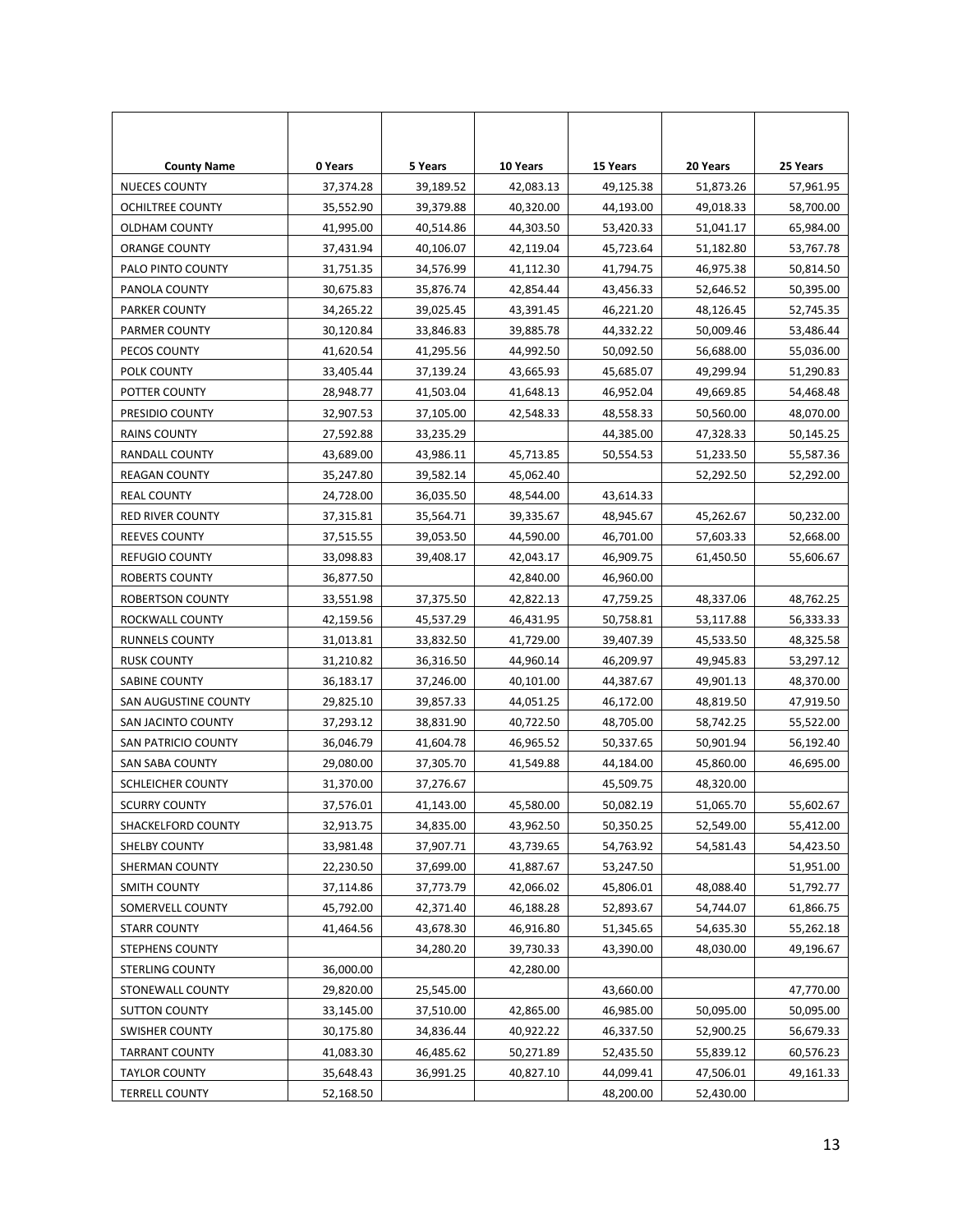| <b>County Name</b>         | 0 Years   | 5 Years   | 10 Years  | 15 Years  | 20 Years  | 25 Years  |
|----------------------------|-----------|-----------|-----------|-----------|-----------|-----------|
| <b>TERRY COUNTY</b>        | 31,553.67 | 36,305.00 | 42,638.33 | 49,874.53 | 49,645.83 | 53,540.00 |
| <b>THROCKMORTON COUNTY</b> | 31,280.25 | 33,560.00 | 39,541.00 | 47,259.00 |           |           |
| <b>TITUS COUNTY</b>        | 32,129.25 | 35,999.65 | 41,300.56 | 45,194.67 | 48,459.96 | 48,492.50 |
| <b>TOM GREEN COUNTY</b>    | 31,839.72 | 37,869.37 | 40,414.27 | 46,523.03 | 48,380.52 | 50,266.74 |
| <b>TRAVIS COUNTY</b>       | 39,765.29 | 43,821.77 | 48,559.41 | 50,028.12 | 54,037.20 | 55,021.29 |
| <b>TRINITY COUNTY</b>      | 30,957.14 | 34,698.30 | 41,619.28 | 49,532.94 | 50,765.00 | 50,431.63 |
| <b>TYLER COUNTY</b>        | 35,571.88 | 33,072.71 | 42,133.33 | 45,046.83 | 48,813.08 | 50,767.00 |
| <b>UPSHUR COUNTY</b>       | 33,054.91 | 35,624.74 | 39,874.19 | 46,618.36 | 48,053.70 | 50,463.21 |
| <b>UPTON COUNTY</b>        | 36,132.50 | 39,291.50 | 46,165.00 | 69,517.50 | 55,108.00 |           |
| <b>UVALDE COUNTY</b>       | 32,784.44 | 39,434.43 | 40,725.44 | 46,416.78 | 48,565.50 | 55,954.75 |
| <b>VAL VERDE COUNTY</b>    | 33,907.16 | 39,624.98 | 43,514.85 | 49,708.39 | 51,941.57 | 52,738.20 |
| VAN ZANDT COUNTY           | 31,195.26 | 36,267.81 | 41,809.12 | 45,651.67 | 49,778.53 | 51,174.44 |
| <b>VICTORIA COUNTY</b>     | 39,739.55 | 40,320.44 | 42,733.70 | 46,370.57 | 49,844.22 | 52,129.44 |
| <b>WALKER COUNTY</b>       | 33,729.74 | 37,690.51 | 42,713.22 | 44,453.64 | 47,187.50 | 48,775.67 |
| <b>WALLER COUNTY</b>       | 41,678.65 | 44,621.87 | 46,514.98 | 52,134.21 | 54,334.25 | 55,243.33 |
| <b>WARD COUNTY</b>         | 34,084.57 | 38,882.38 | 44,894.50 | 50,643.00 | 51,126.00 | 54,361.00 |
| <b>WASHINGTON COUNTY</b>   | 31,229.09 | 35,189.06 | 42,576.39 | 45,038.62 | 50,015.96 | 54,149.63 |
| <b>WEBB COUNTY</b>         | 37,068.24 | 42,050.51 | 47,177.22 | 49,588.37 | 53,475.40 | 58,519.30 |
| <b>WHARTON COUNTY</b>      | 34,131.45 | 39,064.73 | 44,847.68 | 47,434.10 | 49,351.17 | 51,953.18 |
| <b>WHEELER COUNTY</b>      | 34,476.56 | 35,325.00 | 43,821.94 | 55,519.00 | 36,965.00 | 47,987.75 |
| WICHITA COUNTY             | 34,769.50 | 35,737.82 | 35,926.79 | 45,210.86 | 51,028.56 | 53,191.49 |
| <b>WILBARGER COUNTY</b>    | 31,752.22 | 42,033.50 | 40,389.89 | 45,750.00 | 46,989.00 | 52,099.75 |
| <b>WILLACY COUNTY</b>      | 38,823.89 | 41,435.85 | 43,191.00 | 49,775.00 | 50,160.00 | 53,200.00 |
| <b>WILLIAMSON COUNTY</b>   | 36,431.96 | 40,285.67 | 43,885.87 | 45,704.88 | 50,500.67 | 53,134.35 |
| <b>WILSON COUNTY</b>       | 37,591.01 | 40,195.40 | 45,798.98 | 46,814.59 | 50,740.79 | 52,971.92 |
| <b>WINKLER COUNTY</b>      | 41,030.83 | 42,920.17 |           | 51,860.00 | 57,100.00 | 60,600.00 |
| <b>WISE COUNTY</b>         | 35,964.16 | 41,507.00 | 45,906.87 | 51,956.89 | 51,292.66 | 56,648.57 |
| WOOD COUNTY                | 32,256.76 | 37,244.26 | 40,577.46 | 45,327.56 | 50,837.28 | 56,374.56 |
| YOAKUM COUNTY              | 31,577.50 | 43,583.42 | 47,106.83 | 48,766.25 | 62,097.00 | 59,194.50 |
| YOUNG COUNTY               | 33,810.84 | 38,038.43 | 43,290.60 | 46,883.33 | 56,307.00 | 53,561.33 |
| <b>ZAPATA COUNTY</b>       | 40,811.50 | 43,524.59 | 45,662.09 | 50,884.70 | 54,460.83 | 57,607.00 |
| ZAVALA COUNTY              | 37,151.87 | 43,279.00 | 44,001.63 | 58,348.83 | 51,967.00 | 57,726.00 |
| <b>ALL COUNTIES</b>        | 35,636.00 | 39,552.34 | 43,713.67 | 47,863.20 | 50,839.44 | 54,014.82 |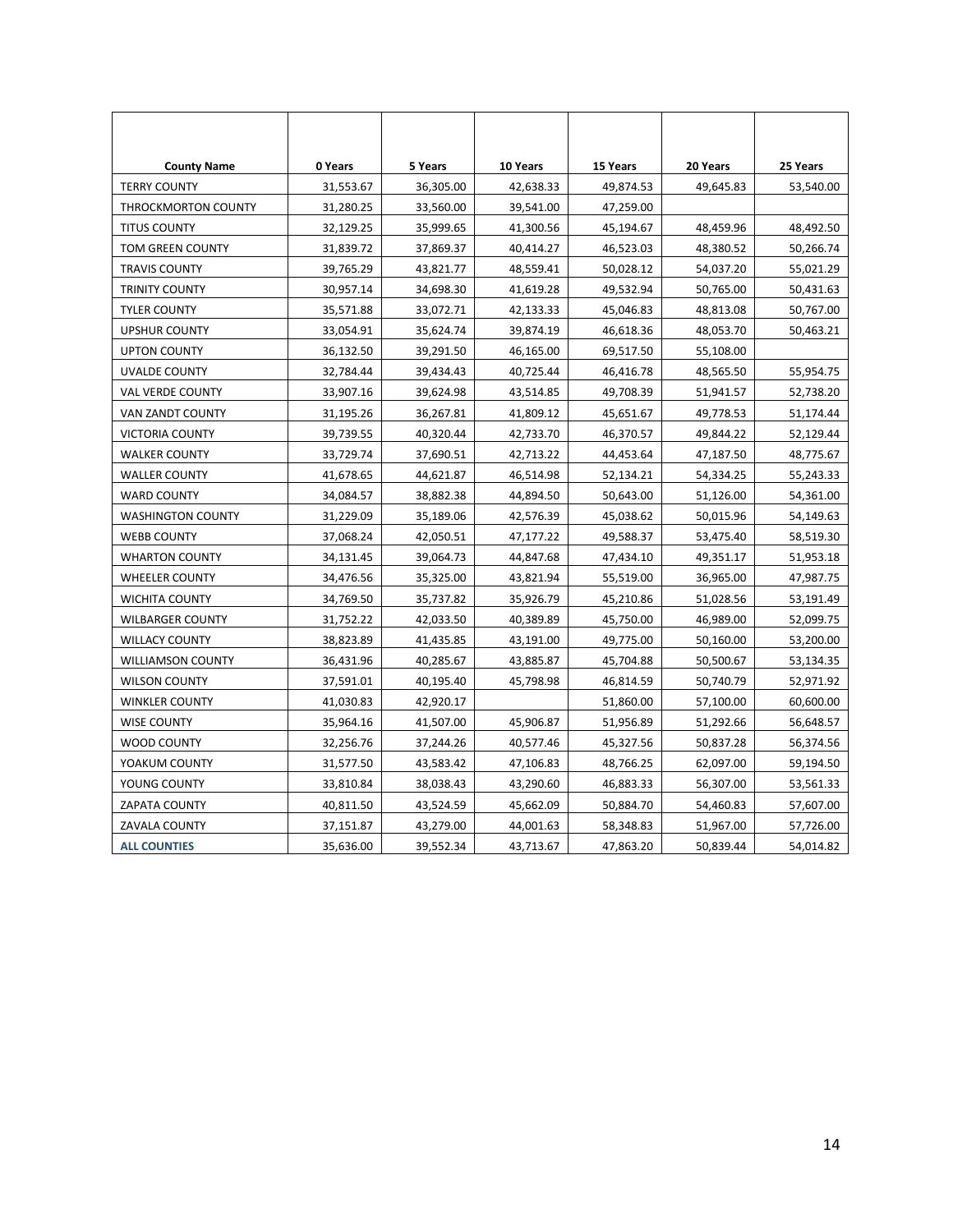# **Appendix B**

**Annual Average 2012 Earnings by Occupation Requiring Bachelor's Degree and Certification or License, by Education Service Center Region**

| <b>ESC</b>     | <b>Occupational Title</b>                                            | 2012 Average<br><b>Annual Wage</b> |
|----------------|----------------------------------------------------------------------|------------------------------------|
| $\mathbf{1}$   | <b>Pharmacists</b>                                                   | \$129,417                          |
| $\mathbf{1}$   | Architects, Except Landscape and Naval                               | \$61,432                           |
| 1              | <b>Accountants and Auditors</b>                                      | \$59,244                           |
| 1              | <b>Medical and Clinical Laboratory Technologists</b>                 | \$52,174                           |
| 1              | Secondary School Teachers, Except Special and Vocational Education   | \$51,823                           |
| $\mathbf{1}$   | Vocational Education Teachers, Secondary School                      | \$51,612                           |
| 1              | Middle School Teachers, Except Special and Vocational Education      | \$50,595                           |
| 1              | Vocational Education Teachers, Middle School                         | \$50,149                           |
| 1              | Special Education Teachers, Middle School                            | \$50,069                           |
| 1              | Special Education Teachers, Secondary School                         | \$49,914                           |
| $\mathbf{1}$   | Special Education Teachers, Kindergarten, and Elementary School      | \$49,470                           |
| 1              | Elementary School Teachers, Except Special Education                 | \$48,898                           |
| $\mathbf{1}$   | <b>Occupational Health and Safety Specialists</b>                    | \$48,329                           |
| $\mathbf{1}$   | Kindergarten Teachers, Except Special Education                      | \$47,070                           |
| 1              | Social Workers, All Other                                            | \$46,909                           |
| 1              | <b>Commercial and Industrial Designers</b>                           | \$46,699                           |
| 1              | Adult Literacy, Remedial Education, and GED Teachers and Instructors | \$41,493                           |
| 1              | <b>Interior Designers</b>                                            | \$25,351                           |
| 1              | Substitute teachers                                                  | \$22,255                           |
|                |                                                                      |                                    |
| 2              | <b>Pharmacists</b>                                                   | \$119,042                          |
| $\mathbf{2}$   | <b>Occupational Health and Safety Specialists</b>                    | \$84,205                           |
| $\overline{2}$ | Architects, Except Landscape and Naval                               | \$70,952                           |
| 2              | <b>Accountants and Auditors</b>                                      | \$64,883                           |
| $\overline{2}$ | Special Education Teachers, Middle School                            | \$56,215                           |
| 2              | Vocational Education Teachers, Secondary School                      | \$55,980                           |
| 2              | Special Education Teachers, Secondary School                         | \$55,815                           |
| $\mathbf{2}$   | Special Education Teachers, Kindergarten, and Elementary School      | \$55,634                           |
| $\mathbf{2}$   | Kindergarten Teachers, Except Special Education                      | \$55,278                           |
| $\mathbf{2}$   | Elementary School Teachers, Except Special Education                 | \$53,708                           |
| 2              | Middle School Teachers, Except Special and Vocational Education      | \$52,964                           |
| 2              | Secondary School Teachers, Except Special and Vocational Education   | \$52,679                           |
| $\mathbf{2}$   | <b>Medical and Clinical Laboratory Technologists</b>                 | \$51,610                           |
| $\mathbf{2}$   | Social Workers, All Other                                            | \$46,487                           |
| $\mathbf{2}$   | Vocational Education Teachers, Middle School                         | \$45,357                           |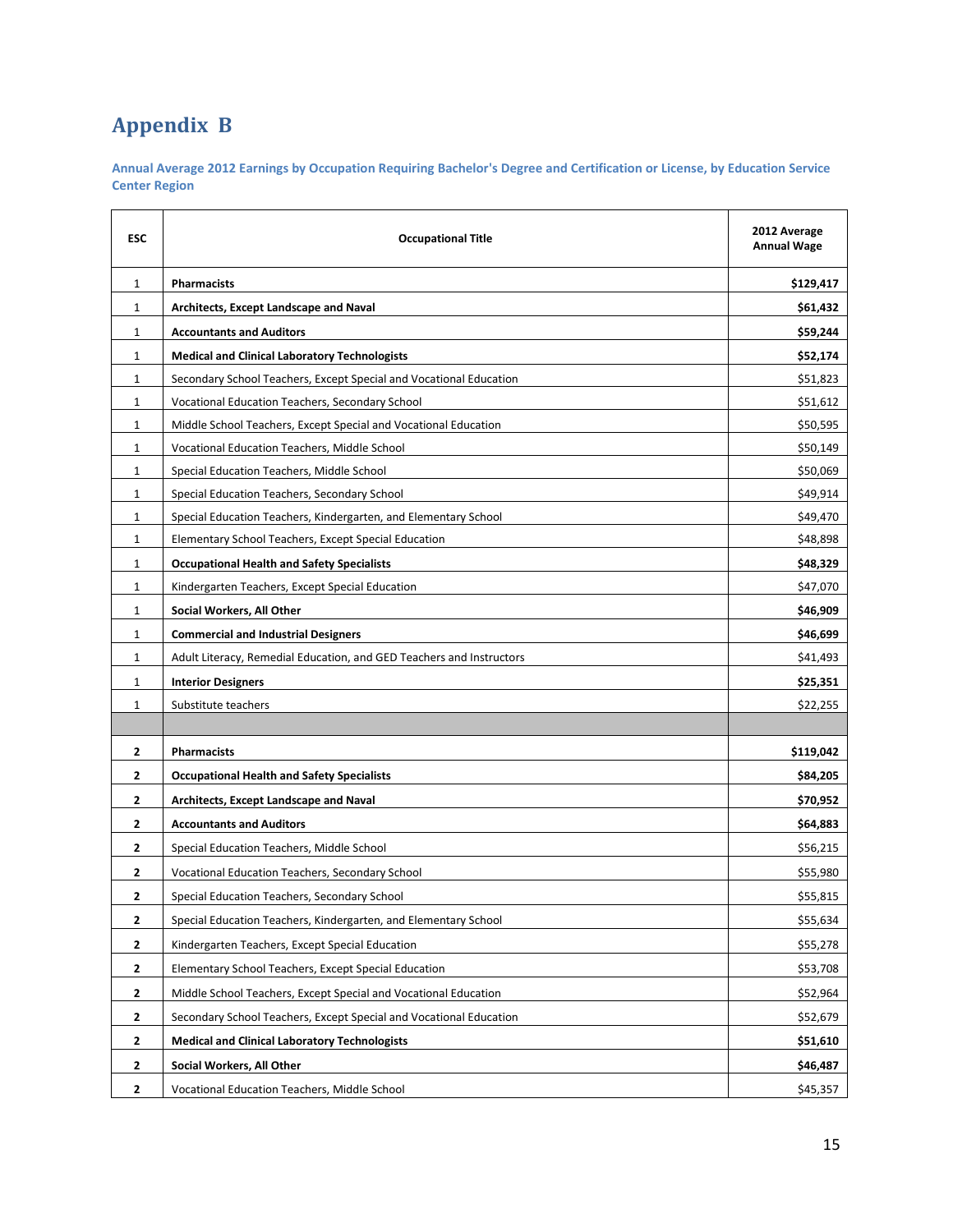| <b>ESC</b>     | <b>Occupational Title</b>                                            | 2012 Average<br><b>Annual Wage</b> |
|----------------|----------------------------------------------------------------------|------------------------------------|
| $\mathbf{2}$   | <b>Interior Designers</b>                                            | \$43,927                           |
| $\mathbf{2}$   | Adult Literacy, Remedial Education, and GED Teachers and Instructors | \$38,421                           |
| 2              | Special Education Teachers, Preschool                                | \$37,166                           |
| $\overline{2}$ | Substitute teachers                                                  | \$22,092                           |
|                |                                                                      |                                    |
| 3              | <b>Pharmacists</b>                                                   | \$117,727                          |
| 3              | <b>Occupational Health and Safety Specialists</b>                    | \$76,783                           |
| 3              | <b>Accountants and Auditors</b>                                      | \$61,708                           |
| 3              | Vocational Education Teachers, Middle School                         | \$48,847                           |
| 3              | Vocational Education Teachers, Secondary School                      | \$48,812                           |
| 3              | <b>Medical and Clinical Laboratory Technologists</b>                 | \$48,162                           |
| 3              | Special Education Teachers, Kindergarten, and Elementary School      | \$48,088                           |
| 3              | Middle School Teachers, Except Special and Vocational Education      | \$47,736                           |
| 3              | Secondary School Teachers, Except Special and Vocational Education   | \$47,657                           |
| 3              | Special Education Teachers, Secondary School                         | \$47,526                           |
| 3              | Special Education Teachers, Middle School                            | \$47,451                           |
| 3              | Elementary School Teachers, Except Special Education                 | \$46,100                           |
| 3              | Kindergarten Teachers, Except Special Education                      | \$45,941                           |
| 3              | Adult Literacy, Remedial Education, and GED Teachers and Instructors | \$36,244                           |
| 3              | Substitute teachers                                                  | \$19,558                           |
|                |                                                                      |                                    |
| 4              | <b>Pharmacists</b>                                                   | \$109,750                          |
| 4              | Architects, Except Landscape and Naval                               | \$88,686                           |
| 4              | <b>Accountants and Auditors</b>                                      | \$78,019                           |
| 4              | <b>Occupational Health and Safety Specialists</b>                    | \$74,371                           |
| 4              | <b>Commercial and Industrial Designers</b>                           | \$72,031                           |
| 4              | Social Workers, All Other                                            | \$60,436                           |
| 4              | <b>Medical and Clinical Laboratory Technologists</b>                 | \$57,664                           |
| 4              | <b>Interior Designers</b>                                            | \$55,588                           |
| 4              | Vocational Education Teachers, Secondary School                      | \$55,111                           |
| 4              | Secondary School Teachers, Except Special and Vocational Education   | \$53,563                           |
| 4              | Special Education Teachers, Secondary School                         | \$52,290                           |
| 4              | Special Education Teachers, Kindergarten, and Elementary School      | \$51,884                           |
| 4              | Vocational Education Teachers, Middle School                         | \$51,834                           |
| 4              | Special Education Teachers, Middle School                            | \$51,714                           |
| 4              | Elementary School Teachers, Except Special Education                 | \$51,465                           |
| 4              | Middle School Teachers, Except Special and Vocational Education      | \$51,191                           |
| 4              | Special Education Teachers, Preschool                                | \$50,883                           |
| 4              | Kindergarten Teachers, Except Special Education                      | \$50,324                           |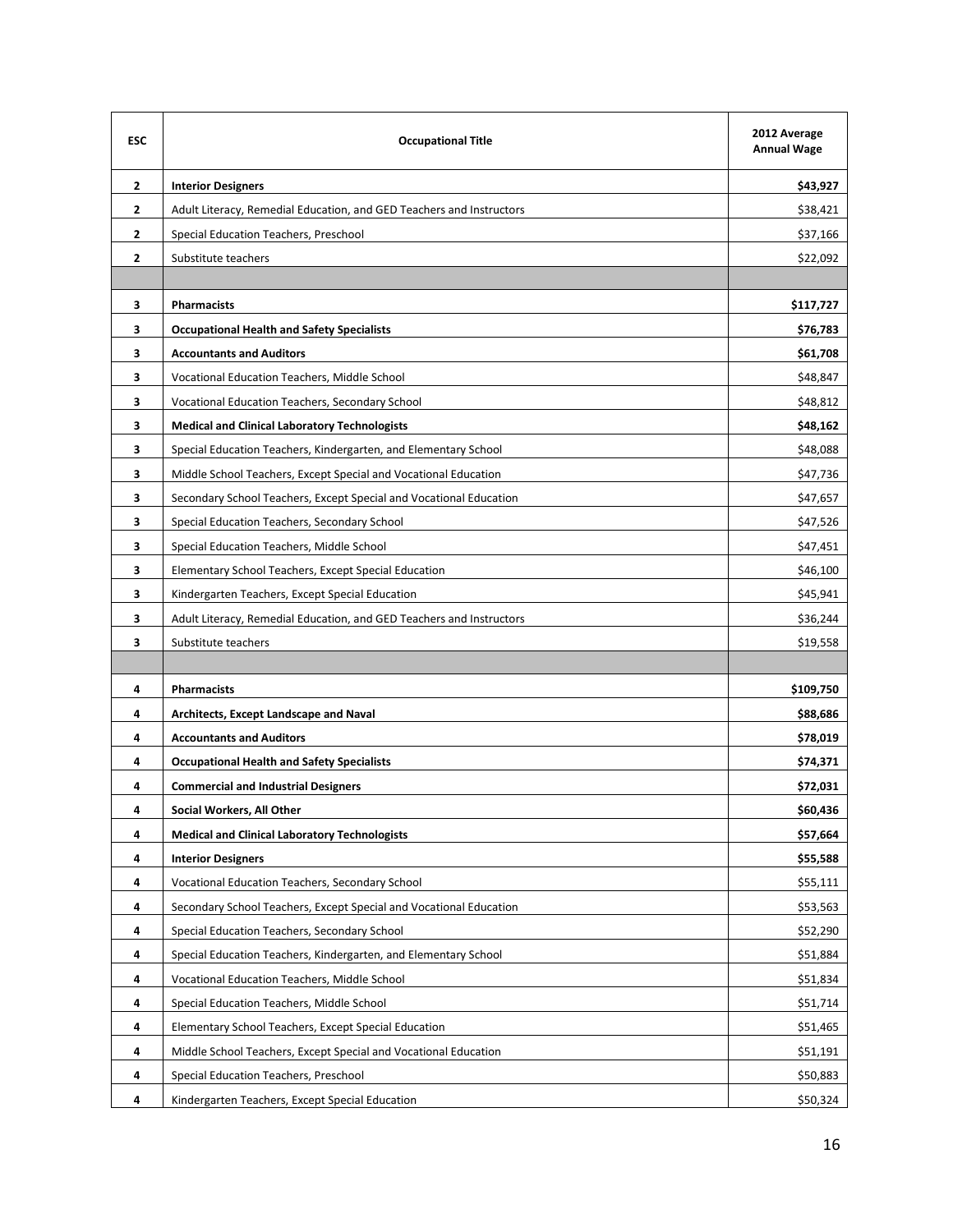| <b>ESC</b> | <b>Occupational Title</b>                                            | 2012 Average<br><b>Annual Wage</b> |
|------------|----------------------------------------------------------------------|------------------------------------|
| 4          | Adult Literacy, Remedial Education, and GED Teachers and Instructors | \$48,481                           |
| 4          | Special Education Teachers, All Other                                | \$38,586                           |
| 4          | Substitute teachers                                                  | \$23,534                           |
|            |                                                                      |                                    |
| 5          | <b>Pharmacists</b>                                                   | \$119,483                          |
| 5          | Architects, Except Landscape and Naval                               | \$116,960                          |
| 5          | <b>Commercial and Industrial Designers</b>                           | \$74,077                           |
| 5          | <b>Occupational Health and Safety Specialists</b>                    | \$69,591                           |
| 5          | <b>Accountants and Auditors</b>                                      | \$66,537                           |
| 5          | <b>Medical and Clinical Laboratory Technologists</b>                 | \$52,252                           |
| 5          | Vocational Education Teachers, Middle School                         | \$47,204                           |
| 5          | Special Education Teachers, Kindergarten, and Elementary School      | \$46,918                           |
| 5          | Vocational Education Teachers, Secondary School                      | \$46,640                           |
| 5          | Secondary School Teachers, Except Special and Vocational Education   | \$46,627                           |
| 5          | Special Education Teachers, Secondary School                         | \$46,010                           |
| 5          | Elementary School Teachers, Except Special Education                 | \$45,977                           |
| 5          | Middle School Teachers, Except Special and Vocational Education      | \$45,568                           |
| 5          | Special Education Teachers, Middle School                            | \$44,470                           |
| 5          | Kindergarten Teachers, Except Special Education                      | \$44,355                           |
| 5          | Social Workers, All Other                                            | \$34,183                           |
| 5          | Adult Literacy, Remedial Education, and GED Teachers and Instructors | \$23,572                           |
| 5          | Substitute teachers                                                  | \$17,690                           |
|            |                                                                      |                                    |
| 6          | <b>Pharmacists</b>                                                   | \$119,560                          |
| 6          | <b>Occupational Health and Safety Specialists</b>                    | \$86,832                           |
| 6          | <b>Accountants and Auditors</b>                                      | \$69,299                           |
| 6          | Architects, Except Landscape and Naval                               | \$64,270                           |
| 6          | Adult Literacy, Remedial Education, and GED Teachers and Instructors | \$62,088                           |
| 6          | <b>Medical and Clinical Laboratory Technologists</b>                 | \$54,736                           |
| 6          | Vocational Education Teachers, Secondary School                      | \$50,882                           |
| 6          | <b>Interior Designers</b>                                            | \$50,415                           |
| 6          | Vocational Education Teachers, Middle School                         | \$50,406                           |
| 6          | <b>Commercial and Industrial Designers</b>                           | \$48,387                           |
| 6          | Secondary School Teachers, Except Special and Vocational Education   | \$47,973                           |
| 6          | Middle School Teachers, Except Special and Vocational Education      | \$47,879                           |
| 6          | Special Education Teachers, Kindergarten, and Elementary School      | \$47,381                           |
| 6          | Special Education Teachers, Middle School                            | \$46,922                           |
| 6          | Special Education Teachers, Secondary School                         | \$46,771                           |
| 6          | Elementary School Teachers, Except Special Education                 | \$46,581                           |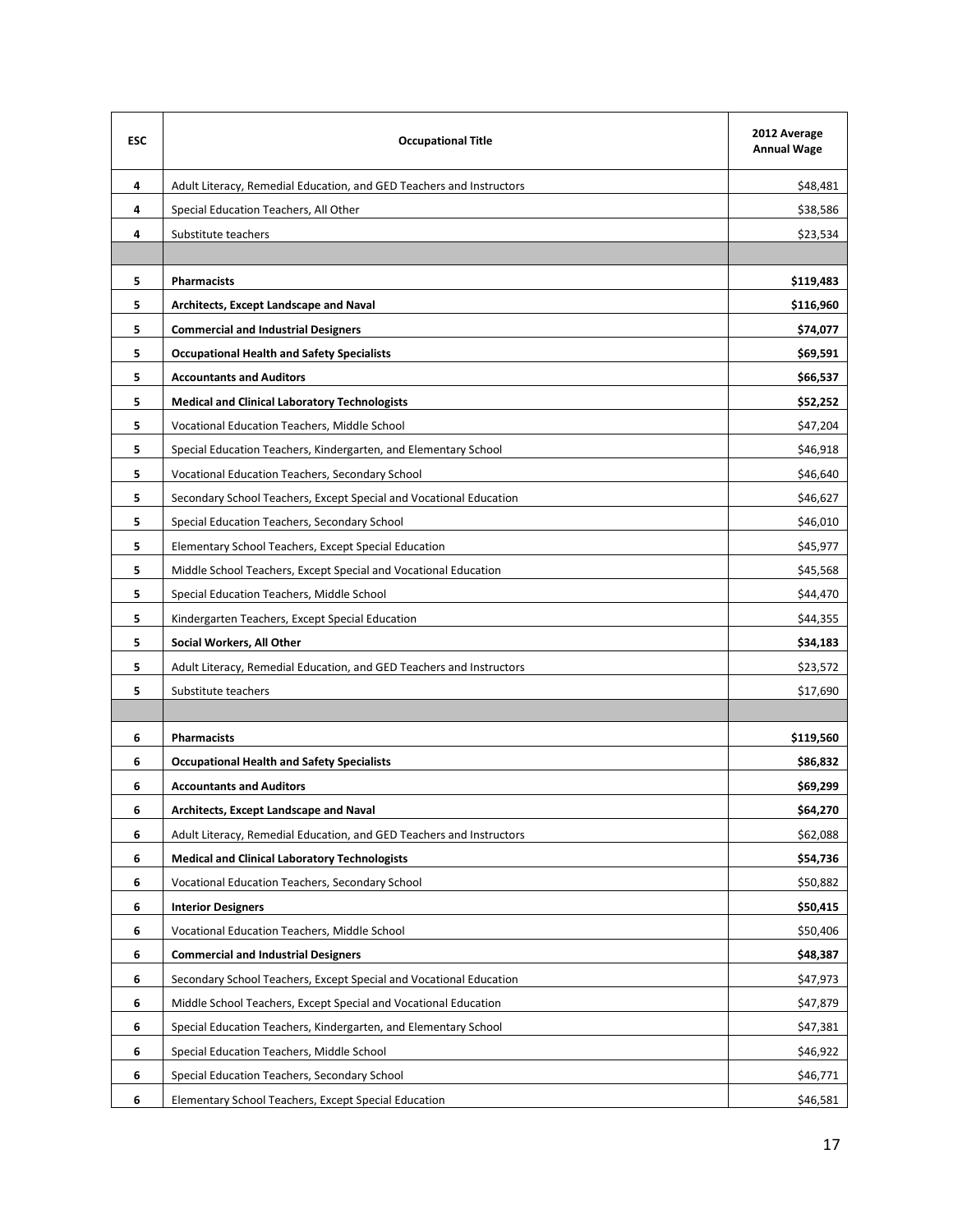| <b>ESC</b>               | <b>Occupational Title</b>                                            | 2012 Average<br><b>Annual Wage</b> |
|--------------------------|----------------------------------------------------------------------|------------------------------------|
| 6                        | Kindergarten Teachers, Except Special Education                      | \$45,797                           |
| 6                        | Social Workers, All Other                                            | \$43,210                           |
| 6                        | Special Education Teachers, Preschool                                | \$43,098                           |
| 6                        | Substitute teachers                                                  | \$19,556                           |
|                          |                                                                      |                                    |
| $\overline{\phantom{a}}$ | <b>Pharmacists</b>                                                   | \$117,550                          |
| 7                        | <b>Architects, Except Landscape and Naval</b>                        | \$65,818                           |
| $\overline{ }$           | <b>Accountants and Auditors</b>                                      | \$64,982                           |
| $\overline{ }$           | <b>Occupational Health and Safety Specialists</b>                    | \$62,676                           |
| 7                        | <b>Interior Designers</b>                                            | \$55,927                           |
| $\overline{\phantom{a}}$ | <b>Medical and Clinical Laboratory Technologists</b>                 | \$51,295                           |
| $\overline{\phantom{a}}$ | Vocational Education Teachers, Secondary School                      | \$48,517                           |
| 7                        | Special Education Teachers, Secondary School                         | \$46,980                           |
| $\overline{\phantom{a}}$ | <b>Commercial and Industrial Designers</b>                           | \$46,963                           |
| $\overline{ }$           | Secondary School Teachers, Except Special and Vocational Education   | \$46,597                           |
| 7                        | Special Education Teachers, Middle School                            | \$45,941                           |
| $\overline{ }$           | Vocational Education Teachers, Middle School                         | \$44,849                           |
| 7                        | Special Education Teachers, Kindergarten, and Elementary School      | \$44,846                           |
| $\overline{\phantom{a}}$ | Middle School Teachers, Except Special and Vocational Education      | \$44,384                           |
| $\overline{ }$           | Elementary School Teachers, Except Special Education                 | \$43,873                           |
| $\overline{\phantom{a}}$ | Kindergarten Teachers, Except Special Education                      | \$43,060                           |
| 7                        | Adult Literacy, Remedial Education, and GED Teachers and Instructors | \$42,819                           |
| $\overline{\phantom{a}}$ | Social Workers, All Other                                            | \$39,431                           |
| 7                        | Substitute teachers                                                  | \$18,278                           |
|                          |                                                                      |                                    |
| 8                        | <b>Pharmacists</b>                                                   | \$122,831                          |
| 8                        | <b>Accountants and Auditors</b>                                      | \$64,643                           |
| 8                        | <b>Occupational Health and Safety Specialists</b>                    | \$64,496                           |
| 8                        | Vocational Education Teachers, Middle School                         | \$48,732                           |
| 8                        | <b>Medical and Clinical Laboratory Technologists</b>                 | \$47,814                           |
| 8                        | Vocational Education Teachers, Secondary School                      | \$47,522                           |
| 8                        | Secondary School Teachers, Except Special and Vocational Education   | \$45,488                           |
| 8                        | Special Education Teachers, Kindergarten, and Elementary School      | \$45,152                           |
| 8                        | Special Education Teachers, Middle School                            | \$44,244                           |
| 8                        | Middle School Teachers, Except Special and Vocational Education      | \$44,060                           |
| 8                        | Special Education Teachers, Secondary School                         | \$43,896                           |
| 8                        | Elementary School Teachers, Except Special Education                 | \$42,218                           |
| 8                        | Kindergarten Teachers, Except Special Education                      | \$42,127                           |
| 8                        | Substitute teachers                                                  | \$17,163                           |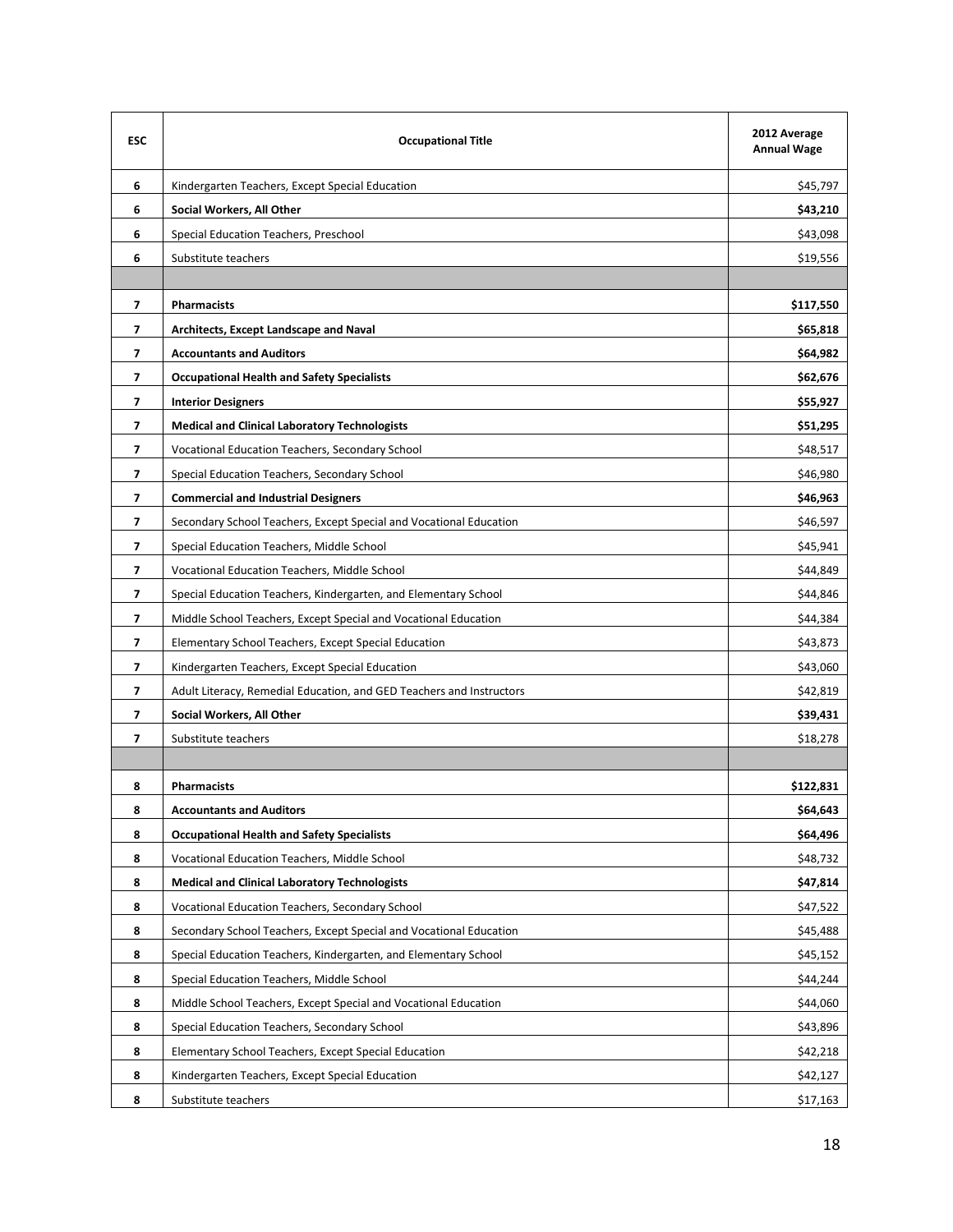| <b>ESC</b> | <b>Occupational Title</b>                                            | 2012 Average<br><b>Annual Wage</b> |
|------------|----------------------------------------------------------------------|------------------------------------|
|            |                                                                      |                                    |
|            |                                                                      |                                    |
| 9          | <b>Pharmacists</b>                                                   | \$119,063                          |
| 9          | <b>Occupational Health and Safety Specialists</b>                    | \$67,111                           |
| 9          | <b>Accountants and Auditors</b>                                      | \$60,564                           |
| 9          | <b>Medical and Clinical Laboratory Technologists</b>                 | \$52,602                           |
| 9          | Special Education Teachers, Middle School                            | \$48,943                           |
| 9          | Vocational Education Teachers, Secondary School                      | \$48,376                           |
| 9          | Secondary School Teachers, Except Special and Vocational Education   | \$48,217                           |
| 9          | Middle School Teachers, Except Special and Vocational Education      | \$46,725                           |
| 9          | Elementary School Teachers, Except Special Education                 | \$44,568                           |
| 9          | Special Education Teachers, Secondary School                         | \$43,774                           |
| 9          | Special Education Teachers, Kindergarten, and Elementary School      | \$42,759                           |
| 9          | Kindergarten Teachers, Except Special Education                      | \$40,529                           |
| 9          | Substitute teachers                                                  | \$19,712                           |
|            |                                                                      |                                    |
| 10         | <b>Pharmacists</b>                                                   | \$113,952                          |
| 10         | <b>Accountants and Auditors</b>                                      | \$75,785                           |
| 10         | Architects, Except Landscape and Naval                               | \$73,315                           |
| 10         | <b>Occupational Health and Safety Specialists</b>                    | \$67,529                           |
| 10         | <b>Medical and Clinical Laboratory Technologists</b>                 | \$59,197                           |
| 10         | <b>Commercial and Industrial Designers</b>                           | \$57,066                           |
| 10         | Special Education Teachers, Secondary School                         | \$54,755                           |
| 10         | Secondary School Teachers, Except Special and Vocational Education   | \$53,868                           |
| 10         | Special Education Teachers, Preschool                                | \$52,843                           |
| 10         | <b>Interior Designers</b>                                            | \$52,551                           |
| 10         | Special Education Teachers, Kindergarten, and Elementary School      | \$52,441                           |
| 10         | Vocational Education Teachers, Middle School                         | \$52,072                           |
| 10         | Kindergarten Teachers, Except Special Education                      | \$51,726                           |
| 10         | Vocational Education Teachers, Secondary School                      | \$51,327                           |
| 10         | Elementary School Teachers, Except Special Education                 | \$50,932                           |
| 10         | Middle School Teachers, Except Special and Vocational Education      | \$50,872                           |
| 10         | Special Education Teachers, Middle School                            | \$49,435                           |
| 10         | Social Workers, All Other                                            | \$45,780                           |
| 10         | Adult Literacy, Remedial Education, and GED Teachers and Instructors | \$31,807                           |
| 10         | Substitute teachers                                                  | \$20,110                           |
|            |                                                                      |                                    |
| 11         | <b>Pharmacists</b>                                                   | \$116,756                          |
| 11         | Architects, Except Landscape and Naval                               | \$86,301                           |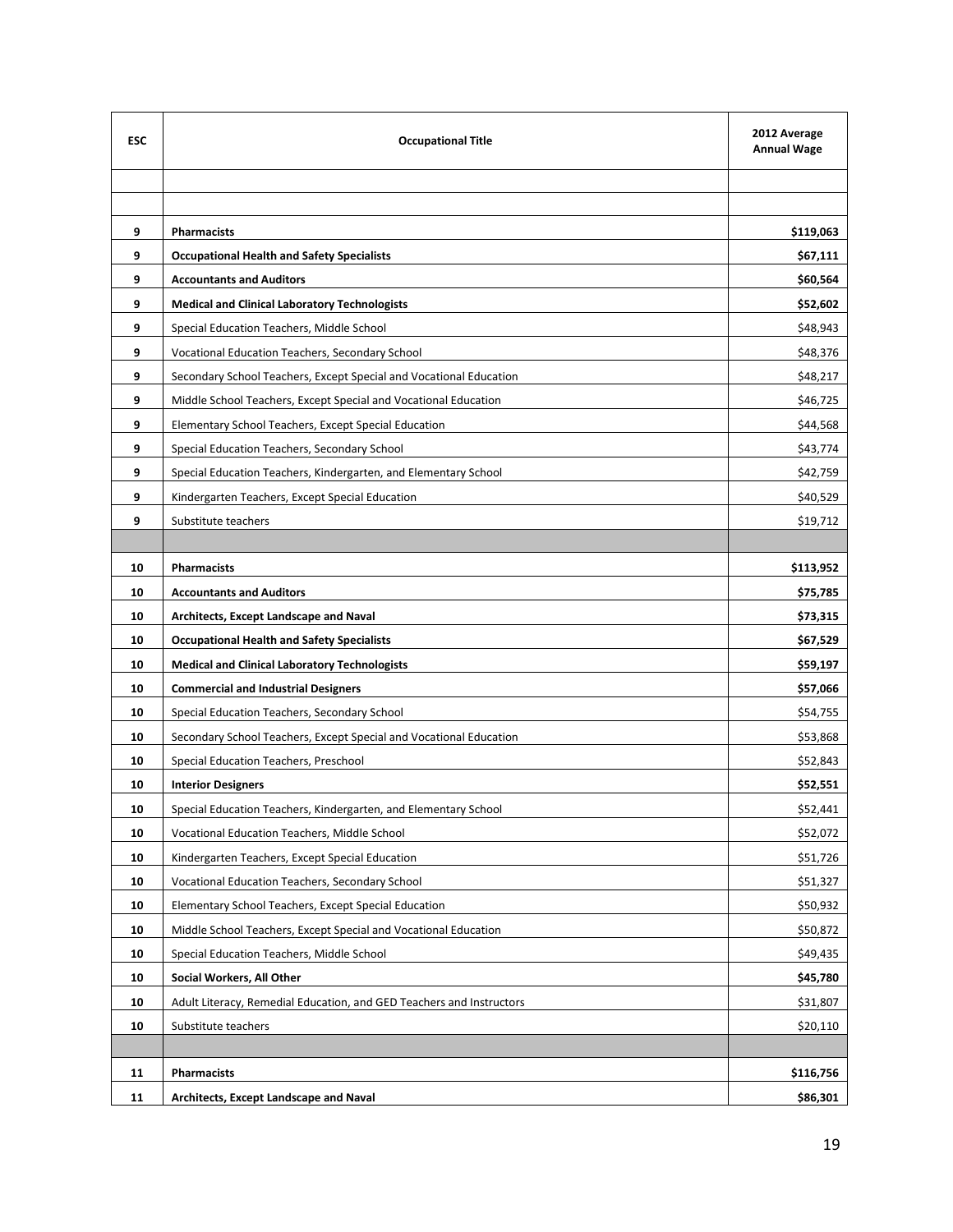| <b>ESC</b> | <b>Occupational Title</b>                                            |           |  |  |
|------------|----------------------------------------------------------------------|-----------|--|--|
| 11         | <b>Accountants and Auditors</b>                                      | \$71,362  |  |  |
| 11         | <b>Occupational Health and Safety Specialists</b>                    | \$64,500  |  |  |
| 11         | Vocational Education Teachers, Secondary School                      | \$59,195  |  |  |
| 11         | Special Education Teachers, Secondary School                         | \$57,453  |  |  |
| 11         | Vocational Education Teachers, Middle School                         | \$57,447  |  |  |
| 11         | Special Education Teachers, Kindergarten, and Elementary School      | \$56,868  |  |  |
| 11         | Secondary School Teachers, Except Special and Vocational Education   | \$56,177  |  |  |
| 11         | <b>Medical and Clinical Laboratory Technologists</b>                 | \$55,759  |  |  |
| 11         | Middle School Teachers, Except Special and Vocational Education      | \$55,181  |  |  |
| 11         | Elementary School Teachers, Except Special Education                 | \$54,462  |  |  |
| 11         | Social Workers, All Other                                            | \$53,516  |  |  |
| 11         | Special Education Teachers, Middle School                            | \$52,823  |  |  |
| 11         | <b>Commercial and Industrial Designers</b>                           | \$52,407  |  |  |
| 11         | Kindergarten Teachers, Except Special Education                      | \$52,157  |  |  |
| 11         | Adult Literacy, Remedial Education, and GED Teachers and Instructors | \$51,486  |  |  |
| 11         | <b>Interior Designers</b>                                            | \$50,954  |  |  |
| 11         | Special Education Teachers, Preschool                                | \$35,600  |  |  |
| 11         | Substitute teachers                                                  | \$19,853  |  |  |
|            |                                                                      |           |  |  |
| 12         | <b>Pharmacists</b>                                                   | \$116,485 |  |  |
| 12         | Social Workers, All Other                                            | \$69,278  |  |  |
| 12         | <b>Occupational Health and Safety Specialists</b>                    | \$63,103  |  |  |
| 12         | <b>Accountants and Auditors</b>                                      | \$61,330  |  |  |
| 12         | Architects, Except Landscape and Naval                               | \$60,231  |  |  |
| 12         | <b>Medical and Clinical Laboratory Technologists</b>                 | \$55,639  |  |  |
| 12         | Vocational Education Teachers, Secondary School                      | \$50,815  |  |  |
| 12         | Secondary School Teachers, Except Special and Vocational Education   | \$47,854  |  |  |
| 12         | Vocational Education Teachers, Middle School                         | \$47,392  |  |  |
| 12         | Special Education Teachers, Kindergarten, and Elementary School      | \$47,093  |  |  |
| 12         | Special Education Teachers, Secondary School                         | \$47,003  |  |  |
| 12         | Adult Literacy, Remedial Education, and GED Teachers and Instructors | \$46,983  |  |  |
| 12         | Special Education Teachers, Middle School                            | \$46,857  |  |  |
| 12         | Middle School Teachers, Except Special and Vocational Education      | \$46,471  |  |  |
| 12         | Elementary School Teachers, Except Special Education                 | \$45,645  |  |  |
| 12         | Kindergarten Teachers, Except Special Education                      | \$41,337  |  |  |
| 12         | <b>Interior Designers</b>                                            | \$39,359  |  |  |
| 12         | Substitute teachers                                                  | \$18,803  |  |  |
|            |                                                                      |           |  |  |
| 13         | <b>Pharmacists</b>                                                   | \$116,665 |  |  |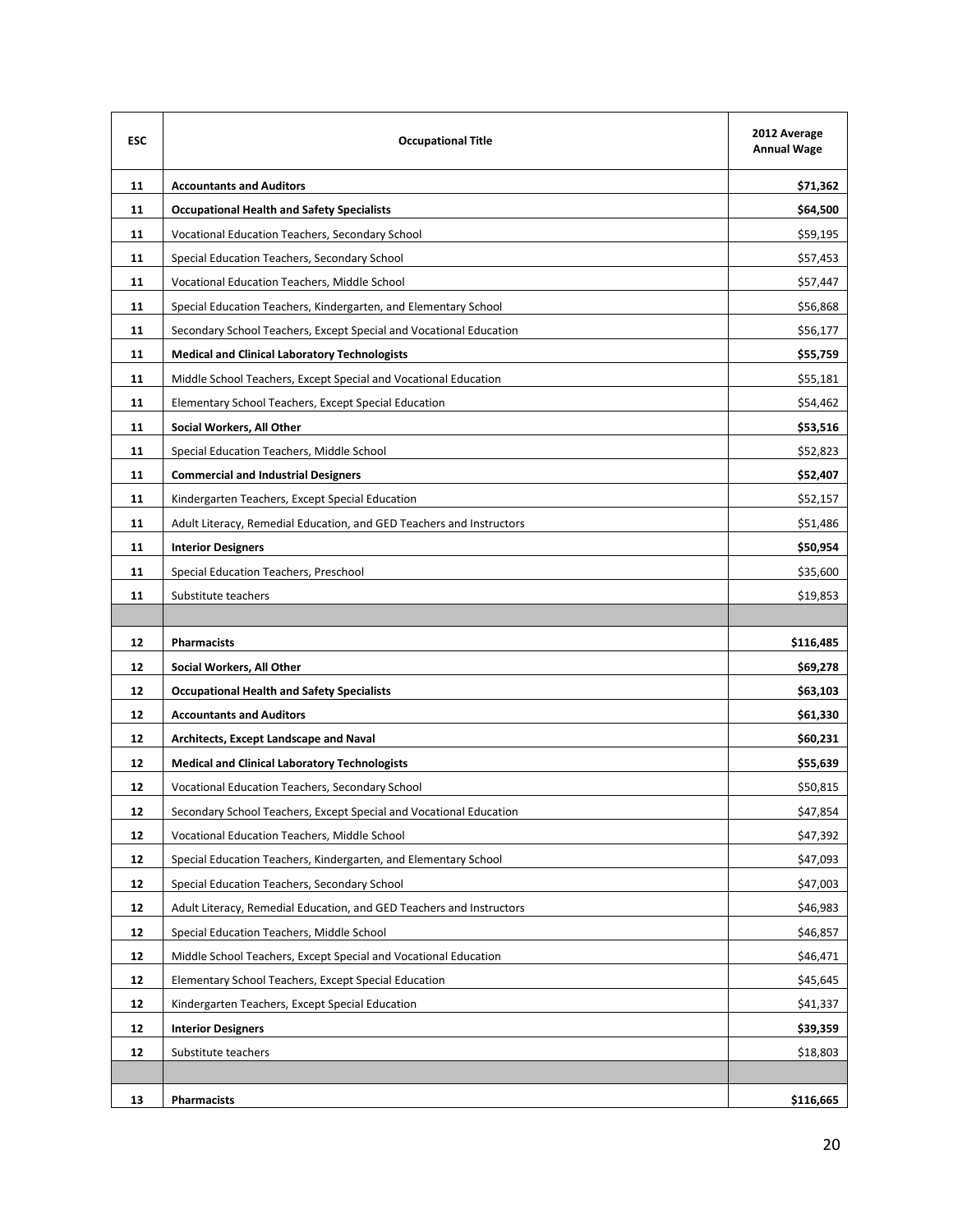| <b>ESC</b> | <b>Occupational Title</b>                                          | 2012 Average<br><b>Annual Wage</b> |
|------------|--------------------------------------------------------------------|------------------------------------|
| 13         | <b>Occupational Health and Safety Specialists</b>                  | \$73,360                           |
| 13         | <b>Architects, Except Landscape and Naval</b>                      | \$71,751                           |
| 13         | <b>Accountants and Auditors</b>                                    | \$65,018                           |
| 13         | Social Workers, All Other                                          | \$61,499                           |
| 13         | <b>Commercial and Industrial Designers</b>                         | \$60,351                           |
| 13         | Vocational Education Teachers, Secondary School                    | \$49,606                           |
| 13         | <b>Medical and Clinical Laboratory Technologists</b>               | \$49,576                           |
| 13         | Special Education Teachers, Secondary School                       | \$49,526                           |
| 13         | Secondary School Teachers, Except Special and Vocational Education | \$48,850                           |
| 13         | Vocational Education Teachers, Middle School                       | \$48,080                           |
| 13         | Special Education Teachers, Preschool                              | \$47,874                           |
| 13         | Middle School Teachers, Except Special and Vocational Education    | \$47,752                           |
| 13         | Special Education Teachers, Middle School                          | \$47,365                           |
| 13         | Special Education Teachers, Kindergarten, and Elementary School    | \$47,346                           |
| 13         | Elementary School Teachers, Except Special Education               | \$46,970                           |
| 13         | Kindergarten Teachers, Except Special Education                    | \$46,678                           |
| 13         | <b>Interior Designers</b>                                          | \$45,477                           |
| 13         | Special Education Teachers, All Other                              | \$42,729                           |
| 13         | Substitute teachers                                                | \$20,305                           |
|            |                                                                    |                                    |
| 14         | <b>Pharmacists</b>                                                 | \$122,819                          |
| 14         | Architects, Except Landscape and Naval                             | \$77,391                           |
| 14         | <b>Occupational Health and Safety Specialists</b>                  | \$59,013                           |
| 14         | <b>Accountants and Auditors</b>                                    | \$57,325                           |
| 14         | Vocational Education Teachers, Secondary School                    | \$52,166                           |
| 14         | Middle School Teachers, Except Special and Vocational Education    | \$45,674                           |
| 14         | Special Education Teachers, Secondary School                       | \$44,657                           |
| 14         | Secondary School Teachers, Except Special and Vocational Education | \$44,508                           |
| 14         | Special Education Teachers, Kindergarten, and Elementary School    | \$44,132                           |
| 14         | Special Education Teachers, Middle School                          | \$43,955                           |
| 14         | Elementary School Teachers, Except Special Education               | \$43,417                           |
| 14         | Kindergarten Teachers, Except Special Education                    | \$43,086                           |
| 14         | <b>Medical and Clinical Laboratory Technologists</b>               | \$41,999                           |
| 14         | Social Workers, All Other                                          | \$34,915                           |
| 14         | Substitute teachers                                                | \$19,611                           |
|            |                                                                    |                                    |
| 15         | <b>Pharmacists</b>                                                 | \$123,597                          |
| 15         | <b>Occupational Health and Safety Specialists</b>                  | \$73,491                           |
| 15         | Architects, Except Landscape and Naval                             | \$68,594                           |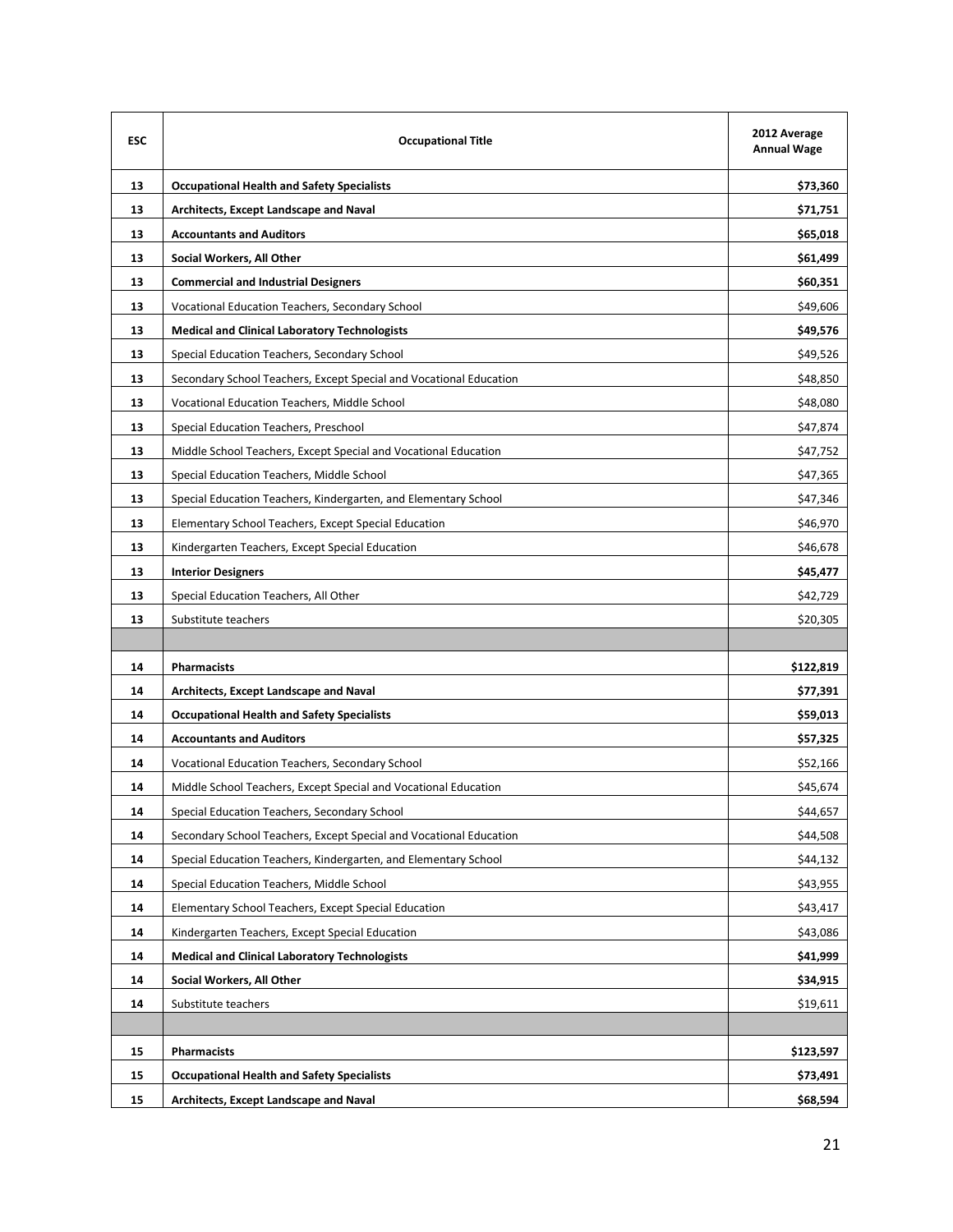| <b>FSC</b> | <b>Occupational Title</b>                                          | 2012 Average<br><b>Annual Wage</b> |
|------------|--------------------------------------------------------------------|------------------------------------|
| 15         | <b>Medical and Clinical Laboratory Technologists</b>               | \$56,314                           |
| 15         | <b>Accountants and Auditors</b>                                    | \$54,990                           |
| 15         | Vocational Education Teachers, Secondary School                    | \$49,684                           |
| 15         | Secondary School Teachers, Except Special and Vocational Education | \$47,582                           |
| 15         | Special Education Teachers, Kindergarten, and Elementary School    | \$47,443                           |
| 15         | Middle School Teachers, Except Special and Vocational Education    | \$46,618                           |
| 15         | Special Education Teachers, Secondary School                       | \$45,904                           |
| 15         | Kindergarten Teachers, Except Special Education                    | \$45,528                           |
| 15         | Elementary School Teachers, Except Special Education               | \$45,288                           |
| 15         | Special Education Teachers, Middle School                          | \$43,921                           |
| 15         | Social Workers, All Other                                          | \$40,855                           |
| 15         | Substitute teachers                                                | \$21,123                           |
|            |                                                                    |                                    |
| 16         | <b>Pharmacists</b>                                                 | \$116,278                          |
| 16         | Architects, Except Landscape and Naval                             | \$79,507                           |
| 16         | <b>Occupational Health and Safety Specialists</b>                  | \$72,690                           |
| 16         | <b>Accountants and Auditors</b>                                    | \$71,044                           |
| 16         | <b>Medical and Clinical Laboratory Technologists</b>               | \$53,504                           |
| 16         | Vocational Education Teachers, Secondary School                    | \$50,128                           |
| 16         | Secondary School Teachers, Except Special and Vocational Education | \$48,234                           |
| 16         | Special Education Teachers, Kindergarten, and Elementary School    | \$47,194                           |
| 16         | Special Education Teachers, Secondary School                       | \$46,895                           |
| 16         | Special Education Teachers, Middle School                          | \$46,583                           |
| 16         | Elementary School Teachers, Except Special Education               | \$45,950                           |
| 16         | Middle School Teachers, Except Special and Vocational Education    | \$45,804                           |
| 16         | Kindergarten Teachers, Except Special Education                    | \$44,727                           |
| 16         | <b>Interior Designers</b>                                          | \$38,572                           |
| 16         | Substitute teachers                                                | \$18,356                           |
|            |                                                                    |                                    |
| 17         | <b>Pharmacists</b>                                                 | \$125,230                          |
| 17         | <b>Occupational Health and Safety Specialists</b>                  | \$59,763                           |
| 17         | <b>Accountants and Auditors</b>                                    | \$57,059                           |
| 17         | <b>Medical and Clinical Laboratory Technologists</b>               | \$53,576                           |
| 17         | Vocational Education Teachers, Middle School                       | \$51,168                           |
| 17         | <b>Architects, Except Landscape and Naval</b>                      | \$49,510                           |
| 17         | Social Workers, All Other                                          | \$48,225                           |
| 17         | Vocational Education Teachers, Secondary School                    | \$47,920                           |
| 17         | Special Education Teachers, Middle School                          | \$47,692                           |
| 17         | Secondary School Teachers, Except Special and Vocational Education | \$47,307                           |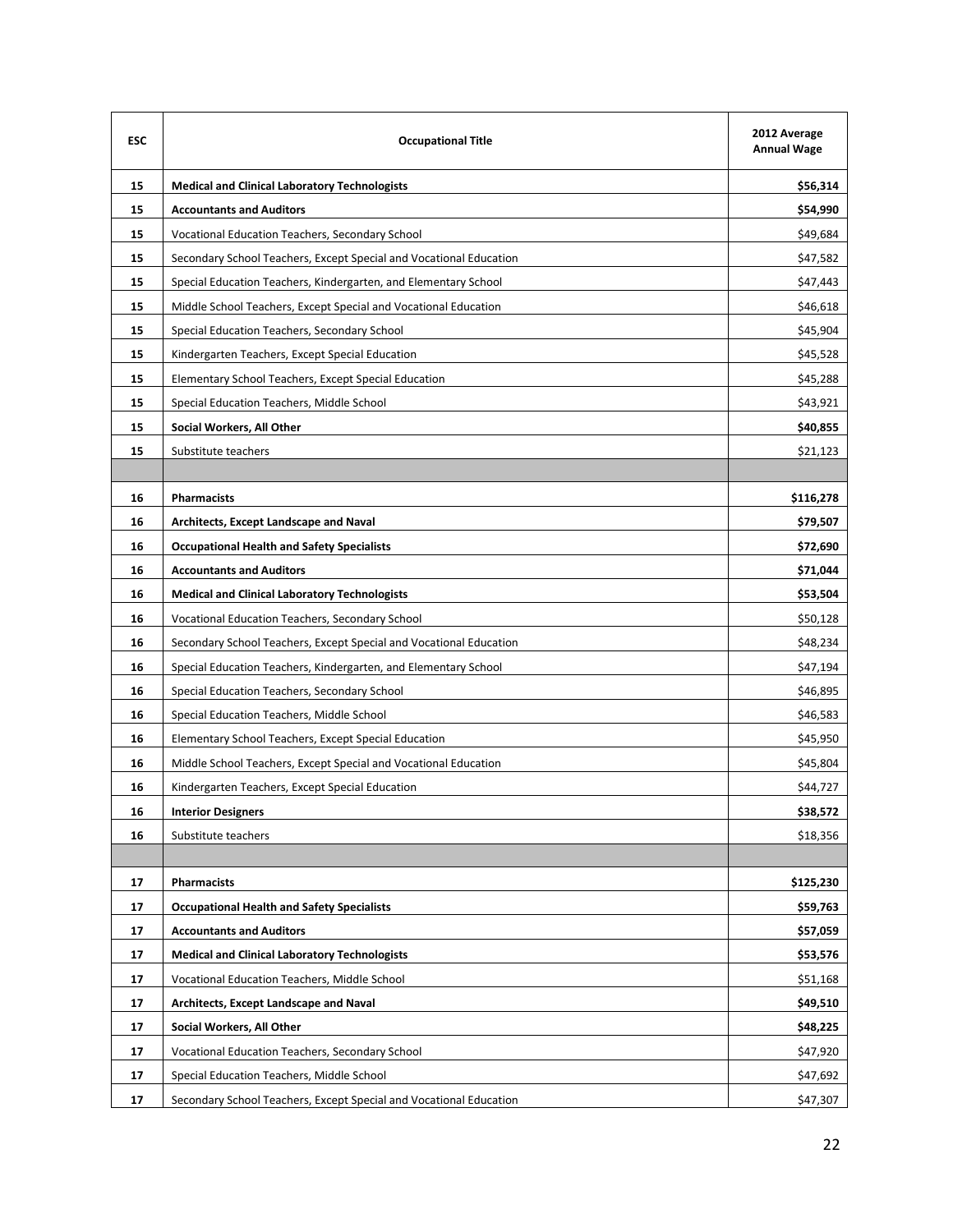| <b>ESC</b> | <b>Occupational Title</b>                                            | 2012 Average<br><b>Annual Wage</b> |
|------------|----------------------------------------------------------------------|------------------------------------|
| 17         | Special Education Teachers, Secondary School                         | \$46,395                           |
| 17         | Special Education Teachers, Kindergarten, and Elementary School      | \$45,774                           |
| 17         | Middle School Teachers, Except Special and Vocational Education      | \$45,415                           |
| 17         | <b>Interior Designers</b>                                            | \$45,142                           |
| 17         | Kindergarten Teachers, Except Special Education                      | \$44,100                           |
| 17         | Elementary School Teachers, Except Special Education                 | \$43,963                           |
| 17         | Adult Literacy, Remedial Education, and GED Teachers and Instructors | \$41,709                           |
| 17         | Substitute teachers                                                  | \$18,274                           |
|            |                                                                      |                                    |
| 18         | <b>Pharmacists</b>                                                   | \$124,226                          |
| 18         | Architects, Except Landscape and Naval                               | \$78,025                           |
| 18         | <b>Accountants and Auditors</b>                                      | \$70,622                           |
| 18         | <b>Occupational Health and Safety Specialists</b>                    | \$69,941                           |
| 18         | Vocational Education Teachers, Secondary School                      | \$51,795                           |
| 18         | Secondary School Teachers, Except Special and Vocational Education   | \$51,478                           |
| 18         | <b>Medical and Clinical Laboratory Technologists</b>                 | \$50,821                           |
| 18         | <b>Interior Designers</b>                                            | \$50,112                           |
| 18         | Middle School Teachers, Except Special and Vocational Education      | \$49,028                           |
| 18         | Elementary School Teachers, Except Special Education                 | \$48,471                           |
| 18         | Special Education Teachers, Middle School                            | \$48,273                           |
| 18         | Special Education Teachers, Secondary School                         | \$47,927                           |
| 18         | Special Education Teachers, Kindergarten, and Elementary School      | \$47,068                           |
| 18         | Kindergarten Teachers, Except Special Education                      | \$45,610                           |
| 18         | Adult Literacy, Remedial Education, and GED Teachers and Instructors | \$42,029                           |
| 18         | Substitute teachers                                                  | \$19,917                           |
|            |                                                                      |                                    |
| 19         | <b>Pharmacists</b>                                                   | \$125,697                          |
| 19         | <b>Occupational Health and Safety Specialists</b>                    | \$66,647                           |
| 19         | Architects, Except Landscape and Naval                               | \$59,215                           |
| 19         | Social Workers, All Other                                            | \$54,371                           |
| 19         | <b>Medical and Clinical Laboratory Technologists</b>                 | \$52,874                           |
| 19         | Vocational Education Teachers, Secondary School                      | \$52,038                           |
| 19         | Secondary School Teachers, Except Special and Vocational Education   | \$51,925                           |
| 19         | Kindergarten Teachers, Except Special Education                      | \$51,067                           |
| 19         | <b>Accountants and Auditors</b>                                      | \$51,060                           |
| 19         | Middle School Teachers, Except Special and Vocational Education      | \$50,786                           |
| 19         | Elementary School Teachers, Except Special Education                 | \$50,407                           |
| 19         | Special Education Teachers, Secondary School                         | \$49,908                           |
| 19         | Special Education Teachers, Kindergarten, and Elementary School      | \$49,667                           |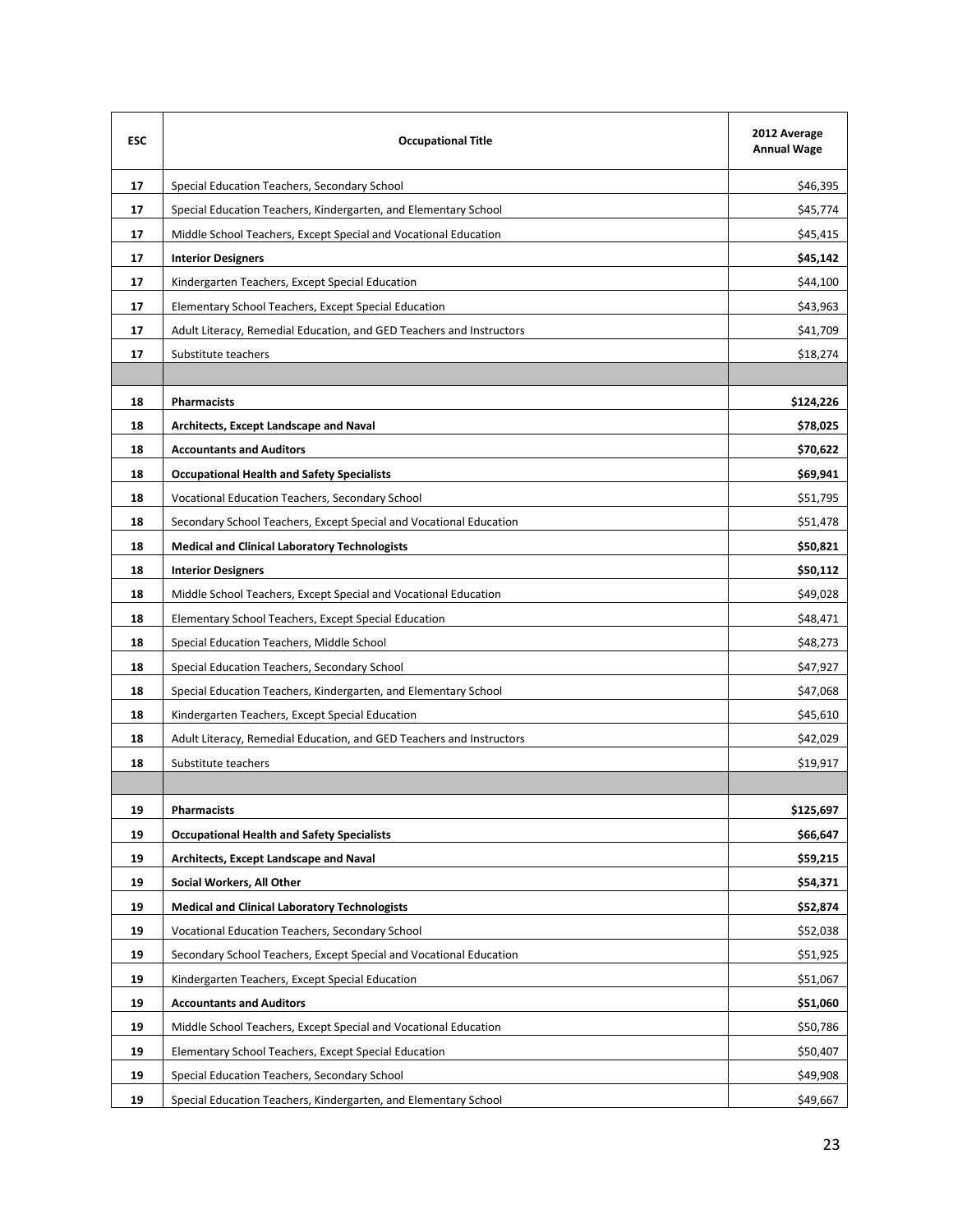| <b>ESC</b> | <b>Occupational Title</b>                                            | 2012 Average<br><b>Annual Wage</b> |
|------------|----------------------------------------------------------------------|------------------------------------|
| 19         | Vocational Education Teachers, Middle School                         | \$48,993                           |
| 19         | Special Education Teachers, Middle School                            | \$48,512                           |
| 19         | <b>Interior Designers</b>                                            | \$48,179                           |
| 19         | Adult Literacy, Remedial Education, and GED Teachers and Instructors | \$44,236                           |
| 19         | <b>Commercial and Industrial Designers</b>                           | \$31,215                           |
| 19         | Substitute teachers                                                  | \$19,418                           |
|            |                                                                      |                                    |
| 20         | <b>Pharmacists</b>                                                   | \$112,147                          |
| 20         | <b>Accountants and Auditors</b>                                      | \$68,450                           |
| 20         | Special Education Teachers, Preschool                                | \$68,187                           |
| 20         | <b>Commercial and Industrial Designers</b>                           | \$65,832                           |
| 20         | <b>Occupational Health and Safety Specialists</b>                    | \$63,920                           |
| 20         | Architects, Except Landscape and Naval                               | \$63,297                           |
| 20         | Special Education Teachers, Secondary School                         | \$60,225                           |
| 20         | Special Education Teachers, Kindergarten, and Elementary School      | \$59,021                           |
| 20         | Special Education Teachers, Middle School                            | \$58,793                           |
| 20         | Vocational Education Teachers, Secondary School                      | \$58,767                           |
| 20         | Social Workers, All Other                                            | \$58,098                           |
| 20         | Kindergarten Teachers, Except Special Education                      | \$57,239                           |
| 20         | Middle School Teachers, Except Special and Vocational Education      | \$56,292                           |
| 20         | Secondary School Teachers, Except Special and Vocational Education   | \$56,171                           |
| 20         | Vocational Education Teachers, Middle School                         | \$55,881                           |
| 20         | Elementary School Teachers, Except Special Education                 | \$55,161                           |
| 20         | <b>Medical and Clinical Laboratory Technologists</b>                 | \$51,949                           |
| 20         | <b>Interior Designers</b>                                            | \$46,309                           |
| 20         | Adult Literacy, Remedial Education, and GED Teachers and Instructors | \$39,440                           |
| 20         | Substitute teachers                                                  | \$19,405                           |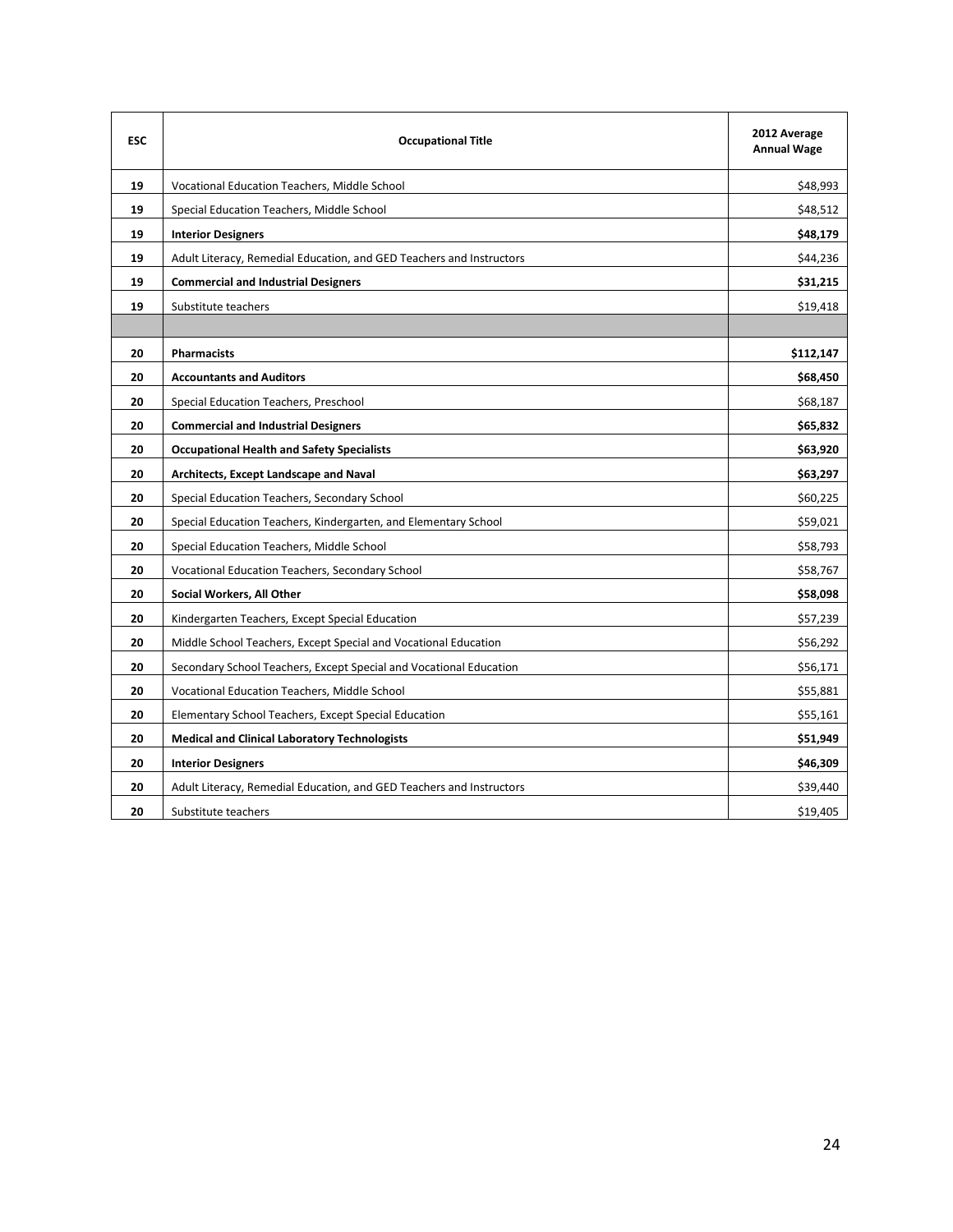# **Appendix C**

## **Average Salary at 10 Years Experience Adjusted by Comparable Wage Index by County**

| <b>County Name</b>          | <b>Teacher Salary at 10 Years Experience</b> |        | <b>CWI</b> | <b>CWI Adjusted Salary</b> |        |
|-----------------------------|----------------------------------------------|--------|------------|----------------------------|--------|
| ANDERSON COUNTY             | \$                                           | 42,064 | 1.22       | \$                         | 51,371 |
| <b>ANDREWS COUNTY</b>       | \$                                           | 52,706 | 1.30       | \$                         | 68,703 |
| ANGELINA COUNTY             | \$                                           | 42,654 | 1.12       | \$                         | 47,844 |
| <b>ARANSAS COUNTY</b>       | \$                                           | 41,830 | 1.11       | \$                         | 46,494 |
| ARCHER COUNTY               | \$                                           | 39,946 | 1.20       | \$                         | 47,899 |
| ARMSTRONG COUNTY            | \$                                           | 37,576 | 1.12       | \$                         | 42,094 |
| ATASCOSA COUNTY             | \$                                           | 44,321 | 1.04       | \$                         | 46,014 |
| <b>AUSTIN COUNTY</b>        | \$                                           | 41,648 | 0.91       | \$                         | 37,747 |
| <b>BAILEY COUNTY</b>        | \$                                           | 40,276 | 1.31       | \$                         | 52,633 |
| <b>BANDERA COUNTY</b>       | $\overline{\mathsf{S}}$                      | 43,533 | 1.04       | \$                         | 45,195 |
| <b>BASTROP COUNTY</b>       | \$                                           | 45,800 | 0.98       | \$                         | 44,773 |
| <b>BAYLOR COUNTY</b>        |                                              |        | 1.27       | \$                         | 48,254 |
| <b>BEE COUNTY</b>           | \$                                           | 40,407 | 1.21       | \$                         | 48,892 |
| <b>BELL COUNTY</b>          | \$                                           | 42,628 | 1.06       | \$                         | 44,987 |
| <b>BEXAR COUNTY</b>         | \$                                           | 46,213 | 1.04       | \$                         | 47,978 |
| <b>BLANCO COUNTY</b>        | \$                                           | 45,285 | 1.28       | \$                         | 57,871 |
| <b>BORDEN COUNTY</b>        | \$                                           | 50,094 | 1.21       | \$                         | 60,374 |
| <b>BOSQUE COUNTY</b>        | \$                                           | 37,343 | 1.12       | \$                         | 41,888 |
| <b>BOWIE COUNTY</b>         | \$                                           | 41,466 | 1.14       | \$                         | 47,244 |
| <b>BRAZORIA COUNTY</b>      | \$                                           | 47,719 | 0.91       | \$                         | 43,249 |
| <b>BRAZOS COUNTY</b>        | \$                                           | 47,518 | 1.07       | \$                         | 50,848 |
| <b>BREWSTER COUNTY</b>      | \$                                           | 54,023 | 1.30       | \$                         | 70,420 |
| <b>BRISCOE COUNTY</b>       | \$                                           | 38,541 | 1.19       | \$                         | 45,743 |
| <b>BROOKS COUNTY</b>        | \$                                           | 41,848 | 1.19       | \$                         | 49,931 |
| <b>BROWN COUNTY</b>         | \$                                           | 41,864 | 1.28       | \$                         | 53,499 |
| <b>BURLESON COUNTY</b>      | \$                                           | 40,937 | 1.07       | \$                         | 43,806 |
| <b>BURNET COUNTY</b>        | \$                                           | 43,849 | 1.28       | \$                         | 56,036 |
| CALDWELL COUNTY             | \$                                           | 43,773 | 0.98       | \$                         | 42,791 |
| CALHOUN COUNTY              | \$                                           | 43,166 | 1.02       | \$                         | 44,134 |
| <b>CALLAHAN COUNTY</b>      | \$                                           | 45,809 | 1.23       | \$                         | 56,502 |
| <b>CAMERON COUNTY</b>       | \$                                           | 44,559 | 1.11       | \$                         | 49,468 |
| <b>CAMP COUNTY</b>          | \$                                           | 41,740 | 1.13       | \$                         | 47,370 |
| <b>CARSON COUNTY</b>        | \$                                           | 39,535 | 1.12       | \$                         | 44,288 |
| <b>CASS COUNTY</b>          | \$                                           | 36,397 | 1.14       | \$                         | 41,468 |
| CASTRO COUNTY               | \$                                           | 39,005 | 1.19       | \$                         | 46,294 |
| <b>CHAMBERS COUNTY</b>      | \$                                           | 49,102 | 0.91       | \$                         | 44,503 |
| <b>CHEROKEE COUNTY</b>      | \$                                           | 40,195 | 1.23       | \$                         | 49,416 |
| <b>CHILDRESS COUNTY</b>     | \$                                           | 40,646 | 1.19       | \$                         | 48,241 |
| <b>CLAY COUNTY</b>          | \$                                           | 38,465 | 1.20       | \$                         | 46,122 |
| <b>COCHRAN COUNTY</b>       |                                              |        | 1.31       | \$                         | 55,025 |
| <b>COKE COUNTY</b>          | \$                                           | 40,042 | 1.22       | \$                         | 48,825 |
| <b>COLEMAN COUNTY</b>       | \$                                           | 38,354 | 1.28       | \$                         | 49,013 |
| <b>COLLIN COUNTY</b>        | \$                                           | 47,341 | 0.92       | \$                         | 43,540 |
| <b>COLLINGSWORTH COUNTY</b> | \$                                           | 41,617 | 1.19       | \$                         | 49,394 |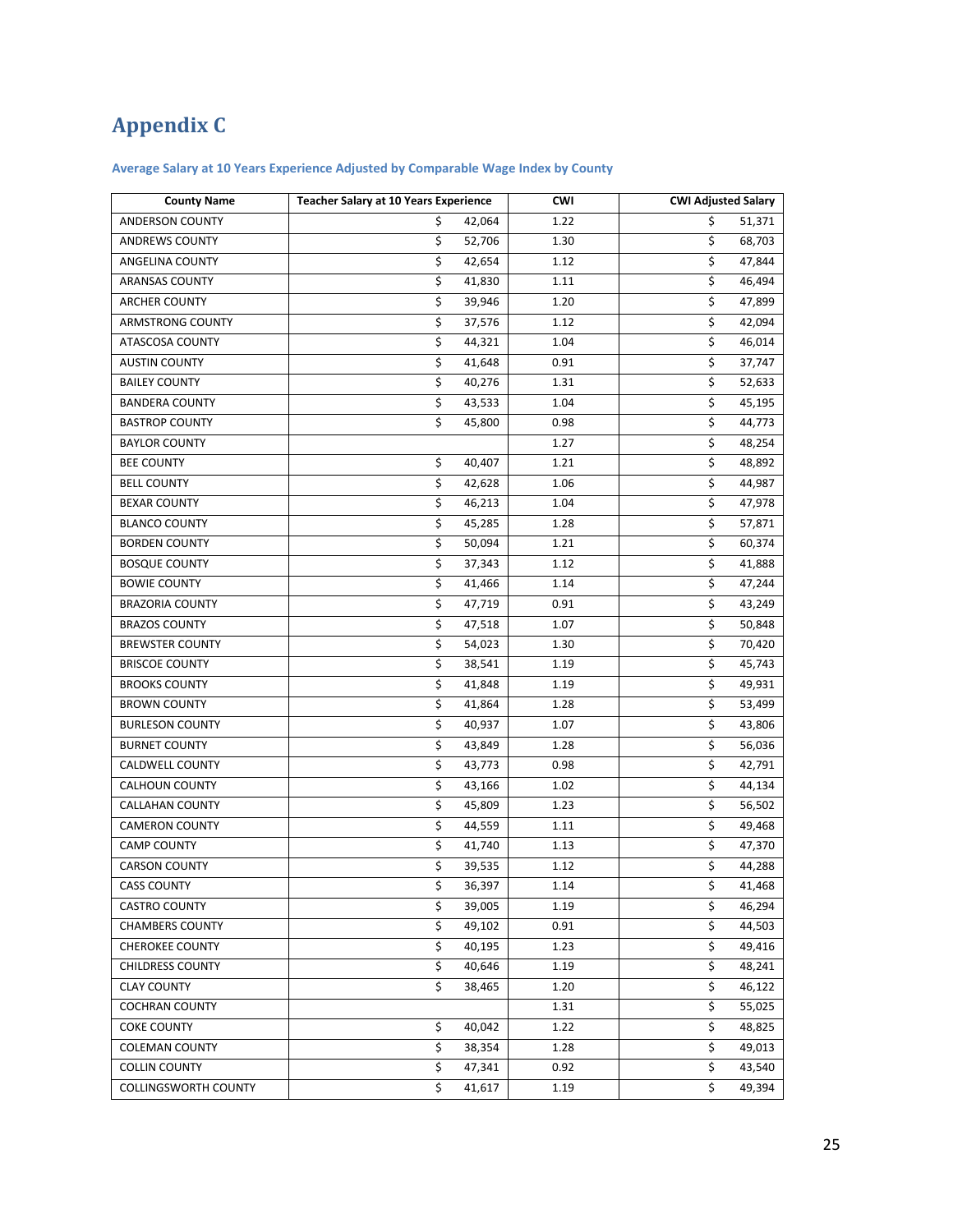| <b>County Name</b>       | <b>Teacher Salary at 10 Years Experience</b> | <b>CWI</b> | <b>CWI Adjusted Salary</b>        |
|--------------------------|----------------------------------------------|------------|-----------------------------------|
| <b>COLORADO COUNTY</b>   | \$<br>45,259                                 | 1.08       | \$<br>48,739                      |
| <b>COMAL COUNTY</b>      | \$<br>47,301                                 | 1.04       | \$<br>49,108                      |
| <b>COMANCHE COUNTY</b>   | \$<br>40,405                                 | 1.12       | \$<br>45,324                      |
| CONCHO COUNTY            | \$<br>38,003                                 | 1.21       | \$<br>45,802                      |
| <b>COOKE COUNTY</b>      | \$<br>51,244                                 | 1.11       | \$<br>56,886                      |
| <b>CORYELL COUNTY</b>    | \$<br>41,803                                 | 1.06       | \$<br>44,116                      |
| <b>COTTLE COUNTY</b>     | \$<br>39,915                                 | 1.27       | \$<br>50,567                      |
| <b>CRANE COUNTY</b>      | $\overline{\mathsf{S}}$<br>49,406            | 1.27       | \$<br>62,592                      |
| <b>CROCKETT COUNTY</b>   |                                              | 1.21       | \$<br>53,609                      |
| <b>CROSBY COUNTY</b>     | \$<br>40,902                                 | 1.17       | \$<br>47,881                      |
| <b>CULBERSON COUNTY</b>  | \$<br>39,952                                 | 1.30       | \$<br>52,078                      |
| <b>DALLAM COUNTY</b>     | \$<br>42,282                                 | 1.19       | \$<br>50,183                      |
| DALLAS COUNTY            | \$<br>48,811                                 | 0.92       | \$<br>44,892                      |
| <b>DAWSON COUNTY</b>     | \$<br>31,755                                 | 1.21       | \$<br>38,272                      |
| <b>DEAF SMITH COUNTY</b> | \$<br>42,393                                 | 1.19       | \$<br>50,315                      |
| <b>DELTA COUNTY</b>      | \$<br>39,441                                 | 0.92       | \$<br>36,285                      |
| <b>DENTON COUNTY</b>     | \$<br>48,227                                 | 0.92       | \$<br>44,355                      |
| <b>DEWITT COUNTY</b>     | \$<br>40,890                                 | 1.12       | \$<br>45,600                      |
| <b>DICKENS COUNTY</b>    | \$<br>37,040                                 | 1.31       | $\overline{\mathsf{S}}$<br>48,404 |
| <b>DIMMIT COUNTY</b>     | $\overline{\mathsf{S}}$<br>43,643            | 1.24       | $\overline{\mathsf{S}}$<br>54,275 |
| DONLEY COUNTY            | \$<br>39,365                                 | 1.19       | \$<br>46,720                      |
| DUVAL COUNTY             | \$<br>47,160                                 | 1.21       | \$<br>57,063                      |
| <b>EASTLAND COUNTY</b>   | \$<br>39,419                                 | 1.12       | $\overline{\mathsf{S}}$<br>44,217 |
| <b>ECTOR COUNTY</b>      | $\overline{\mathsf{S}}$<br>47,798            | 1.09       | \$<br>52,019                      |
| <b>EDWARDS COUNTY</b>    | \$<br>40,499                                 | 1.24       | \$<br>50,364                      |
| EL PASO COUNTY           | \$<br>47,940                                 | 1.14       | \$<br>54,489                      |
| <b>ELLIS COUNTY</b>      | \$<br>42,966                                 | 0.92       | \$<br>39,516                      |
| <b>ERATH COUNTY</b>      | \$<br>38,924                                 | 1.12       | \$<br>43,662                      |
| <b>FALLS COUNTY</b>      | \$<br>40,587                                 | 1.17       | \$<br>47,327                      |
| <b>FANNIN COUNTY</b>     | \$<br>40,829                                 | 1.14       | \$<br>46,533                      |
| <b>FAYETTE COUNTY</b>    | \$<br>38,388                                 | 1.14       | \$<br>43,720                      |
| <b>FISHER COUNTY</b>     | \$<br>40,608                                 | 1.25       | \$<br>50,850                      |
| <b>FLOYD COUNTY</b>      | \$<br>39,211                                 | 1.31       | \$<br>51,241                      |
| <b>FOARD COUNTY</b>      |                                              | 1.27       | \$<br>48,034                      |
| FORT BEND COUNTY         | \$<br>49,299                                 | 0.91       | \$<br>44,681                      |
| <b>FRANKLIN COUNTY</b>   | \$<br>42,200                                 | 1.17       | \$<br>49,578                      |
| <b>FREESTONE COUNTY</b>  | \$<br>43,383                                 | 1.17       | \$<br>50,587                      |
| <b>FRIO COUNTY</b>       | \$<br>43,027                                 | 1.22       | \$<br>52,540                      |
| <b>GAINES COUNTY</b>     | \$<br>49,469                                 | 1.30       | \$<br>64,483                      |
| <b>GALVESTON COUNTY</b>  | \$<br>45,841                                 | 0.91       | \$<br>41,547                      |
| <b>GARZA COUNTY</b>      | \$<br>39,283                                 | 1.31       | \$<br>51,335                      |
| <b>GILLESPIE COUNTY</b>  | \$<br>43,333                                 | 1.22       | $\overline{\mathsf{S}}$<br>52,914 |
| <b>GLASSCOCK COUNTY</b>  | \$<br>44,461                                 | 1.21       | \$<br>53,586                      |
| <b>GOLIAD COUNTY</b>     | \$<br>41,011                                 | 1.12       | \$                                |
|                          | \$                                           |            | 45,735<br>\$                      |
| <b>GONZALES COUNTY</b>   | 43,101                                       | 1.12       | 48,065                            |
| <b>GRAY COUNTY</b>       | \$<br>54,078                                 | 1.19       | \$<br>64,183                      |
| <b>GRAYSON COUNTY</b>    | \$<br>42,126                                 | 1.11       | \$<br>46,763                      |
| <b>GREGG COUNTY</b>      | \$<br>41,274                                 | 1.05       | \$<br>43,287                      |
| <b>GRIMES COUNTY</b>     | \$<br>42,994                                 | 1.14       | \$<br>49,051                      |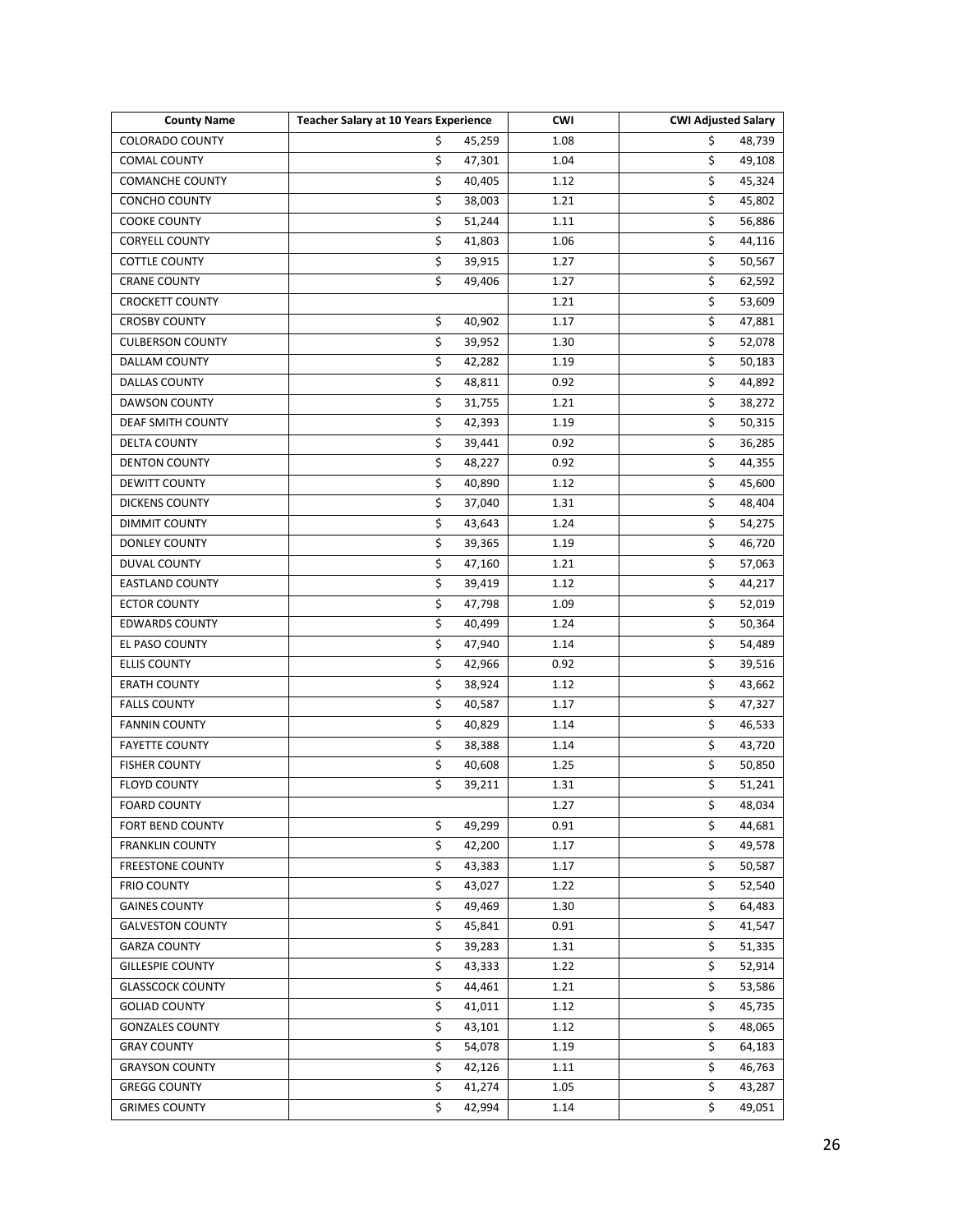| \$<br>\$<br><b>GUADALUPE COUNTY</b><br>45,095<br>1.04<br>46,817<br>\$<br>1.31<br>\$<br><b>HALE COUNTY</b><br>40,642<br>53,111<br>\$<br>\$<br>45,983<br><b>HALL COUNTY</b><br>38,744<br>1.19<br>\$<br>\$<br><b>HAMILTON COUNTY</b><br>1.28<br>39,637<br>50,653<br>\$<br>\$<br><b>HANSFORD COUNTY</b><br>1.19<br>45,128<br>53,560<br>\$<br>\$<br><b>HARDEMAN COUNTY</b><br>1.27<br>53,566<br>42,282<br>\$<br>\$<br><b>HARDIN COUNTY</b><br>42,915<br>1.00<br>42,885<br>\$<br>\$<br><b>HARRIS COUNTY</b><br>47,324<br>0.91<br>42,892<br>\$<br>\$<br><b>HARRISON COUNTY</b><br>42,104<br>1.05<br>44,157<br>\$<br>\$<br><b>HARTLEY COUNTY</b><br>40,540<br>1.19<br>48,115<br>\$<br>\$<br><b>HASKELL COUNTY</b><br>1.25<br>39,418<br>49,361<br>\$<br>\$<br><b>HAYS COUNTY</b><br>0.98<br>41,562<br>40,630<br>\$<br>\$<br><b>HEMPHILL COUNTY</b><br>44,501<br>1.19<br>52,816<br>\$<br>\$<br>1.22<br><b>HENDERSON COUNTY</b><br>42,873<br>52,358<br>\$<br>46,715<br>\$<br><b>HIDALGO COUNTY</b><br>1.06<br>49,641<br>\$<br>\$<br>1.17<br><b>HILL COUNTY</b><br>40,995<br>47,803<br>\$<br>\$<br><b>HOCKLEY COUNTY</b><br>41,743<br>1.31<br>54,550<br>\$<br>\$<br><b>HOOD COUNTY</b><br>42,923<br>1.12<br>48,148<br>\$<br>\$<br><b>HOPKINS COUNTY</b><br>39,733<br>1.17<br>46,679<br>\$<br>$\overline{\mathsf{S}}$<br><b>HOUSTON COUNTY</b><br>39,125<br>1.20<br>47,037<br>\$<br>\$<br><b>HOWARD COUNTY</b><br>1.21<br>52,089<br>43,220<br>\$<br>HUDSPETH COUNTY<br>1.30<br>62,315<br>$\overline{\mathsf{S}}$<br>\$<br><b>HUNT COUNTY</b><br>0.92<br>38,042<br>41,363<br>\$<br>\$<br>HUTCHINSON COUNTY<br>1.19<br>43,004<br>51,040<br>\$<br><b>IRION COUNTY</b><br>1.21<br>50,834<br>\$<br>\$<br><b>JACK COUNTY</b><br>45,983<br>1.27<br>58,255<br>\$<br>\$<br><b>JACKSON COUNTY</b><br>53,520<br>1.02<br>54,721<br>\$<br>\$<br>46,311<br><b>JASPER COUNTY</b><br>40,465<br>1.14<br>\$<br>\$<br>JEFF DAVIS COUNTY<br>40,765<br>1.30<br>53,138<br>\$<br>\$<br>JEFFERSON COUNTY<br>43,459<br>1.00<br>43,429<br>\$<br>\$<br><b>JIM HOGG COUNTY</b><br>44,047<br>1.19<br>52,554<br>\$<br>\$<br>JIM WELLS COUNTY<br>1.21<br>37,270<br>45,097<br>\$<br>\$<br>JOHNSON COUNTY<br>46,399<br>0.97<br>45,125<br>\$<br>\$<br><b>JONES COUNTY</b><br>37,430<br>1.23<br>46,166<br>\$<br>\$<br><b>KARNES COUNTY</b><br>46,468<br>1.12<br>51,821<br>\$<br>\$<br>0.92<br><b>KAUFMAN COUNTY</b><br>44,361<br>40,799<br>\$<br>\$<br><b>KENDALL COUNTY</b><br>1.04<br>45,110<br>46,833<br>\$<br><b>KENEDY COUNTY</b><br>1.19<br>62,493<br>\$<br><b>KENT COUNTY</b><br>\$<br>47,085<br>1.25<br>58,962<br><b>KERR COUNTY</b><br>\$<br>\$<br>35,491<br>1.22<br>43,337<br>\$<br>\$<br>KIMBLE COUNTY<br>40,662<br>1.21<br>49,007<br>$\overline{\mathsf{S}}$<br>\$<br><b>KING COUNTY</b><br>66,242<br>1.31<br>86,565<br>\$<br>\$<br>KINNEY COUNTY<br>56,217<br>1.24<br>69,911<br>\$<br>\$<br><b>KLEBERG COUNTY</b><br>1.19<br>51,555<br>43,209<br>\$<br>\$<br><b>KNOX COUNTY</b><br>40,008<br>1.27<br>50,685<br>\$<br>\$<br>LA SALLE COUNTY<br>43,935<br>1.24<br>54,638<br>\$<br>LAMAR COUNTY<br>1.17<br>\$<br>45,717<br>38,913<br>\$<br>\$<br><b>LAMB COUNTY</b><br>40,944<br>1.31<br>53,505<br>\$<br>Ś.<br>1.06<br>LAMPASAS COUNTY<br>38,851<br>41,001 | <b>County Name</b> | <b>Teacher Salary at 10 Years Experience</b> | <b>CWI</b> | <b>CWI Adjusted Salary</b> |
|----------------------------------------------------------------------------------------------------------------------------------------------------------------------------------------------------------------------------------------------------------------------------------------------------------------------------------------------------------------------------------------------------------------------------------------------------------------------------------------------------------------------------------------------------------------------------------------------------------------------------------------------------------------------------------------------------------------------------------------------------------------------------------------------------------------------------------------------------------------------------------------------------------------------------------------------------------------------------------------------------------------------------------------------------------------------------------------------------------------------------------------------------------------------------------------------------------------------------------------------------------------------------------------------------------------------------------------------------------------------------------------------------------------------------------------------------------------------------------------------------------------------------------------------------------------------------------------------------------------------------------------------------------------------------------------------------------------------------------------------------------------------------------------------------------------------------------------------------------------------------------------------------------------------------------------------------------------------------------------------------------------------------------------------------------------------------------------------------------------------------------------------------------------------------------------------------------------------------------------------------------------------------------------------------------------------------------------------------------------------------------------------------------------------------------------------------------------------------------------------------------------------------------------------------------------------------------------------------------------------------------------------------------------------------------------------------------------------------------------------------------------------------------------------------------------------------------------------------------------------------------------------------------------------------------------------------------------------------------------------------------------------------------------------------------------------------------------------------------------------------------------------------------------------------------------------------------------------|--------------------|----------------------------------------------|------------|----------------------------|
|                                                                                                                                                                                                                                                                                                                                                                                                                                                                                                                                                                                                                                                                                                                                                                                                                                                                                                                                                                                                                                                                                                                                                                                                                                                                                                                                                                                                                                                                                                                                                                                                                                                                                                                                                                                                                                                                                                                                                                                                                                                                                                                                                                                                                                                                                                                                                                                                                                                                                                                                                                                                                                                                                                                                                                                                                                                                                                                                                                                                                                                                                                                                                                                                                      |                    |                                              |            |                            |
|                                                                                                                                                                                                                                                                                                                                                                                                                                                                                                                                                                                                                                                                                                                                                                                                                                                                                                                                                                                                                                                                                                                                                                                                                                                                                                                                                                                                                                                                                                                                                                                                                                                                                                                                                                                                                                                                                                                                                                                                                                                                                                                                                                                                                                                                                                                                                                                                                                                                                                                                                                                                                                                                                                                                                                                                                                                                                                                                                                                                                                                                                                                                                                                                                      |                    |                                              |            |                            |
|                                                                                                                                                                                                                                                                                                                                                                                                                                                                                                                                                                                                                                                                                                                                                                                                                                                                                                                                                                                                                                                                                                                                                                                                                                                                                                                                                                                                                                                                                                                                                                                                                                                                                                                                                                                                                                                                                                                                                                                                                                                                                                                                                                                                                                                                                                                                                                                                                                                                                                                                                                                                                                                                                                                                                                                                                                                                                                                                                                                                                                                                                                                                                                                                                      |                    |                                              |            |                            |
|                                                                                                                                                                                                                                                                                                                                                                                                                                                                                                                                                                                                                                                                                                                                                                                                                                                                                                                                                                                                                                                                                                                                                                                                                                                                                                                                                                                                                                                                                                                                                                                                                                                                                                                                                                                                                                                                                                                                                                                                                                                                                                                                                                                                                                                                                                                                                                                                                                                                                                                                                                                                                                                                                                                                                                                                                                                                                                                                                                                                                                                                                                                                                                                                                      |                    |                                              |            |                            |
|                                                                                                                                                                                                                                                                                                                                                                                                                                                                                                                                                                                                                                                                                                                                                                                                                                                                                                                                                                                                                                                                                                                                                                                                                                                                                                                                                                                                                                                                                                                                                                                                                                                                                                                                                                                                                                                                                                                                                                                                                                                                                                                                                                                                                                                                                                                                                                                                                                                                                                                                                                                                                                                                                                                                                                                                                                                                                                                                                                                                                                                                                                                                                                                                                      |                    |                                              |            |                            |
|                                                                                                                                                                                                                                                                                                                                                                                                                                                                                                                                                                                                                                                                                                                                                                                                                                                                                                                                                                                                                                                                                                                                                                                                                                                                                                                                                                                                                                                                                                                                                                                                                                                                                                                                                                                                                                                                                                                                                                                                                                                                                                                                                                                                                                                                                                                                                                                                                                                                                                                                                                                                                                                                                                                                                                                                                                                                                                                                                                                                                                                                                                                                                                                                                      |                    |                                              |            |                            |
|                                                                                                                                                                                                                                                                                                                                                                                                                                                                                                                                                                                                                                                                                                                                                                                                                                                                                                                                                                                                                                                                                                                                                                                                                                                                                                                                                                                                                                                                                                                                                                                                                                                                                                                                                                                                                                                                                                                                                                                                                                                                                                                                                                                                                                                                                                                                                                                                                                                                                                                                                                                                                                                                                                                                                                                                                                                                                                                                                                                                                                                                                                                                                                                                                      |                    |                                              |            |                            |
|                                                                                                                                                                                                                                                                                                                                                                                                                                                                                                                                                                                                                                                                                                                                                                                                                                                                                                                                                                                                                                                                                                                                                                                                                                                                                                                                                                                                                                                                                                                                                                                                                                                                                                                                                                                                                                                                                                                                                                                                                                                                                                                                                                                                                                                                                                                                                                                                                                                                                                                                                                                                                                                                                                                                                                                                                                                                                                                                                                                                                                                                                                                                                                                                                      |                    |                                              |            |                            |
|                                                                                                                                                                                                                                                                                                                                                                                                                                                                                                                                                                                                                                                                                                                                                                                                                                                                                                                                                                                                                                                                                                                                                                                                                                                                                                                                                                                                                                                                                                                                                                                                                                                                                                                                                                                                                                                                                                                                                                                                                                                                                                                                                                                                                                                                                                                                                                                                                                                                                                                                                                                                                                                                                                                                                                                                                                                                                                                                                                                                                                                                                                                                                                                                                      |                    |                                              |            |                            |
|                                                                                                                                                                                                                                                                                                                                                                                                                                                                                                                                                                                                                                                                                                                                                                                                                                                                                                                                                                                                                                                                                                                                                                                                                                                                                                                                                                                                                                                                                                                                                                                                                                                                                                                                                                                                                                                                                                                                                                                                                                                                                                                                                                                                                                                                                                                                                                                                                                                                                                                                                                                                                                                                                                                                                                                                                                                                                                                                                                                                                                                                                                                                                                                                                      |                    |                                              |            |                            |
|                                                                                                                                                                                                                                                                                                                                                                                                                                                                                                                                                                                                                                                                                                                                                                                                                                                                                                                                                                                                                                                                                                                                                                                                                                                                                                                                                                                                                                                                                                                                                                                                                                                                                                                                                                                                                                                                                                                                                                                                                                                                                                                                                                                                                                                                                                                                                                                                                                                                                                                                                                                                                                                                                                                                                                                                                                                                                                                                                                                                                                                                                                                                                                                                                      |                    |                                              |            |                            |
|                                                                                                                                                                                                                                                                                                                                                                                                                                                                                                                                                                                                                                                                                                                                                                                                                                                                                                                                                                                                                                                                                                                                                                                                                                                                                                                                                                                                                                                                                                                                                                                                                                                                                                                                                                                                                                                                                                                                                                                                                                                                                                                                                                                                                                                                                                                                                                                                                                                                                                                                                                                                                                                                                                                                                                                                                                                                                                                                                                                                                                                                                                                                                                                                                      |                    |                                              |            |                            |
|                                                                                                                                                                                                                                                                                                                                                                                                                                                                                                                                                                                                                                                                                                                                                                                                                                                                                                                                                                                                                                                                                                                                                                                                                                                                                                                                                                                                                                                                                                                                                                                                                                                                                                                                                                                                                                                                                                                                                                                                                                                                                                                                                                                                                                                                                                                                                                                                                                                                                                                                                                                                                                                                                                                                                                                                                                                                                                                                                                                                                                                                                                                                                                                                                      |                    |                                              |            |                            |
|                                                                                                                                                                                                                                                                                                                                                                                                                                                                                                                                                                                                                                                                                                                                                                                                                                                                                                                                                                                                                                                                                                                                                                                                                                                                                                                                                                                                                                                                                                                                                                                                                                                                                                                                                                                                                                                                                                                                                                                                                                                                                                                                                                                                                                                                                                                                                                                                                                                                                                                                                                                                                                                                                                                                                                                                                                                                                                                                                                                                                                                                                                                                                                                                                      |                    |                                              |            |                            |
|                                                                                                                                                                                                                                                                                                                                                                                                                                                                                                                                                                                                                                                                                                                                                                                                                                                                                                                                                                                                                                                                                                                                                                                                                                                                                                                                                                                                                                                                                                                                                                                                                                                                                                                                                                                                                                                                                                                                                                                                                                                                                                                                                                                                                                                                                                                                                                                                                                                                                                                                                                                                                                                                                                                                                                                                                                                                                                                                                                                                                                                                                                                                                                                                                      |                    |                                              |            |                            |
|                                                                                                                                                                                                                                                                                                                                                                                                                                                                                                                                                                                                                                                                                                                                                                                                                                                                                                                                                                                                                                                                                                                                                                                                                                                                                                                                                                                                                                                                                                                                                                                                                                                                                                                                                                                                                                                                                                                                                                                                                                                                                                                                                                                                                                                                                                                                                                                                                                                                                                                                                                                                                                                                                                                                                                                                                                                                                                                                                                                                                                                                                                                                                                                                                      |                    |                                              |            |                            |
|                                                                                                                                                                                                                                                                                                                                                                                                                                                                                                                                                                                                                                                                                                                                                                                                                                                                                                                                                                                                                                                                                                                                                                                                                                                                                                                                                                                                                                                                                                                                                                                                                                                                                                                                                                                                                                                                                                                                                                                                                                                                                                                                                                                                                                                                                                                                                                                                                                                                                                                                                                                                                                                                                                                                                                                                                                                                                                                                                                                                                                                                                                                                                                                                                      |                    |                                              |            |                            |
|                                                                                                                                                                                                                                                                                                                                                                                                                                                                                                                                                                                                                                                                                                                                                                                                                                                                                                                                                                                                                                                                                                                                                                                                                                                                                                                                                                                                                                                                                                                                                                                                                                                                                                                                                                                                                                                                                                                                                                                                                                                                                                                                                                                                                                                                                                                                                                                                                                                                                                                                                                                                                                                                                                                                                                                                                                                                                                                                                                                                                                                                                                                                                                                                                      |                    |                                              |            |                            |
|                                                                                                                                                                                                                                                                                                                                                                                                                                                                                                                                                                                                                                                                                                                                                                                                                                                                                                                                                                                                                                                                                                                                                                                                                                                                                                                                                                                                                                                                                                                                                                                                                                                                                                                                                                                                                                                                                                                                                                                                                                                                                                                                                                                                                                                                                                                                                                                                                                                                                                                                                                                                                                                                                                                                                                                                                                                                                                                                                                                                                                                                                                                                                                                                                      |                    |                                              |            |                            |
|                                                                                                                                                                                                                                                                                                                                                                                                                                                                                                                                                                                                                                                                                                                                                                                                                                                                                                                                                                                                                                                                                                                                                                                                                                                                                                                                                                                                                                                                                                                                                                                                                                                                                                                                                                                                                                                                                                                                                                                                                                                                                                                                                                                                                                                                                                                                                                                                                                                                                                                                                                                                                                                                                                                                                                                                                                                                                                                                                                                                                                                                                                                                                                                                                      |                    |                                              |            |                            |
|                                                                                                                                                                                                                                                                                                                                                                                                                                                                                                                                                                                                                                                                                                                                                                                                                                                                                                                                                                                                                                                                                                                                                                                                                                                                                                                                                                                                                                                                                                                                                                                                                                                                                                                                                                                                                                                                                                                                                                                                                                                                                                                                                                                                                                                                                                                                                                                                                                                                                                                                                                                                                                                                                                                                                                                                                                                                                                                                                                                                                                                                                                                                                                                                                      |                    |                                              |            |                            |
|                                                                                                                                                                                                                                                                                                                                                                                                                                                                                                                                                                                                                                                                                                                                                                                                                                                                                                                                                                                                                                                                                                                                                                                                                                                                                                                                                                                                                                                                                                                                                                                                                                                                                                                                                                                                                                                                                                                                                                                                                                                                                                                                                                                                                                                                                                                                                                                                                                                                                                                                                                                                                                                                                                                                                                                                                                                                                                                                                                                                                                                                                                                                                                                                                      |                    |                                              |            |                            |
|                                                                                                                                                                                                                                                                                                                                                                                                                                                                                                                                                                                                                                                                                                                                                                                                                                                                                                                                                                                                                                                                                                                                                                                                                                                                                                                                                                                                                                                                                                                                                                                                                                                                                                                                                                                                                                                                                                                                                                                                                                                                                                                                                                                                                                                                                                                                                                                                                                                                                                                                                                                                                                                                                                                                                                                                                                                                                                                                                                                                                                                                                                                                                                                                                      |                    |                                              |            |                            |
|                                                                                                                                                                                                                                                                                                                                                                                                                                                                                                                                                                                                                                                                                                                                                                                                                                                                                                                                                                                                                                                                                                                                                                                                                                                                                                                                                                                                                                                                                                                                                                                                                                                                                                                                                                                                                                                                                                                                                                                                                                                                                                                                                                                                                                                                                                                                                                                                                                                                                                                                                                                                                                                                                                                                                                                                                                                                                                                                                                                                                                                                                                                                                                                                                      |                    |                                              |            |                            |
|                                                                                                                                                                                                                                                                                                                                                                                                                                                                                                                                                                                                                                                                                                                                                                                                                                                                                                                                                                                                                                                                                                                                                                                                                                                                                                                                                                                                                                                                                                                                                                                                                                                                                                                                                                                                                                                                                                                                                                                                                                                                                                                                                                                                                                                                                                                                                                                                                                                                                                                                                                                                                                                                                                                                                                                                                                                                                                                                                                                                                                                                                                                                                                                                                      |                    |                                              |            |                            |
|                                                                                                                                                                                                                                                                                                                                                                                                                                                                                                                                                                                                                                                                                                                                                                                                                                                                                                                                                                                                                                                                                                                                                                                                                                                                                                                                                                                                                                                                                                                                                                                                                                                                                                                                                                                                                                                                                                                                                                                                                                                                                                                                                                                                                                                                                                                                                                                                                                                                                                                                                                                                                                                                                                                                                                                                                                                                                                                                                                                                                                                                                                                                                                                                                      |                    |                                              |            |                            |
|                                                                                                                                                                                                                                                                                                                                                                                                                                                                                                                                                                                                                                                                                                                                                                                                                                                                                                                                                                                                                                                                                                                                                                                                                                                                                                                                                                                                                                                                                                                                                                                                                                                                                                                                                                                                                                                                                                                                                                                                                                                                                                                                                                                                                                                                                                                                                                                                                                                                                                                                                                                                                                                                                                                                                                                                                                                                                                                                                                                                                                                                                                                                                                                                                      |                    |                                              |            |                            |
|                                                                                                                                                                                                                                                                                                                                                                                                                                                                                                                                                                                                                                                                                                                                                                                                                                                                                                                                                                                                                                                                                                                                                                                                                                                                                                                                                                                                                                                                                                                                                                                                                                                                                                                                                                                                                                                                                                                                                                                                                                                                                                                                                                                                                                                                                                                                                                                                                                                                                                                                                                                                                                                                                                                                                                                                                                                                                                                                                                                                                                                                                                                                                                                                                      |                    |                                              |            |                            |
|                                                                                                                                                                                                                                                                                                                                                                                                                                                                                                                                                                                                                                                                                                                                                                                                                                                                                                                                                                                                                                                                                                                                                                                                                                                                                                                                                                                                                                                                                                                                                                                                                                                                                                                                                                                                                                                                                                                                                                                                                                                                                                                                                                                                                                                                                                                                                                                                                                                                                                                                                                                                                                                                                                                                                                                                                                                                                                                                                                                                                                                                                                                                                                                                                      |                    |                                              |            |                            |
|                                                                                                                                                                                                                                                                                                                                                                                                                                                                                                                                                                                                                                                                                                                                                                                                                                                                                                                                                                                                                                                                                                                                                                                                                                                                                                                                                                                                                                                                                                                                                                                                                                                                                                                                                                                                                                                                                                                                                                                                                                                                                                                                                                                                                                                                                                                                                                                                                                                                                                                                                                                                                                                                                                                                                                                                                                                                                                                                                                                                                                                                                                                                                                                                                      |                    |                                              |            |                            |
|                                                                                                                                                                                                                                                                                                                                                                                                                                                                                                                                                                                                                                                                                                                                                                                                                                                                                                                                                                                                                                                                                                                                                                                                                                                                                                                                                                                                                                                                                                                                                                                                                                                                                                                                                                                                                                                                                                                                                                                                                                                                                                                                                                                                                                                                                                                                                                                                                                                                                                                                                                                                                                                                                                                                                                                                                                                                                                                                                                                                                                                                                                                                                                                                                      |                    |                                              |            |                            |
|                                                                                                                                                                                                                                                                                                                                                                                                                                                                                                                                                                                                                                                                                                                                                                                                                                                                                                                                                                                                                                                                                                                                                                                                                                                                                                                                                                                                                                                                                                                                                                                                                                                                                                                                                                                                                                                                                                                                                                                                                                                                                                                                                                                                                                                                                                                                                                                                                                                                                                                                                                                                                                                                                                                                                                                                                                                                                                                                                                                                                                                                                                                                                                                                                      |                    |                                              |            |                            |
|                                                                                                                                                                                                                                                                                                                                                                                                                                                                                                                                                                                                                                                                                                                                                                                                                                                                                                                                                                                                                                                                                                                                                                                                                                                                                                                                                                                                                                                                                                                                                                                                                                                                                                                                                                                                                                                                                                                                                                                                                                                                                                                                                                                                                                                                                                                                                                                                                                                                                                                                                                                                                                                                                                                                                                                                                                                                                                                                                                                                                                                                                                                                                                                                                      |                    |                                              |            |                            |
|                                                                                                                                                                                                                                                                                                                                                                                                                                                                                                                                                                                                                                                                                                                                                                                                                                                                                                                                                                                                                                                                                                                                                                                                                                                                                                                                                                                                                                                                                                                                                                                                                                                                                                                                                                                                                                                                                                                                                                                                                                                                                                                                                                                                                                                                                                                                                                                                                                                                                                                                                                                                                                                                                                                                                                                                                                                                                                                                                                                                                                                                                                                                                                                                                      |                    |                                              |            |                            |
|                                                                                                                                                                                                                                                                                                                                                                                                                                                                                                                                                                                                                                                                                                                                                                                                                                                                                                                                                                                                                                                                                                                                                                                                                                                                                                                                                                                                                                                                                                                                                                                                                                                                                                                                                                                                                                                                                                                                                                                                                                                                                                                                                                                                                                                                                                                                                                                                                                                                                                                                                                                                                                                                                                                                                                                                                                                                                                                                                                                                                                                                                                                                                                                                                      |                    |                                              |            |                            |
|                                                                                                                                                                                                                                                                                                                                                                                                                                                                                                                                                                                                                                                                                                                                                                                                                                                                                                                                                                                                                                                                                                                                                                                                                                                                                                                                                                                                                                                                                                                                                                                                                                                                                                                                                                                                                                                                                                                                                                                                                                                                                                                                                                                                                                                                                                                                                                                                                                                                                                                                                                                                                                                                                                                                                                                                                                                                                                                                                                                                                                                                                                                                                                                                                      |                    |                                              |            |                            |
|                                                                                                                                                                                                                                                                                                                                                                                                                                                                                                                                                                                                                                                                                                                                                                                                                                                                                                                                                                                                                                                                                                                                                                                                                                                                                                                                                                                                                                                                                                                                                                                                                                                                                                                                                                                                                                                                                                                                                                                                                                                                                                                                                                                                                                                                                                                                                                                                                                                                                                                                                                                                                                                                                                                                                                                                                                                                                                                                                                                                                                                                                                                                                                                                                      |                    |                                              |            |                            |
|                                                                                                                                                                                                                                                                                                                                                                                                                                                                                                                                                                                                                                                                                                                                                                                                                                                                                                                                                                                                                                                                                                                                                                                                                                                                                                                                                                                                                                                                                                                                                                                                                                                                                                                                                                                                                                                                                                                                                                                                                                                                                                                                                                                                                                                                                                                                                                                                                                                                                                                                                                                                                                                                                                                                                                                                                                                                                                                                                                                                                                                                                                                                                                                                                      |                    |                                              |            |                            |
|                                                                                                                                                                                                                                                                                                                                                                                                                                                                                                                                                                                                                                                                                                                                                                                                                                                                                                                                                                                                                                                                                                                                                                                                                                                                                                                                                                                                                                                                                                                                                                                                                                                                                                                                                                                                                                                                                                                                                                                                                                                                                                                                                                                                                                                                                                                                                                                                                                                                                                                                                                                                                                                                                                                                                                                                                                                                                                                                                                                                                                                                                                                                                                                                                      |                    |                                              |            |                            |
|                                                                                                                                                                                                                                                                                                                                                                                                                                                                                                                                                                                                                                                                                                                                                                                                                                                                                                                                                                                                                                                                                                                                                                                                                                                                                                                                                                                                                                                                                                                                                                                                                                                                                                                                                                                                                                                                                                                                                                                                                                                                                                                                                                                                                                                                                                                                                                                                                                                                                                                                                                                                                                                                                                                                                                                                                                                                                                                                                                                                                                                                                                                                                                                                                      |                    |                                              |            |                            |
|                                                                                                                                                                                                                                                                                                                                                                                                                                                                                                                                                                                                                                                                                                                                                                                                                                                                                                                                                                                                                                                                                                                                                                                                                                                                                                                                                                                                                                                                                                                                                                                                                                                                                                                                                                                                                                                                                                                                                                                                                                                                                                                                                                                                                                                                                                                                                                                                                                                                                                                                                                                                                                                                                                                                                                                                                                                                                                                                                                                                                                                                                                                                                                                                                      |                    |                                              |            |                            |
|                                                                                                                                                                                                                                                                                                                                                                                                                                                                                                                                                                                                                                                                                                                                                                                                                                                                                                                                                                                                                                                                                                                                                                                                                                                                                                                                                                                                                                                                                                                                                                                                                                                                                                                                                                                                                                                                                                                                                                                                                                                                                                                                                                                                                                                                                                                                                                                                                                                                                                                                                                                                                                                                                                                                                                                                                                                                                                                                                                                                                                                                                                                                                                                                                      |                    |                                              |            |                            |
|                                                                                                                                                                                                                                                                                                                                                                                                                                                                                                                                                                                                                                                                                                                                                                                                                                                                                                                                                                                                                                                                                                                                                                                                                                                                                                                                                                                                                                                                                                                                                                                                                                                                                                                                                                                                                                                                                                                                                                                                                                                                                                                                                                                                                                                                                                                                                                                                                                                                                                                                                                                                                                                                                                                                                                                                                                                                                                                                                                                                                                                                                                                                                                                                                      |                    |                                              |            |                            |
|                                                                                                                                                                                                                                                                                                                                                                                                                                                                                                                                                                                                                                                                                                                                                                                                                                                                                                                                                                                                                                                                                                                                                                                                                                                                                                                                                                                                                                                                                                                                                                                                                                                                                                                                                                                                                                                                                                                                                                                                                                                                                                                                                                                                                                                                                                                                                                                                                                                                                                                                                                                                                                                                                                                                                                                                                                                                                                                                                                                                                                                                                                                                                                                                                      |                    |                                              |            |                            |
|                                                                                                                                                                                                                                                                                                                                                                                                                                                                                                                                                                                                                                                                                                                                                                                                                                                                                                                                                                                                                                                                                                                                                                                                                                                                                                                                                                                                                                                                                                                                                                                                                                                                                                                                                                                                                                                                                                                                                                                                                                                                                                                                                                                                                                                                                                                                                                                                                                                                                                                                                                                                                                                                                                                                                                                                                                                                                                                                                                                                                                                                                                                                                                                                                      |                    |                                              |            |                            |
|                                                                                                                                                                                                                                                                                                                                                                                                                                                                                                                                                                                                                                                                                                                                                                                                                                                                                                                                                                                                                                                                                                                                                                                                                                                                                                                                                                                                                                                                                                                                                                                                                                                                                                                                                                                                                                                                                                                                                                                                                                                                                                                                                                                                                                                                                                                                                                                                                                                                                                                                                                                                                                                                                                                                                                                                                                                                                                                                                                                                                                                                                                                                                                                                                      |                    |                                              |            |                            |
|                                                                                                                                                                                                                                                                                                                                                                                                                                                                                                                                                                                                                                                                                                                                                                                                                                                                                                                                                                                                                                                                                                                                                                                                                                                                                                                                                                                                                                                                                                                                                                                                                                                                                                                                                                                                                                                                                                                                                                                                                                                                                                                                                                                                                                                                                                                                                                                                                                                                                                                                                                                                                                                                                                                                                                                                                                                                                                                                                                                                                                                                                                                                                                                                                      |                    |                                              |            |                            |
|                                                                                                                                                                                                                                                                                                                                                                                                                                                                                                                                                                                                                                                                                                                                                                                                                                                                                                                                                                                                                                                                                                                                                                                                                                                                                                                                                                                                                                                                                                                                                                                                                                                                                                                                                                                                                                                                                                                                                                                                                                                                                                                                                                                                                                                                                                                                                                                                                                                                                                                                                                                                                                                                                                                                                                                                                                                                                                                                                                                                                                                                                                                                                                                                                      |                    |                                              |            |                            |
|                                                                                                                                                                                                                                                                                                                                                                                                                                                                                                                                                                                                                                                                                                                                                                                                                                                                                                                                                                                                                                                                                                                                                                                                                                                                                                                                                                                                                                                                                                                                                                                                                                                                                                                                                                                                                                                                                                                                                                                                                                                                                                                                                                                                                                                                                                                                                                                                                                                                                                                                                                                                                                                                                                                                                                                                                                                                                                                                                                                                                                                                                                                                                                                                                      |                    |                                              |            |                            |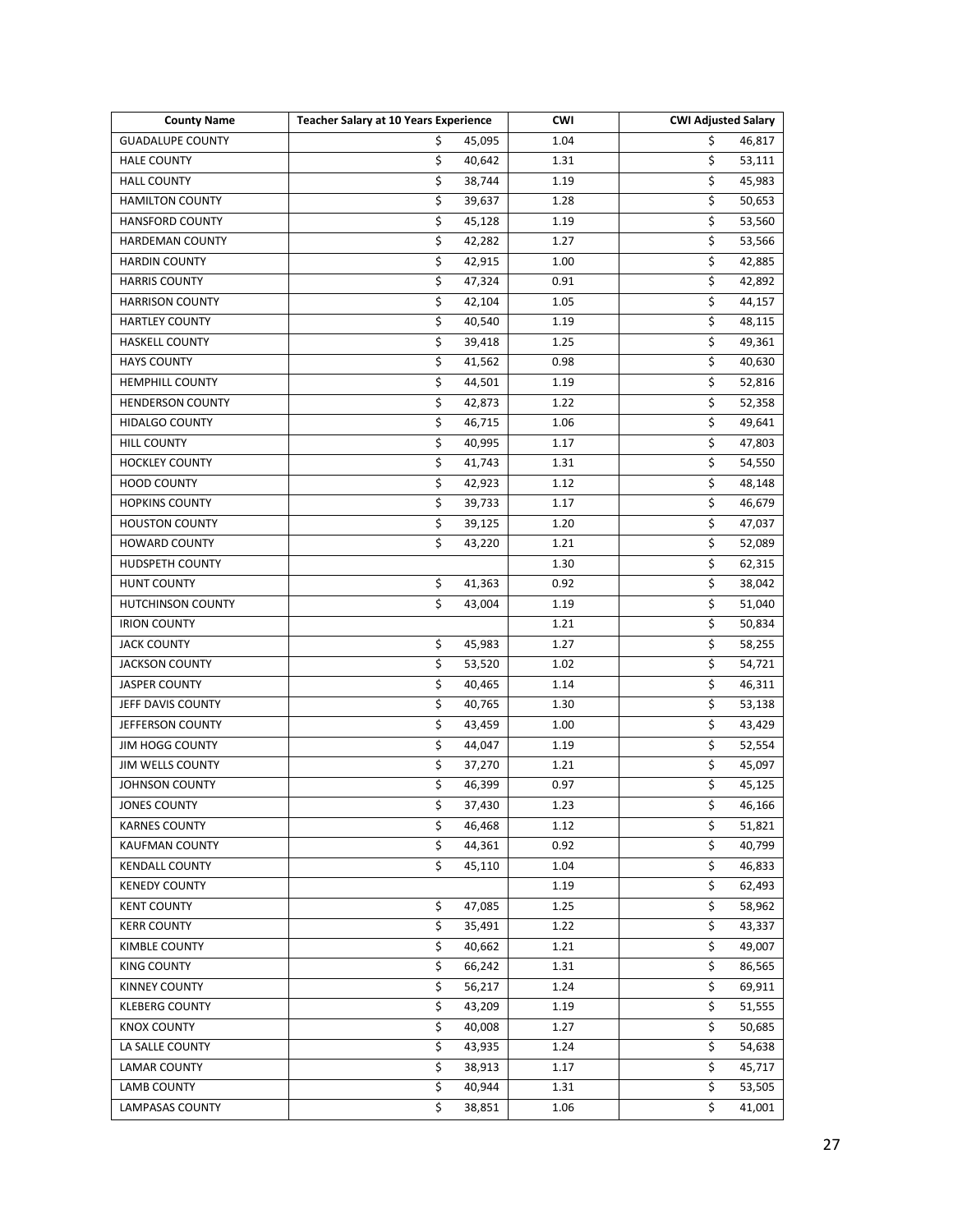| <b>County Name</b>      | <b>Teacher Salary at 10 Years Experience</b> | <b>CWI</b> | <b>CWI Adjusted Salary</b>        |
|-------------------------|----------------------------------------------|------------|-----------------------------------|
| LAVACA COUNTY           | \$<br>39,619                                 | 1.08       | \$<br>42,665                      |
| LEE COUNTY              | \$<br>40,790                                 | 1.14       | \$<br>46,455                      |
| <b>LEON COUNTY</b>      | \$<br>44,114                                 | 1.14       | \$<br>50,329                      |
| <b>LIBERTY COUNTY</b>   | \$<br>44,820                                 | 0.91       | \$<br>40,622                      |
| <b>LIMESTONE COUNTY</b> | \$<br>44,538                                 | 1.17       | \$<br>51,933                      |
| LIPSCOMB COUNTY         | \$<br>41,748                                 | 1.19       | \$<br>49,549                      |
| LIVE OAK COUNTY         | \$<br>49,999                                 | 1.21       | \$<br>60,499                      |
| <b>LLANO COUNTY</b>     | \$<br>42,597                                 | 1.28       | \$<br>54,436                      |
| <b>LUBBOCK COUNTY</b>   | \$<br>36,694                                 | 1.17       | \$<br>42,955                      |
| <b>LYNN COUNTY</b>      | \$<br>38,543                                 | 1.31       | \$<br>50,367                      |
| <b>MADISON COUNTY</b>   | \$<br>45,135                                 | 1.14       | \$<br>51,495                      |
| <b>MARION COUNTY</b>    | $\overline{\mathcal{L}}$<br>41,534           | 1.13       | \$<br>47,137                      |
| <b>MARTIN COUNTY</b>    | \$<br>45,960                                 | 1.21       | \$<br>55,392                      |
| <b>MASON COUNTY</b>     |                                              | 1.21       | \$<br>46,110                      |
| MATAGORDA COUNTY        | \$<br>47,680                                 | 1.08       | \$<br>51,347                      |
| <b>MAVERICK COUNTY</b>  | \$<br>47,620                                 | 1.24       | \$<br>59,221                      |
| MCCULLOCH COUNTY        | \$<br>41,825                                 | 1.21       | \$<br>50,409                      |
| MCLENNAN COUNTY         | \$<br>41,855                                 | 1.16       | \$<br>48,559                      |
| MCMULLEN COUNTY         |                                              | 1.21       | \$<br>67,350                      |
| <b>MEDINA COUNTY</b>    | \$<br>44,018                                 | 1.04       | $\overline{\mathsf{S}}$<br>45,699 |
| <b>MENARD COUNTY</b>    | \$<br>45,206                                 | 1.21       | \$<br>54,483                      |
| MIDLAND COUNTY          | \$<br>45,758                                 | 1.03       | \$<br>46,948                      |
| MILAM COUNTY            | \$<br>43,755                                 | 1.14       | $\overline{\mathsf{S}}$<br>49,832 |
| MILLS COUNTY            | $\overline{\mathsf{S}}$<br>40,345            | 1.28       | \$<br>51,557                      |
| MITCHELL COUNTY         | \$<br>49,356                                 | 1.25       | \$<br>61,805                      |
| MONTAGUE COUNTY         | \$<br>41,442                                 | 1.27       | \$<br>52,502                      |
| MONTGOMERY COUNTY       | \$<br>47,465                                 | 0.91       | \$<br>43,019                      |
| MOORE COUNTY            | \$<br>48,728                                 | 1.19       | \$<br>57,834                      |
| <b>MORRIS COUNTY</b>    | \$<br>50,794                                 | 1.17       | \$<br>59,674                      |
| MOTLEY COUNTY           | \$<br>38,014                                 | 1.31       | \$<br>49,677                      |
| NACOGDOCHES COUNTY      | \$<br>41,671                                 | 1.12       | \$<br>46,742                      |
| NAVARRO COUNTY          | \$<br>42,288                                 | 1.17       | \$<br>49,310                      |
| <b>NEWTON COUNTY</b>    | \$<br>39,616                                 | 1.14       | \$<br>45,339                      |
| <b>NOLAN COUNTY</b>     | \$<br>40,874                                 | 1.25       | \$<br>51,184                      |
| NUECES COUNTY           | \$<br>42,083                                 | 1.11       | \$<br>46,775                      |
| <b>OCHILTREE COUNTY</b> | \$<br>40,320                                 | 1.19       | \$<br>47,854                      |
| OLDHAM COUNTY           | \$<br>44,304                                 | 1.19       | \$<br>52,582                      |
| ORANGE COUNTY           | \$<br>42,119                                 | 1.00       | \$<br>42,090                      |
| PALO PINTO COUNTY       | \$<br>41,112                                 | 1.25       | \$<br>51,482                      |
| PANOLA COUNTY           | \$<br>42,854                                 | 1.23       | \$<br>52,686                      |
| PARKER COUNTY           | \$<br>43,391                                 | 0.97       | \$<br>42,200                      |
| PARMER COUNTY           | \$<br>39,886                                 | 1.19       | $\overline{\xi}$<br>47,339        |
| PECOS COUNTY            | \$<br>44,993                                 | 1.30       | \$<br>58,648                      |
| POLK COUNTY             | \$<br>43,666                                 | 1.20       | \$<br>52,495                      |
| POTTER COUNTY           | \$<br>41,648                                 | 1.12       | \$<br>46,655                      |
| PRESIDIO COUNTY         | \$<br>42,548                                 | 1.30       | \$<br>55,462                      |
| <b>RAINS COUNTY</b>     |                                              | 1.13       | \$<br>44,045                      |
| RANDALL COUNTY          | \$<br>45,714                                 | 1.12       | \$<br>51,210                      |
| <b>REAGAN COUNTY</b>    | \$<br>45,062                                 | 1.21       | \$<br>54,310                      |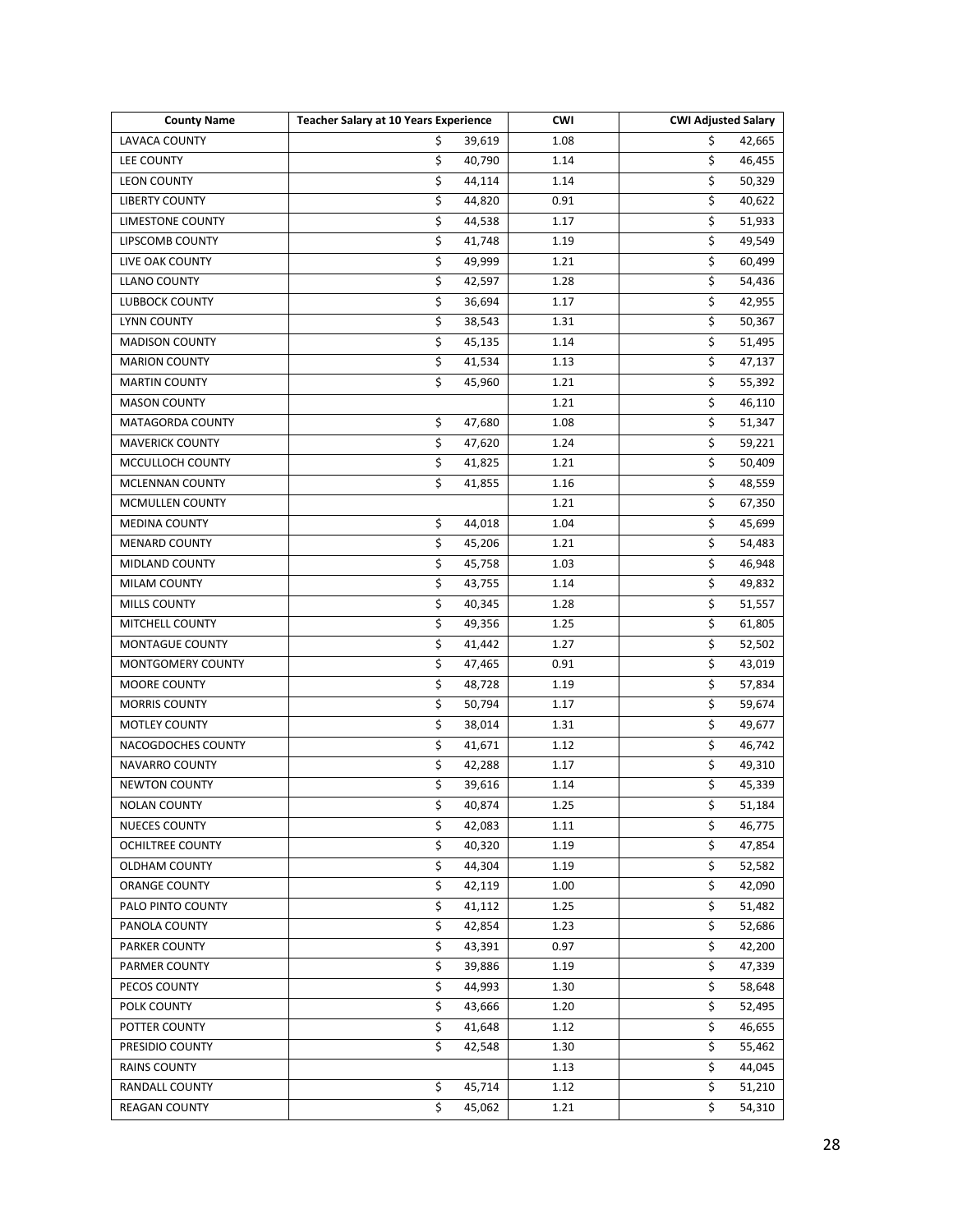| <b>County Name</b>         | <b>Teacher Salary at 10 Years Experience</b> | <b>CWI</b> | <b>CWI Adjusted Salary</b>        |
|----------------------------|----------------------------------------------|------------|-----------------------------------|
| <b>REAL COUNTY</b>         | \$<br>48,544                                 | 1.24       | \$<br>60,370                      |
| RED RIVER COUNTY           | \$<br>39,336                                 | 1.17       | $\overline{\mathsf{S}}$<br>46,213 |
| <b>REEVES COUNTY</b>       | \$<br>44,590                                 | 1.30       | \$<br>58,124                      |
| <b>REFUGIO COUNTY</b>      | \$<br>42,043                                 | 1.21       | \$<br>50,872                      |
| <b>ROBERTS COUNTY</b>      | \$<br>42,840                                 | 1.19       | \$<br>50,845                      |
| <b>ROBERTSON COUNTY</b>    | \$<br>42,822                                 | 1.07       | \$<br>45,824                      |
| ROCKWALL COUNTY            | \$<br>46,432                                 | 0.92       | $\overline{\mathsf{S}}$<br>42,704 |
| RUNNELS COUNTY             | \$<br>41,729                                 | 1.21       | \$<br>50,293                      |
| <b>RUSK COUNTY</b>         | \$<br>44,960                                 | 1.23       | \$<br>55,274                      |
| <b>SABINE COUNTY</b>       | \$<br>40,101                                 | 1.14       | \$<br>45,894                      |
| SAN AUGUSTINE COUNTY       | $\overline{\mathsf{S}}$<br>44,051            | 1.14       | \$<br>50,415                      |
| SAN JACINTO COUNTY         | \$<br>40,723                                 | 0.91       | \$<br>36,908                      |
| <b>SAN PATRICIO COUNTY</b> | $\overline{\xi}$<br>46,966                   | 1.11       | \$<br>52,202                      |
| <b>SAN SABA COUNTY</b>     | \$<br>41,550                                 | 1.28       | $\overline{\mathsf{S}}$<br>53,098 |
| <b>SCHLEICHER COUNTY</b>   |                                              | 1.21       | \$<br>49,888                      |
| <b>SCURRY COUNTY</b>       | \$<br>45,580                                 | 1.25       | \$<br>57,077                      |
| SHACKELFORD COUNTY         | \$<br>43,963                                 | 1.25       | $\overline{\mathsf{S}}$<br>55,052 |
| SHELBY COUNTY              | \$<br>43,740                                 | 1.14       | \$<br>50,058                      |
| <b>SHERMAN COUNTY</b>      | \$<br>41,888                                 | 1.19       | \$<br>49,715                      |
| <b>SMITH COUNTY</b>        | \$<br>42,066                                 | 1.04       | \$<br>43,577                      |
| <b>SOMERVELL COUNTY</b>    | \$<br>46,188                                 | 1.12       | \$<br>51,811                      |
| <b>STARR COUNTY</b>        | \$<br>46,917                                 | 1.19       | \$<br>55,978                      |
| STEPHENS COUNTY            | \$<br>39,730                                 | 1.25       | \$<br>49,752                      |
| <b>STERLING COUNTY</b>     | \$<br>42,280                                 | 1.21       | \$<br>50,957                      |
| STONEWALL COUNTY           |                                              | 1.25       | \$<br>43,331                      |
| <b>SUTTON COUNTY</b>       | \$<br>42,865                                 | 1.21       | \$<br>51,662                      |
| <b>SWISHER COUNTY</b>      | \$<br>40,922                                 | 1.19       | \$<br>48,569                      |
| <b>TARRANT COUNTY</b>      | \$<br>50,272                                 | 0.97       | \$<br>48,892                      |
| <b>TAYLOR COUNTY</b>       | \$<br>40,827                                 | 1.23       | \$<br>50,357                      |
| <b>TERRELL COUNTY</b>      |                                              | 1.30       | \$<br>65,416                      |
| <b>TERRY COUNTY</b>        | \$<br>42,638                                 | 1.31       | \$<br>55,720                      |
| THROCKMORTON COUNTY        | \$<br>39,541                                 | 1.25       | \$<br>49,515                      |
| <b>TITUS COUNTY</b>        | \$<br>41,301                                 | 1.17       | $\overline{\mathsf{S}}$<br>48,521 |
| TOM GREEN COUNTY           | \$<br>40,414                                 | 1.22       | \$<br>49,279                      |
| <b>TRAVIS COUNTY</b>       | \$<br>48,559                                 | 0.98       | \$<br>47,470                      |
| TRINITY COUNTY             | \$<br>41,619                                 | 1.20       | \$<br>50,035                      |
| <b>TYLER COUNTY</b>        | \$<br>42,133                                 | 1.14       | \$<br>48,220                      |
| <b>UPSHUR COUNTY</b>       | \$<br>39,874                                 | 1.13       | \$<br>45,253                      |
| <b>UPTON COUNTY</b>        | \$<br>46,165                                 | 1.21       | \$<br>55,639                      |
| UVALDE COUNTY              | \$<br>40,725                                 | 1.24       | \$<br>50,647                      |
| VAL VERDE COUNTY           | \$<br>43,515                                 | 1.24       | \$<br>54,116                      |
| VAN ZANDT COUNTY           | \$<br>41,809                                 | 1.13       | \$<br>47,449                      |
| <b>VICTORIA COUNTY</b>     | \$<br>42,734                                 | 1.02       | \$<br>43,693                      |
| <b>WALKER COUNTY</b>       | \$<br>42,713                                 | 1.20       | \$<br>51,350                      |
| <b>WALLER COUNTY</b>       | \$<br>46,515                                 | 0.91       | \$<br>42,158                      |
| <b>WARD COUNTY</b>         | \$<br>44,895                                 | 1.30       | \$<br>58,521                      |
| <b>WASHINGTON COUNTY</b>   | \$<br>42,576                                 | 1.14       | \$<br>48,575                      |
| <b>WEBB COUNTY</b>         | \$<br>47,177                                 | 1.17       | \$<br>55,187                      |
| <b>WHARTON COUNTY</b>      | \$<br>44,848                                 | 1.08       | \$<br>48,296                      |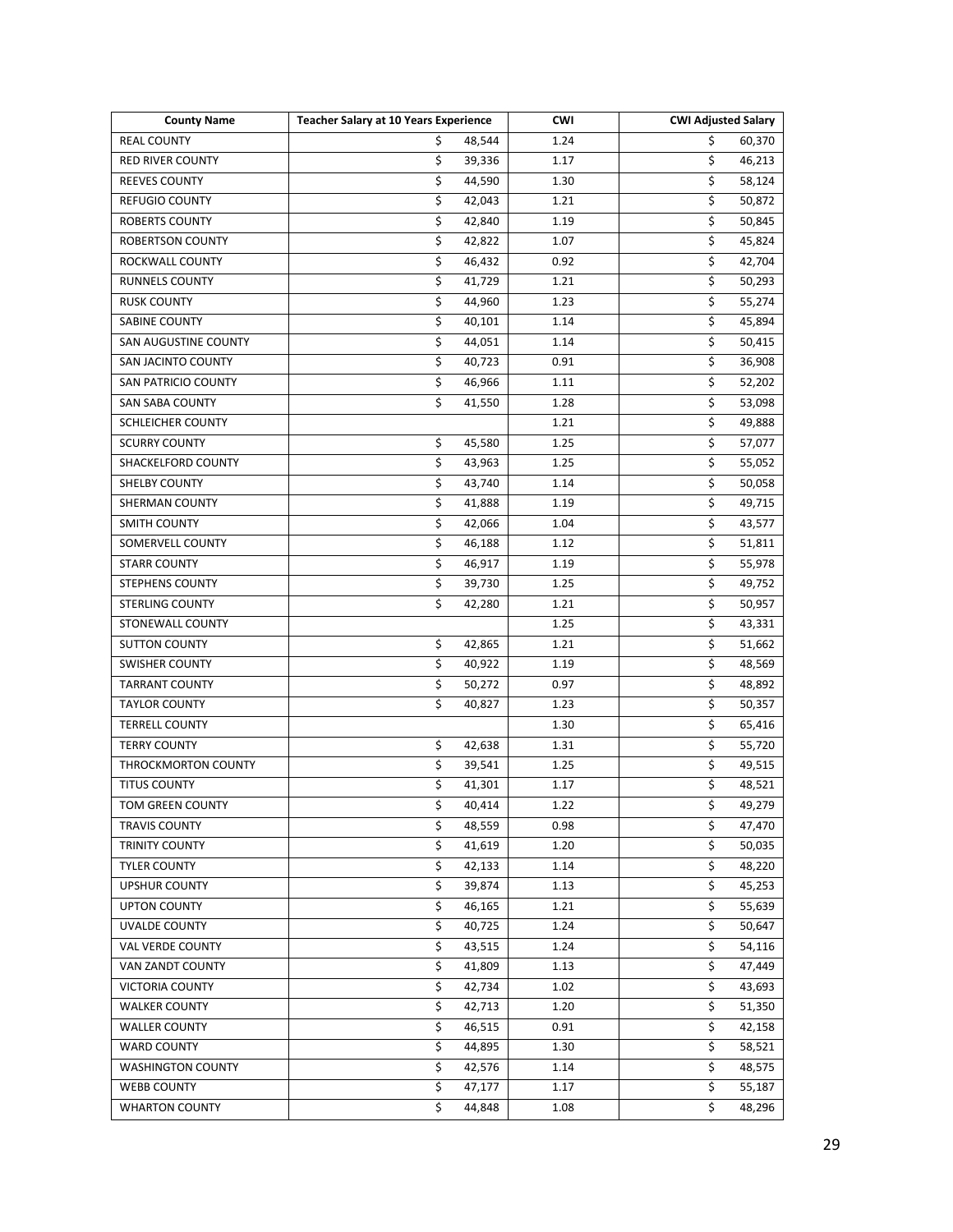| <b>County Name</b>       | <b>Teacher Salary at 10 Years Experience</b> | <b>CWI</b> | <b>CWI Adjusted Salary</b> |
|--------------------------|----------------------------------------------|------------|----------------------------|
| <b>WHEELER COUNTY</b>    | \$<br>43,822                                 | 1.19       | \$<br>52,011               |
| <b>WICHITA COUNTY</b>    | \$<br>35,927                                 | 1.20       | \$<br>43,079               |
| <b>WILBARGER COUNTY</b>  | \$<br>40,390                                 | 1.27       | \$<br>51,169               |
| <b>WILLACY COUNTY</b>    | \$<br>43,191                                 | 1.19       | \$<br>51,533               |
| <b>WILLIAMSON COUNTY</b> | \$<br>43,886                                 | 0.98       | Ś<br>42,902                |
| <b>WILSON COUNTY</b>     | \$<br>45,799                                 | 1.04       | \$<br>47,548               |
| <b>WINKLER COUNTY</b>    |                                              | 1.30       | \$<br>61,774               |
| <b>WISE COUNTY</b>       | \$<br>45,907                                 | 0.97       | \$<br>44,647               |
| WOOD COUNTY              | \$<br>40,577                                 | 1.13       | \$<br>46,051               |
| YOAKUM COUNTY            | \$<br>47,107                                 | 1.31       | \$<br>61,559               |
| YOUNG COUNTY             | \$<br>43,291                                 | 1.27       | \$<br>54,844               |
| <b>ZAPATA COUNTY</b>     | \$<br>45,662                                 | 1.19       | \$<br>54,481               |
| <b>ZAVALA COUNTY</b>     | \$<br>44,002                                 | 1.24       | \$<br>54,721               |
| <b>ALL COUNTIES</b>      | \$<br>43,714                                 |            | \$<br>49,975               |

**Note**: For counties with no districts that reported a salary for teachers with 10 years of experience, the nearest two adjacent salaries were averaged and imputed for the calculation. In Baylor County, for example, the reported CWI adjusted salary is the average of the \$31,534 salary at 5 years experience and the \$44,644 salary at 15 years experience and multiplied by the CWI.

 $((31,534 + $44,644)/2)*1.26688 = $48,373$ 

# **Appendix D**

**2012-2013 Minimum Salary Schedule[xi](#page-30-10)**

| <b>Years of Experience Credited</b> | <b>Monthly Salary</b> | Annual Salary (10 month contract) |
|-------------------------------------|-----------------------|-----------------------------------|
| 0                                   | 2,732                 | 27,320                            |
| $1\,$                               | 2,791                 | 27,910                            |
| $\overline{2}$                      | 2,849                 | 28,490                            |
| 3                                   | 2,908                 | 29,080                            |
| 4                                   | 3,032                 | 30,320                            |
| 5                                   | 3,156                 | 31,560                            |
| 6                                   | 3,280                 | 32,800                            |
| $\overline{7}$                      | 3,395                 | 33,950                            |
| 8                                   | 3,504                 | 35,040                            |
| 9                                   | 3,607                 | 36,070                            |
| 10                                  | 3,704                 | 37,040                            |
| 11                                  | 3,796                 | 37,960                            |
| 12                                  | 3,884                 | 38,840                            |
| 13                                  | 3,965                 | 39,650                            |
| 14                                  | 4,043                 | 40,430                            |
| 15                                  | 4,116                 | 41,160                            |
| 16                                  | 4,186                 | 41,860                            |
| 17                                  | 4,251                 | 42,510                            |
| 18                                  | 4,313                 | 43,130                            |
| 19                                  | 4,372                 | 43,720                            |
| 20 & Over                           | 4,427                 | 44,270                            |